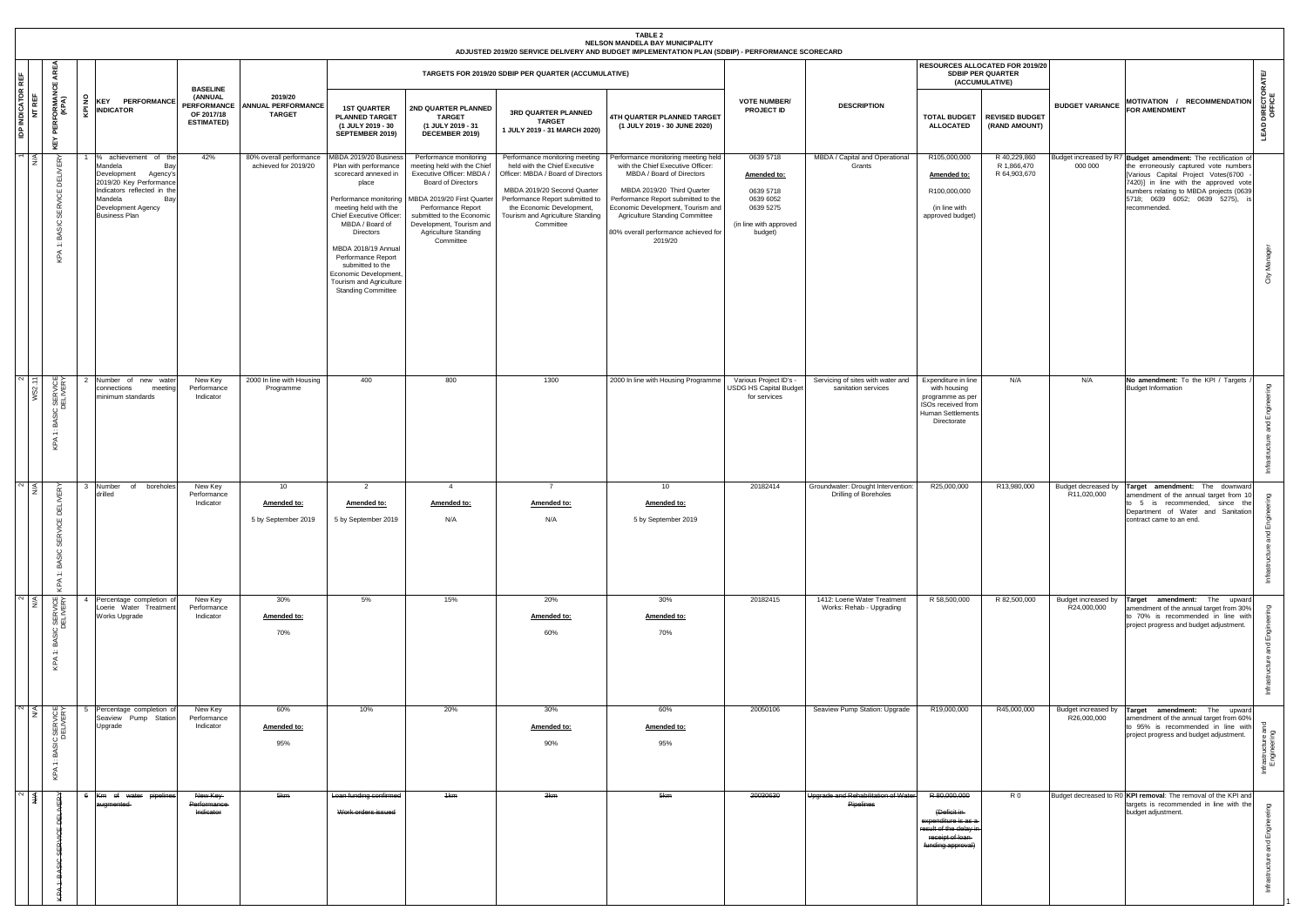|                                  |                                                                       |                  |                                                                                                   |                                                                              |                                                       |                                                                                                                       |                                                                             |                                                                                | <b>TABLE 2</b><br>NELSON MANDELA BAY MUNICIPALITY<br>ADJUSTED 2019/20 SERVICE DELIVERY AND BUDGET IMPLEMENTATION PLAN (SDBIP) - PERFORMANCE SCORECARD |                                          |                                                                 |                                         |                                                                               |                                    |                                                                                                                                                        |                                                  |
|----------------------------------|-----------------------------------------------------------------------|------------------|---------------------------------------------------------------------------------------------------|------------------------------------------------------------------------------|-------------------------------------------------------|-----------------------------------------------------------------------------------------------------------------------|-----------------------------------------------------------------------------|--------------------------------------------------------------------------------|-------------------------------------------------------------------------------------------------------------------------------------------------------|------------------------------------------|-----------------------------------------------------------------|-----------------------------------------|-------------------------------------------------------------------------------|------------------------------------|--------------------------------------------------------------------------------------------------------------------------------------------------------|--------------------------------------------------|
| 뺱                                | ARE<br>්                                                              |                  |                                                                                                   |                                                                              |                                                       |                                                                                                                       |                                                                             | TARGETS FOR 2019/20 SDBIP PER QUARTER (ACCUMULATIVE)                           |                                                                                                                                                       |                                          |                                                                 |                                         | RESOURCES ALLOCATED FOR 2019/20<br><b>SDBIP PER QUARTER</b><br>(ACCUMULATIVE) |                                    |                                                                                                                                                        | <b>IATE</b>                                      |
| <b>IDP INDICATOR I</b><br>NT REF | <b>ORMAN</b><br>(KPA)<br>PER<br>KEY<br>                               | $\epsilon$<br>ē. | <b>KEY PERFORMANCE</b><br><b>INDICATOR</b>                                                        | <b>BASELINE</b><br>(ANNUAL<br>PERFORMANCE<br>OF 2017/18<br><b>ESTIMATED)</b> | 2019/20<br><b>ANNUAL PERFORMANCE</b><br><b>TARGET</b> | <b>1ST QUARTER</b><br><b>PLANNED TARGET</b><br>(1 JULY 2019 - 30<br>SEPTEMBER 2019)                                   | 2ND QUARTER PLANNED<br><b>TARGET</b><br>(1 JULY 2019 - 31<br>DECEMBER 2019) | 3RD QUARTER PLANNED<br><b>TARGET</b><br>1 JULY 2019 - 31 MARCH 2020)           | <b>4TH QUARTER PLANNED TARGET</b><br>(1 JULY 2019 - 30 JUNE 2020)                                                                                     | <b>VOTE NUMBER/</b><br><b>PROJECT ID</b> | <b>DESCRIPTION</b>                                              | <b>TOTAL BUDGET</b><br><b>ALLOCATED</b> | <b>REVISED BUDGET</b><br>(RAND AMOUNT)                                        | <b>BUDGET VARIANCE</b>             | MOTIVATION / RECOMMENDATION<br><b>FOR AMENDMENT</b>                                                                                                    | <b>LEAD DIRECTORA</b><br>OFFICE                  |
| $\overline{N}$ $\uparrow$        | ₩≵<br>计学<br>븇                                                         |                  | Percentage completion o<br>Water<br>Coegakop<br>Works<br><b>Treatment</b><br>construction         | New Key-<br>Performance-<br>Indicator                                        | 25%                                                   | Non-objection process<br>concluded                                                                                    | 5%                                                                          | 15%                                                                            | 25%                                                                                                                                                   | 20190236                                 | Construction of Coegakop Water<br>Treatment Works (NON-MDRG)    | R 28,500,000                            | R 8,500,000                                                                   | Budget decreased by<br>R20,000,000 | KPI removal: The removal of the KPI and<br>targets is recommended due to project<br>delays as a result of objections and<br>budget cut.                | $\mathbf{g}$<br>astructure and Engir             |
|                                  | ₩⋩<br>) SERVIC<br>DELIVER<br>BAS<br>$\div$<br>KPA                     |                  | Percentage of complaints/<br>callouts responded to<br>within 24 hours (sanitation/<br>wastewater) | New Key<br>Performance<br>Indicator                                          | 100%                                                  | 100%                                                                                                                  | 100%                                                                        | 100%                                                                           | 100%                                                                                                                                                  | No budget provision<br>required          | No budget provision required                                    | No budget provision<br>required         | N/A                                                                           | N/A                                | No amendment: To the KPI / Targets<br><b>Budget Information</b>                                                                                        | guin<br>cture and Engine                         |
|                                  | ₩⋩<br>CSERVICE<br>BAS<br>$\div$<br>KPA                                | 9                | Percentage of complaints/<br>callouts responded<br>within 24 hours (water)                        | New Key<br>Performance<br>Indicator                                          | 100%                                                  | 100%                                                                                                                  | 100%                                                                        | 100%                                                                           | 100%                                                                                                                                                  | No budget provision<br>required          | No budget provision required                                    | No budget provision<br>required         | N/A                                                                           | N/A                                | No amendment: To the KPI / Targets<br><b>Budget Information</b>                                                                                        | ucture and Engineering<br>Infrastr               |
| $\infty$                         | $\propto$<br><b>DELIVE</b><br>Ю<br>₩<br>SIC<br>5<br>÷<br>$\prec$<br>오 |                  | 10 Percentage of industries<br>with<br>trade<br>effluent<br>inspected for compliance              | New Key<br>Performance<br>Indicator                                          | 100%<br>by December 2019<br>Amended to:<br>100%       | N/A                                                                                                                   | 100%<br>by December 2019<br>Amended to:<br>N/A                              | N/A                                                                            | 100%<br>by December 2019<br>Amended to:<br>100%                                                                                                       | No budget provision<br>required          | No budget provision required                                    | No budget provision<br>required         | N/A                                                                           | N/A                                | Target amendment: The amendment of<br>the targets is recommended to ensure<br>alignment with the reporting requirement<br>as set by National Treasury. | gni <sup>.</sup><br>d Engi<br>ucture<br>Infrastr |
|                                  | ≤<br><b>DELIVERY</b><br>٣Ū<br>⋧<br>55<br>$\circ$<br>മ്                | 11               | Percentage completion of<br>the Fishwater Flats Waste<br>Water Treatment Upgrade                  | New Key<br>Performance<br>Indicator                                          | 100%<br>(Fishwater Flats Phase 2)                     | 85% completion of the<br>Sludge Stabilisation<br>Project                                                              | 95% completion of the<br>Sludge Stabilisation Project                       | 100% completion of the Sludge<br><b>Stabilisation Project</b><br>by March 2020 | 100%<br>(Fishwater Flats Phase 2)                                                                                                                     | 20182409                                 | Fishwater Flats WWTW: Sludge<br>Stabilisation                   | R8,500,000                              | R16,900,000                                                                   | R8,400,000                         | Budget increased by No amendment: To the KPI / Targets.<br>The change in the budget will not affect<br>the achievement of the target.                  |                                                  |
|                                  | ≕<br>$\blacktriangleleft$<br>운                                        |                  |                                                                                                   |                                                                              |                                                       | Fishwater Flats Upgrade<br>requirements quantified<br>Fishwater Flats Upgrade<br>order to Plant<br>Maintenance placed | 15% completion of the<br><b>Fishwater Flats Facility</b><br>Upgrade         | 60% completion of the Fishwater<br>Flats Facility Upgrade                      |                                                                                                                                                       | 20190278                                 | Fishwater Flats WWTW Upgrade                                    | R5,000,000                              | R18,330,000                                                                   | R13,330,000                        | Budget increased by No amendment: To the KPI / Targets.<br>The change in the budget will not affect<br>the achievement of the target.                  | ucture and Engineering<br>Infrastru              |
|                                  |                                                                       |                  |                                                                                                   |                                                                              |                                                       | ISO to I&E: Roads &<br>Stormwater (improved<br>access to Fishwater Flats<br>Grit Washing Facility)<br>issued          | N/A                                                                         | N/A                                                                            |                                                                                                                                                       | 20182431                                 | Fishwater Flats WWTW: Grit &<br><b>SIdge Treatment Facility</b> | R5,000,000                              | R3,500,000                                                                    | R <sub>1</sub> ,500,000            | Budget decreased by No amendment: To the KPI / Targets.<br>The change in the budget will not affect<br>the achievement of the target.                  |                                                  |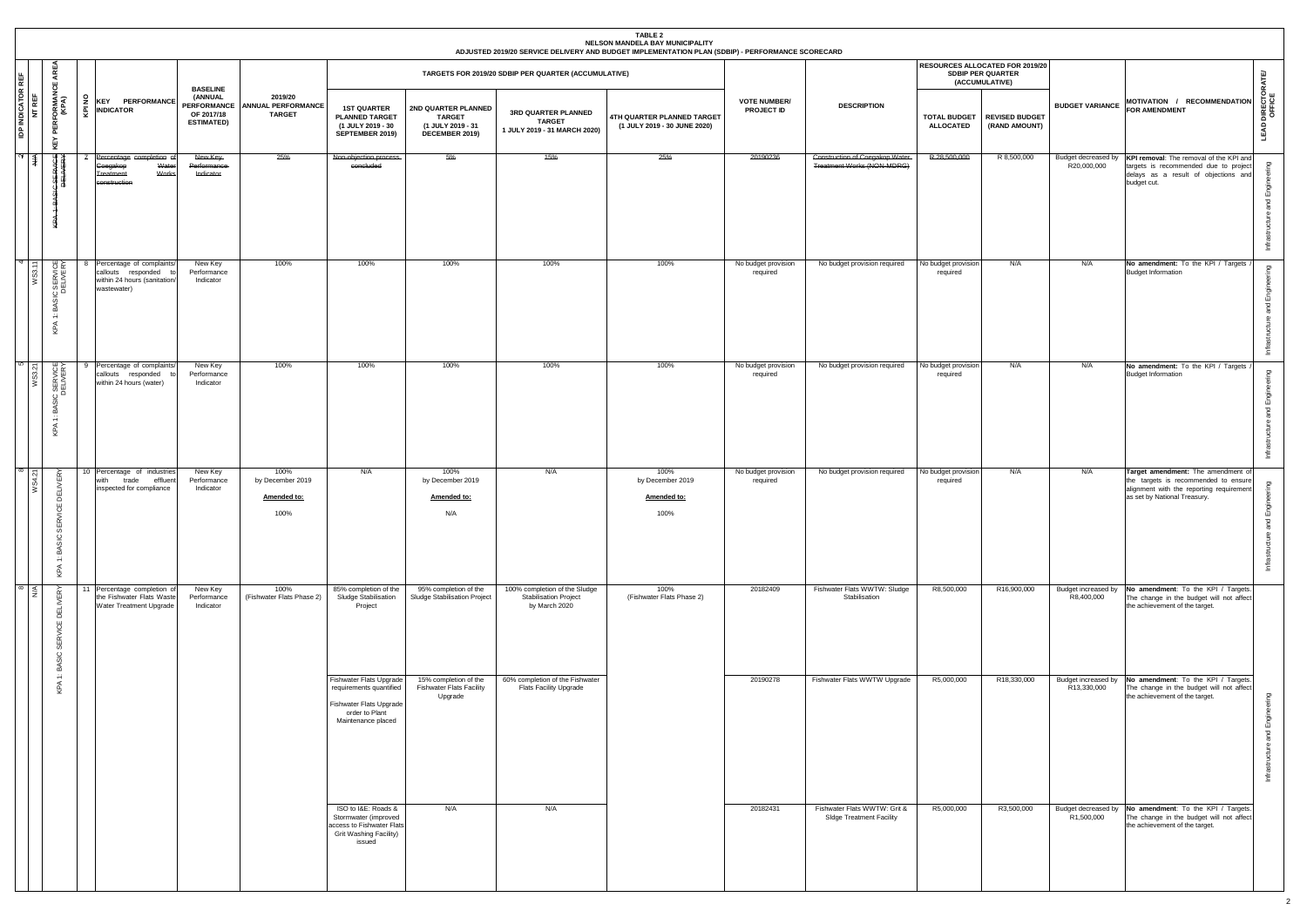| <b>BASELINE</b><br>(ANNUAL<br>2019/20<br>$\frac{9}{2}$<br><b>KEY PERFORMANCE</b><br><b>PERFORMANCE</b><br><b>ANNUAL PERFORMANCE</b><br><b>1ST QUARTER</b><br>2ND QUARTER PLANNED<br>$\underline{\overline{Q}}$ INDICATOR<br>OF 2017/18<br><b>TARGET</b><br><b>PLANNED TARGET</b><br><b>TARGET</b><br><b>ESTIMATED)</b><br>(1 JULY 2019 - 30<br>(1 JULY 2019 - 31<br>SEPTEMBER 2019)<br>DECEMBER 2019)<br>42 Percentage completion of<br>40%<br>Phase 1 Project Closeout<br>New Key<br>400%<br>the Cape Recife Waste<br>(Cape Recife: Phase 2)<br>(Phase 1)<br>Report prepared<br>Performance<br>Water Treatment Upgrade<br>by September 2019<br>Indicator |  |                                            |                                                                                                                                                                                                                                                                 |                                                                                                                                                                                                                                                                          | TARGETS FOR 2019/20 SDBIP PER QUARTER (ACCUMULATIVE)<br>3RD QUARTER PLANNED<br><b>TARGET</b><br>1 JULY 2019 - 31 MARCH 2020)<br>$\overline{A}$ | TABLE 2<br>NELSON MANDELA BAY MUNICIPALITY<br>ADJUSTED 2019/20 SERVICE DELIVERY AND BUDGET IMPLEMENTATION PLAN (SDBIP) - PERFORMANCE SCORECARD<br>4TH QUARTER PLANNED TARGET<br>(1 JULY 2019 - 30 JUNE 2020)<br>40%<br>(Cape Recife: Phase 2) | <b>VOTE NUMBER/</b><br>PROJECT ID<br>20060075<br>Amended to:<br>20190245<br>(In line with approved | <b>DESCRIPTION</b><br>First kilometre of pumping main from<br>Cape Receife WWTW to Driftsands<br><b>WWTW</b><br>Eleven kilometres of pumping main<br>from Cape Receife WWTW to- | RESOURCES ALLOCATED FOR 2019/20<br>SDBIP PER QUARTER<br>(ACCUMULATIVE)<br><b>TOTAL BUDGET</b><br><b>ALLOCATED</b><br>R28,000,000<br>(Deficit in<br>expenditure is as a-<br>result of the delay ir<br>tendering process) | <b>REVISED BUDGET</b><br>(RAND AMOUNT)<br>R14,000,000 | <b>BUDGET VARIANCE</b><br>Budget decreased by<br>R14,000,000 | MOTIVATION / RECOMMENDATION<br><b>FOR AMENDMENT</b><br>KPI removal: The removal of the KPI and<br>targets is recommended in line with the<br>budget adjustment. | <b>LEAD DIRECTORATE/</b><br>OFFICE   |
|-----------------------------------------------------------------------------------------------------------------------------------------------------------------------------------------------------------------------------------------------------------------------------------------------------------------------------------------------------------------------------------------------------------------------------------------------------------------------------------------------------------------------------------------------------------------------------------------------------------------------------------------------------------|--|--------------------------------------------|-----------------------------------------------------------------------------------------------------------------------------------------------------------------------------------------------------------------------------------------------------------------|--------------------------------------------------------------------------------------------------------------------------------------------------------------------------------------------------------------------------------------------------------------------------|------------------------------------------------------------------------------------------------------------------------------------------------|-----------------------------------------------------------------------------------------------------------------------------------------------------------------------------------------------------------------------------------------------|----------------------------------------------------------------------------------------------------|---------------------------------------------------------------------------------------------------------------------------------------------------------------------------------|-------------------------------------------------------------------------------------------------------------------------------------------------------------------------------------------------------------------------|-------------------------------------------------------|--------------------------------------------------------------|-----------------------------------------------------------------------------------------------------------------------------------------------------------------|--------------------------------------|
| <b>Tender advertised</b><br>(Phase 2)                                                                                                                                                                                                                                                                                                                                                                                                                                                                                                                                                                                                                     |  |                                            |                                                                                                                                                                                                                                                                 | Report to Bid Adjudication<br>Committee submitted<br>(Phase 2)                                                                                                                                                                                                           | <b>45%</b><br>(Phase 2)                                                                                                                        |                                                                                                                                                                                                                                               | budget)                                                                                            | Driftsands WWTW, including a<br>pump station<br>Amended to:<br>Sanitation: Upgrade of Cape Recife<br><b>WWTW</b><br>(In line with approved Budget)                              |                                                                                                                                                                                                                         |                                                       |                                                              |                                                                                                                                                                 | Infrastructure and Engineering       |
| 100%<br>13 Percentage completion o<br>New Key<br>the Kwanobuhle Waste<br>(Kwanobuhle: Phase 1)<br>Performance<br>Water Treatment Upgrade<br>by March 2020<br>Indicator                                                                                                                                                                                                                                                                                                                                                                                                                                                                                    |  |                                            | Chlorine Tank Work<br>undertaken<br>(Pumped, Desludged and<br>cleaned; concrete<br>structure rehabilitated;<br>jointing and handrail<br>repaired)<br>and<br>Clarifier No. 1 work<br>undertaken<br>(concrete and works<br>reinforced; civil works:<br>commenced) | Anoxic & Aerobic Reactor<br>No1 work undertaken<br>(Pumped, desludged and<br>cleaned; concrete and works<br>reinforced; jointing repaired;<br>cables ducted and trunked;<br>remedial wire works<br>commenced; civil and pipe<br>works commenced; site<br>decommissioned) | 100%<br>(Kwanobuhle: Phase 1)<br>by March 2020                                                                                                 | 100%<br>(Kwanobuhle: Phase 1)<br>by March 2020                                                                                                                                                                                                | 20070144                                                                                           | Kwanobuhle WWTW: Upgrading                                                                                                                                                      | R19,000,000                                                                                                                                                                                                             | N/A                                                   | N/A                                                          | No amendment: To the KPI / Targets<br><b>Budget Information</b>                                                                                                 | nd Engineering<br>ucture<br>Infrastr |
| 14 Water<br>New Key<br>connections<br>Performance<br>metered as a percentage<br>of total connections<br>Indicator                                                                                                                                                                                                                                                                                                                                                                                                                                                                                                                                         |  | 95%                                        | 95%                                                                                                                                                                                                                                                             | 95%                                                                                                                                                                                                                                                                      | 95%                                                                                                                                            | 95%                                                                                                                                                                                                                                           | No budget provision<br>required                                                                    | No budget provision required                                                                                                                                                    | No budget provision<br>required                                                                                                                                                                                         | N/A                                                   | N/A                                                          | No amendment: To the KPI / Targets<br><b>Budget Information</b>                                                                                                 | and Engineering<br>cture<br>Infrasti |
| 15 Number of water meters<br>New Key<br>installed<br>Performance<br>Indicator                                                                                                                                                                                                                                                                                                                                                                                                                                                                                                                                                                             |  | $\mathbf{3}$<br>(zone meters)<br>installed | Loan funding confirmed<br>Work orders issued                                                                                                                                                                                                                    | $\overline{1}$<br>(zone meters)<br>installed                                                                                                                                                                                                                             | $\overline{2}$<br>(zone meters)<br>installed                                                                                                   | $\mathbf{3}$<br>(zone meters)<br>installed                                                                                                                                                                                                    | 20190239                                                                                           | Installation of Zone Water meters                                                                                                                                               | R 4,000,000<br>(Deficit in<br>expenditure is as a<br>result of the delay in<br>receipt of loan<br>funding approval)                                                                                                     | N/A                                                   | N/A                                                          | No amendment: To the KPI / Targets /<br><b>Budget Information</b>                                                                                               | astructure and Engineering           |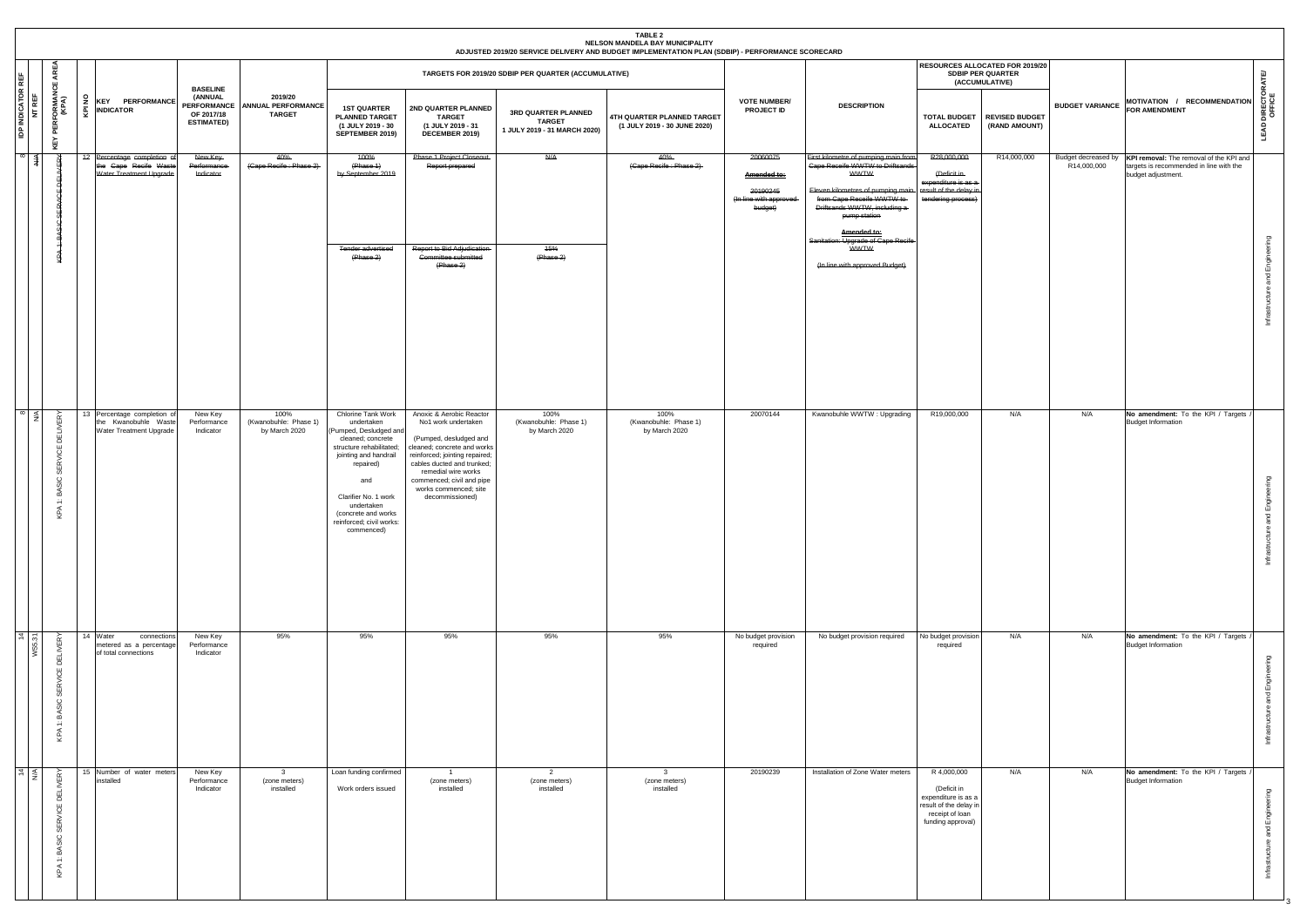|                                                |                                                                 |        |                                                                           |                                                                                |                                                                                     |                                                                                                                                                                                 |                                                                                     |                                                                                       |                                                                                                                                                                                                                                                                            | <b>TABLE 2</b><br>NELSON MANDELA BAY MUNICIPALITY<br>ADJUSTED 2019/20 SERVICE DELIVERY AND BUDGET IMPLEMENTATION PLAN (SDBIP) - PERFORMANCE SCORECARD                        |                                                                             |                                                                                                                                                                        |                  |                                                                               |                                   |                                                                                                                                                                                                                                                                                                                                                                                                                                                                                                                                                                                                                          |                               |
|------------------------------------------------|-----------------------------------------------------------------|--------|---------------------------------------------------------------------------|--------------------------------------------------------------------------------|-------------------------------------------------------------------------------------|---------------------------------------------------------------------------------------------------------------------------------------------------------------------------------|-------------------------------------------------------------------------------------|---------------------------------------------------------------------------------------|----------------------------------------------------------------------------------------------------------------------------------------------------------------------------------------------------------------------------------------------------------------------------|------------------------------------------------------------------------------------------------------------------------------------------------------------------------------|-----------------------------------------------------------------------------|------------------------------------------------------------------------------------------------------------------------------------------------------------------------|------------------|-------------------------------------------------------------------------------|-----------------------------------|--------------------------------------------------------------------------------------------------------------------------------------------------------------------------------------------------------------------------------------------------------------------------------------------------------------------------------------------------------------------------------------------------------------------------------------------------------------------------------------------------------------------------------------------------------------------------------------------------------------------------|-------------------------------|
| ١Ë                                             | €<br>쁑                                                          |        |                                                                           |                                                                                |                                                                                     |                                                                                                                                                                                 |                                                                                     |                                                                                       | TARGETS FOR 2019/20 SDBIP PER QUARTER (ACCUMULATIVE)                                                                                                                                                                                                                       |                                                                                                                                                                              |                                                                             |                                                                                                                                                                        |                  | RESOURCES ALLOCATED FOR 2019/20<br><b>SDBIP PER QUARTER</b><br>(ACCUMULATIVE) |                                   |                                                                                                                                                                                                                                                                                                                                                                                                                                                                                                                                                                                                                          |                               |
| <b>INDICATOR I</b><br>NT REF<br>$\overline{a}$ | <b>PERFORMAN</b><br>(KPA)<br>집<br>⊻                             | £<br>ᅀ | <b>INDICATOR</b>                                                          | <b>KEY PERFORMANCE</b>                                                         | <b>BASELINE</b><br>(ANNUAL<br><b>PERFORMANCE</b><br>OF 2017/18<br><b>ESTIMATED)</b> | 2019/20<br><b>ANNUAL PERFORMANCE</b><br><b>TARGET</b>                                                                                                                           | <b>1ST QUARTER</b><br><b>PLANNED TARGET</b><br>(1 JULY 2019 - 30<br>SEPTEMBER 2019) | 2ND QUARTER PLANNED<br><b>TARGET</b><br>(1 JULY 2019 - 31<br>DECEMBER 2019)           | 3RD QUARTER PLANNED<br><b>TARGET</b><br>1 JULY 2019 - 31 MARCH 2020)                                                                                                                                                                                                       | 4TH QUARTER PLANNED TARGET<br>(1 JULY 2019 - 30 JUNE 2020)                                                                                                                   | <b>VOTE NUMBER/</b><br>PROJECT ID                                           | <b>DESCRIPTION</b>                                                                                                                                                     | <b>ALLOCATED</b> | TOTAL BUDGET   REVISED BUDGET<br>(RAND AMOUNT)                                | <b>BUDGET VARIANCE</b>            | MOTIVATION / RECOMMENDATION<br><b>FOR AMENDMENT</b>                                                                                                                                                                                                                                                                                                                                                                                                                                                                                                                                                                      | DIRECTO<br>OFFICE<br>LEAD     |
| $\frac{N}{2}$ $\frac{1}{2}$                    | <b>DELIVERY</b><br><b>SERVICE</b><br>BASIC<br>$\ddot{ }$<br>KPA |        |                                                                           | 16 Length of non-motorised<br>transport paths built                            | New Key<br>Performance<br>Indicator                                                 | 6.5km                                                                                                                                                                           | Contractor appointed<br>Designs approved                                            | 0.5 km                                                                                | 2.5 km                                                                                                                                                                                                                                                                     | 6.5km                                                                                                                                                                        | 20060020                                                                    | <b>Provision of Sidewalks</b>                                                                                                                                          | R10,000,000      | R 9,200,000                                                                   | R800.000                          | Budget decreased by No amendment: To the KPI / Targets.<br>The change in the budget will not affect<br>the achievement of the target.                                                                                                                                                                                                                                                                                                                                                                                                                                                                                    | ഇ<br>Engi<br>ੁ                |
| त्रा≤                                          | <b>DELIVERY</b><br><b>SERVICE</b><br>BASIC:<br>$\div$<br>KPA    |        |                                                                           | 17 Km of gravel roads tarred                                                   | 13.75km                                                                             | 14km                                                                                                                                                                            | Contractor appointed<br>Site established                                            | Box cut and layer works<br>commenced                                                  | 5km                                                                                                                                                                                                                                                                        | 14km                                                                                                                                                                         | 20050286                                                                    | Tarring of gravel roads                                                                                                                                                | R107,000,000     | R 113,500,000                                                                 | R6,500,000                        | Budget increased by No amendment: To the KPI / Targets.<br>The change in the budget will not affect<br>the achievement of the target.                                                                                                                                                                                                                                                                                                                                                                                                                                                                                    | ρ<br>ᅙ                        |
| $\frac{2}{\alpha}$                             | <b>DELIVERY</b><br><b>SERVICE</b><br>BASIC<br>$\ddot{ }$<br>KPA |        | widened                                                                   | 18 Number of pedestrian<br>bridges constructed and                             | New Key<br>Performance<br>Indicator                                                 | (Stanford Road / N2)<br>by March 2020<br>Amended to:<br>- 1<br>(Stanford Road / N2)                                                                                             | Councillor consulted<br>Amended to:<br>60% Construction<br>Complete                 | Designs completed<br>Contractor appointed<br>Amended to:<br>70% Construction Complete | (Stanford Road / N2)<br>by March 2020<br>Amended to:<br>75% Construction Complete                                                                                                                                                                                          | $\overline{1}$<br>(Stanford Road / N2)<br>by March 2020<br>Amended to:<br>$\overline{1}$<br>(Stanford Road / N2)                                                             | R20,190,053<br>Amended to:<br>20190053<br>(in line with approved<br>budget) | IPTS - Standford Rd / N2 Bridge<br>Widening and Construct Pedest                                                                                                       | R16,500,000      | R 22,115,270                                                                  | Budget increased by<br>R5,615,270 | Target and Budget Amendments: The<br>amendment of the<br>targets<br>recommended to ensure alignment<br>between project plan and planned<br>delivery. Furthermore, the amendment o<br>the vote number is recommended to<br>ensure alignment with the final approved<br>budget.                                                                                                                                                                                                                                                                                                                                            | ၟႜ                            |
| $\sim$ $\leq$                                  | <b>DELIVERY</b><br><b>SERVICE</b><br>1: BASIC 3<br>KPA          |        | depots with<br>constructed<br>Amended to:<br>KwaNobuhle<br>Depot upgrades | 19 Number of IPTS transport<br>terminal<br>Percentage completion of<br>Holding | $\overline{1}$<br>(Cleary Park)                                                     | $\overline{1}$<br>(Kwanobuhle)<br>Amended to:<br>50%<br>(KwaNobuhle Holding<br>Depot: Concrete Platform<br>and Fencing complete;<br>water and electrical services<br>connected) | <b>Bulk earthworks</b><br>commenced                                                 | Concrete Platform and<br>Fencing commenced                                            | Concrete Platform and Fencing<br>completed<br>Prefabricated offices completed and<br>Municipal Services (water,<br>electricity, sanitation) operational<br>Amended to:<br>40%<br>(Concrete Platform and Fencing<br>complete;<br>Tender advertised for outstanding<br>work) | $\overline{1}$<br>(Kwanobuhle)<br>Amended to:<br>50%<br>(KwaNobuhle Holding Depot:<br>Concrete Platform and Fencing<br>complete; water and electrical services<br>connected) | 20190177<br>Amended to:<br>20190052<br>(in line with approved<br>budget)    | IPTS - Construction of Uitenhage /<br>KwaNobuhle Public Transport Depot<br>and Terminal<br>Amended to:<br>IPTS - Construction of a Holding<br>Public Depot - Uitenhage | R 21,500,000     | R 10,000,000                                                                  | R11,500,000                       | Budget decreased by Target and Budget Amendments: The<br>KPI and targets amendment<br>recommended to allow for the<br>advertisement of a separate contract to<br>deliver at least 50% construction of this<br>project by year end. Furthermore, the<br>amendment of the vote number<br>recommended to ensure alignment with<br>the final approved budget.                                                                                                                                                                                                                                                                | ဥ<br>ш<br>$\overline{\sigma}$ |
| $\overline{5}$ $\overline{z}$                  | <b>DELIVERY</b><br><b>SERVICE</b><br>BASIC:<br>$\div$<br>KPA    |        | services 'on time'                                                        | 20 Percentage of municipally<br>contracted scheduled bus                       | New Key<br>Performance<br>Indicator                                                 |                                                                                                                                                                                 |                                                                                     | 80%<br>(Cleary Park / Town Route)<br>Amended to:<br>by the Auditor General.           | The inclusion of this KPI in the SDBIP is regulated by National Treasury.                                                                                                                                                                                                  | Since the Municipality does not have an adequate system in place to track bus services, no target could be set which would comply with the audit criteria specified          | 17035861                                                                    | <b>Transport Operations - IPTS</b>                                                                                                                                     | R37,535,080      | R72,051,480                                                                   | R34,516,400                       | Budget increased by KPI and Target amendments: The<br>inclusion of this KPI in the SDBIP is<br>regulated by National Treasury.<br>The amendment of the KPI target is<br>recommended, since the Municipality<br>does not have an adequate system in<br>place to track bus services, no target<br>could be set which would comply with the<br>audit criteria specified by the Auditor<br>General. It should be noted that the<br>Municipality continues to operate its 25<br>universally accessible buses on the<br>Cleary Park / Town route. The only<br>challenge is the tracking of the arrival and<br>departure times. | ഊ                             |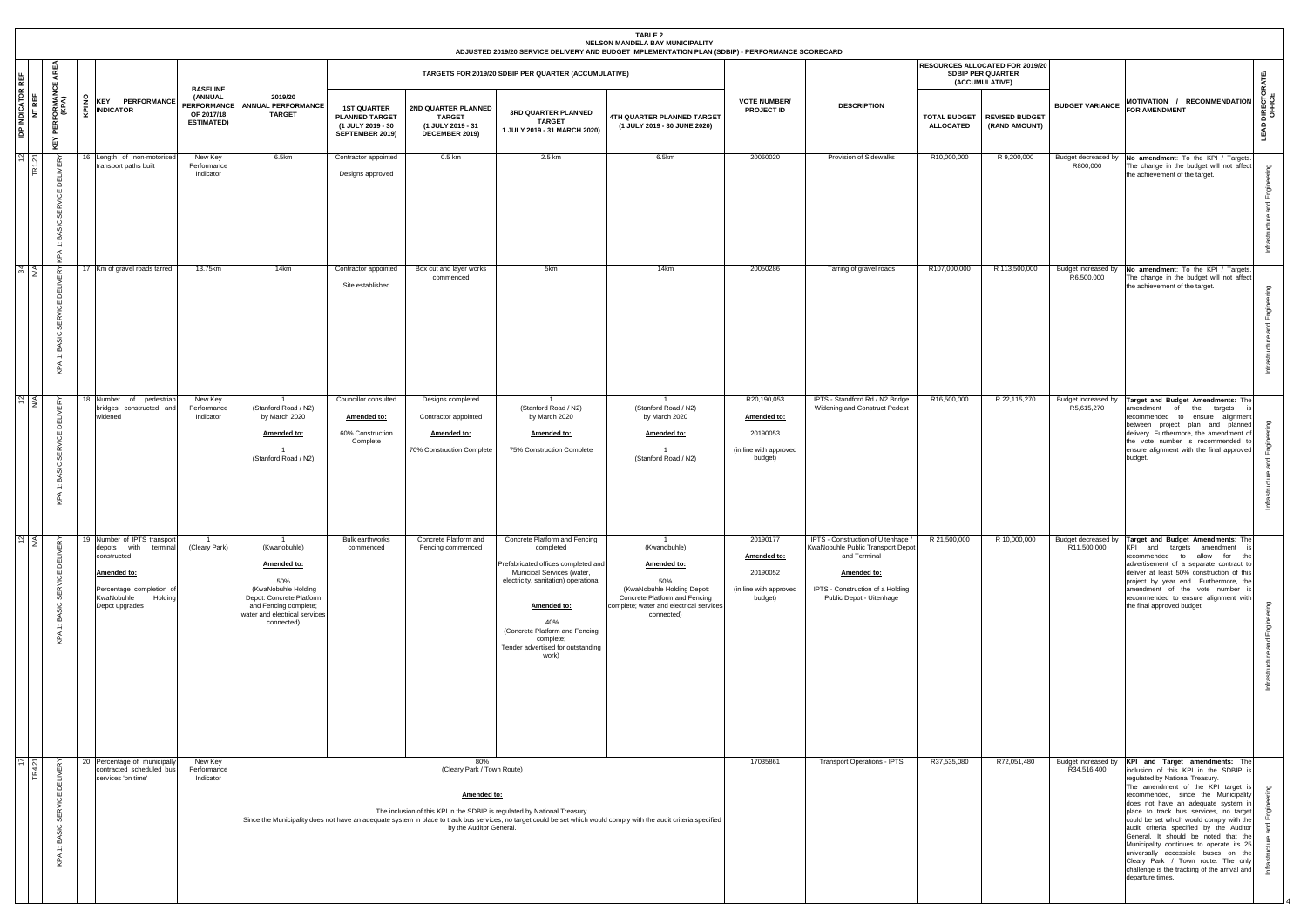|                                    |          |                                                                   |                                                                                                                                                  |                                                                                     |                                                |                                                                                     |                                                                                                                                  |                                                                           | <b>TABLE 2</b><br>NELSON MANDELA BAY MUNICIPALITY<br>ADJUSTED 2019/20 SERVICE DELIVERY AND BUDGET IMPLEMENTATION PLAN (SDBIP) - PERFORMANCE SCORECARD        |                                                                            |                                                                                                                                                       |                                                                                |                                                                               |                                   |                                                                                                                                                                                                                                                                                                                                                                                                                                            |                                    |
|------------------------------------|----------|-------------------------------------------------------------------|--------------------------------------------------------------------------------------------------------------------------------------------------|-------------------------------------------------------------------------------------|------------------------------------------------|-------------------------------------------------------------------------------------|----------------------------------------------------------------------------------------------------------------------------------|---------------------------------------------------------------------------|--------------------------------------------------------------------------------------------------------------------------------------------------------------|----------------------------------------------------------------------------|-------------------------------------------------------------------------------------------------------------------------------------------------------|--------------------------------------------------------------------------------|-------------------------------------------------------------------------------|-----------------------------------|--------------------------------------------------------------------------------------------------------------------------------------------------------------------------------------------------------------------------------------------------------------------------------------------------------------------------------------------------------------------------------------------------------------------------------------------|------------------------------------|
|                                    | AREA     |                                                                   |                                                                                                                                                  |                                                                                     |                                                |                                                                                     |                                                                                                                                  | TARGETS FOR 2019/20 SDBIP PER QUARTER (ACCUMULATIVE)                      |                                                                                                                                                              |                                                                            |                                                                                                                                                       |                                                                                | RESOURCES ALLOCATED FOR 2019/20<br><b>SDBIP PER QUARTER</b><br>(ACCUMULATIVE) |                                   |                                                                                                                                                                                                                                                                                                                                                                                                                                            |                                    |
| <b>IDP INDICATOR REF</b><br>NT REF | ෪<br>KEY | <b>PERFORMANO</b><br>(KPA)                                        | 2 KEY PERFORMANCE<br><b>A</b><br>MDICATOR                                                                                                        | <b>BASELINE</b><br>(ANNUAL<br><b>PERFORMANCE</b><br>OF 2017/18<br><b>ESTIMATED)</b> | 2019/20<br>ANNUAL PERFORMANCE<br><b>TARGET</b> | <b>1ST QUARTER</b><br><b>PLANNED TARGET</b><br>(1 JULY 2019 - 30<br>SEPTEMBER 2019) | 2ND QUARTER PLANNED<br><b>TARGET</b><br>(1 JULY 2019 - 31<br>DECEMBER 2019)                                                      | 3RD QUARTER PLANNED<br><b>TARGET</b><br>1 JULY 2019 - 31 MARCH 2020)      | 4TH QUARTER PLANNED TARGET<br>(1 JULY 2019 - 30 JUNE 2020)                                                                                                   | <b>VOTE NUMBER/</b><br><b>PROJECT ID</b>                                   | <b>DESCRIPTION</b>                                                                                                                                    | <b>TOTAL BUDGET</b><br><b>ALLOCATED</b>                                        | <b>REVISED BUDGET</b><br>(RAND AMOUNT)                                        | <b>BUDGET VARIANCE</b>            | MOTIVATION / RECOMMENDATION<br><b>FOR AMENDMENT</b>                                                                                                                                                                                                                                                                                                                                                                                        | <b>LEAD DIRECTORATE/</b><br>OFFICE |
| $\frac{8}{5}$ =                    |          | <b>DELIVERY</b><br>BASIC SERVICE<br>$\leftarrow$<br>KPA           | 21 Free Basic<br>Electricity<br>provision levels as<br>of<br>percentage<br>total<br>residential<br>electricity<br>provision (in terms of<br>MWh) | New Key<br>Performance<br>Indicator                                                 | 7%                                             | N/A                                                                                 | N/A                                                                                                                              | N/A                                                                       | 7%                                                                                                                                                           | 0620 8393                                                                  | Rebate                                                                                                                                                | R61,617,870                                                                    | N/A                                                                           | N/A                               | No amendment: To the KPI / Targets<br>Budget Information.                                                                                                                                                                                                                                                                                                                                                                                  | Electricity and Energy             |
| $2^{\circ}$ =                      |          | <b>DELIVERY</b><br><b>SERVICE</b><br>BASIC<br>$\leftarrow$<br>KPA | 22 Number of<br>dwellings<br>provided with connections<br>to the mains electricity<br>supply by the municipality                                 | New Key<br>Performance<br>Indicator                                                 | 152<br>(formal: state subsidised)              | 21<br>(formal: state subsidised)                                                    | 67<br>(formal: state subsidised)                                                                                                 | 119<br>(formal: state subsidised)                                         | 152<br>(formal: state subsidised)                                                                                                                            | 19,930,264<br>Amended to:<br>19930264<br>(in line with approved<br>budget) | Electrification of state subsidised<br>and informal households<br>Amended to:<br>Informal Housing Electrification<br>(in line with approved budget)   | R19,200,000<br>Amended to:<br>R27,826,090<br>(in line with<br>approved budget) | R19,010,539                                                                   | Budget decreased by<br>R8,815,551 | No amendment: To the KPI / Targets.<br>The change in the budget will not affect<br>the achievement of the target.<br>Furthermore, the amendments to vote<br>number, vote descriptions and vote<br>amounts is recommended to ensure<br>alignment with the originally approved<br>budget.                                                                                                                                                    |                                    |
|                                    |          |                                                                   |                                                                                                                                                  | 150<br>formal: residential<br>other)                                                | 280<br>(formal: residential / other)           | 70<br>(formal: residential /<br>other)                                              | 140<br>(formal: residential / other)                                                                                             | 210<br>(formal: residential / other)                                      | 280<br>(formal: residential / other)                                                                                                                         | 19930233                                                                   | Non-electrification are service<br>connections<br>Amended to:<br>Non Electrification Areas - Service<br>Connections<br>(in line with approved budget) | R1,000,000<br>(in line with<br>approved budget)                                | R0                                                                            | Budget decreased to RO            |                                                                                                                                                                                                                                                                                                                                                                                                                                            | ctricity and Energy<br>面           |
|                                    |          |                                                                   |                                                                                                                                                  | New Key<br>Performance<br>Indicator                                                 | 1145<br>(informal)                             | 160<br>(informal)                                                                   | 504<br>(informal)                                                                                                                | 899<br>(informal)                                                         | 1145<br>(informal)                                                                                                                                           | 19930264                                                                   | Electrification of state subsidised<br>and informal households<br>Amended to:<br>Informal Housing Electrification<br>(in line with approved budget)   | R19,200,000<br>Amended to:<br>R27,826,090<br>(in line with<br>approved budget) | R19,010,539                                                                   | Budget decreased by<br>R8,815,551 |                                                                                                                                                                                                                                                                                                                                                                                                                                            |                                    |
| $\overline{\mathcal{N}}$           |          | SERVICE DELIVERY<br>KPA 1: BASIC                                  | 23 Percentage of unplanned<br>outages that are restored<br>to supply within industry<br>standard timeframes                                      | 99%                                                                                 |                                                |                                                                                     | 98% within 24 hours<br>(For the period 1 April 2020 - 30 June 2020)<br>Amended to:<br>criteria specified by the Auditor General. | The inclusion of this KPI in the SDBIP is regulated by National Treasury. | Since the Municipality does not have an adequate system in place to record and track power outages, no target could be set which would comply with the audit | No budget provision<br>required                                            | No budget provision required                                                                                                                          | No budget provision<br>required                                                | N/A                                                                           | N/A                               | Target Amendments: The inclusion of<br>this KPI in the SDBIP is regulated by<br>National Treasury.<br>The amendment of the KPI target is<br>recommended, since the Municipality<br>does not have an adequate records<br>management / reporting system in place<br>to record and track power outages, the<br>removal of the targets from the SDBIP is<br>recommended to avoid a negative opinion<br>being expressed by the Auditor General. | ΛΘι<br>lectricity and              |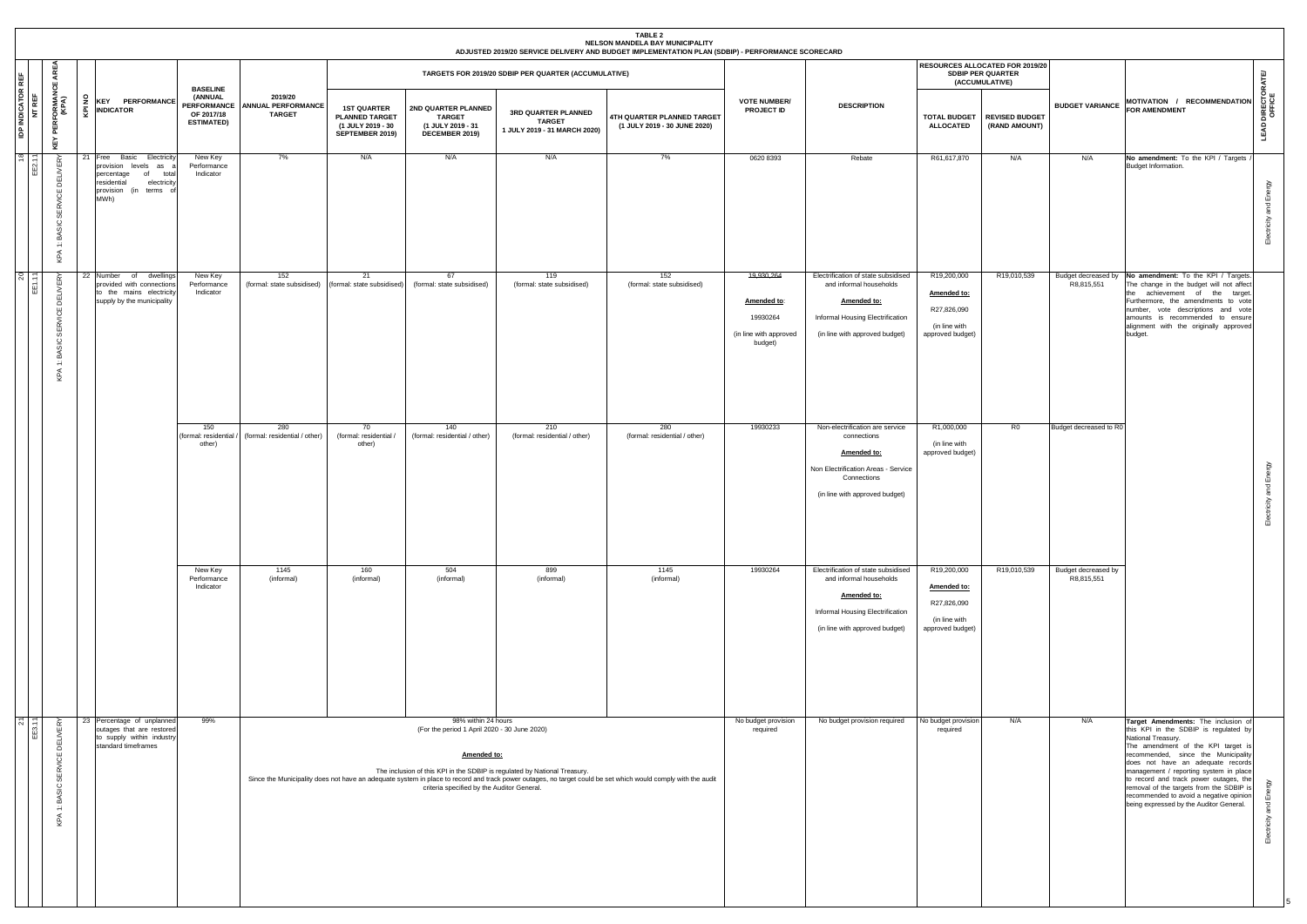|                                                                                                 |                                                                                                                                                                  |                                                                  |                                                                                                                                                                                                                                                                                                                                                                                                                                                             |                                                                                     |                                                                             |                                                                      | <b>TABLE 2</b><br>NELSON MANDELA BAY MUNICIPALITY<br>ADJUSTED 2019/20 SERVICE DELIVERY AND BUDGET IMPLEMENTATION PLAN (SDBIP) - PERFORMANCE SCORECARD                                                                                                                                                                                                                                                                                               |                                                                                                                                                                                                                     |                                                                                                                                                                                                                                                                                                                                                                                                                                                                                                                                                                                                                                                                                                                                                                                                                                                                                                                                                                                         |                                         |                                                                                      |                                   |                                                                                                                                                                                                                                                                                                         |                                    |
|-------------------------------------------------------------------------------------------------|------------------------------------------------------------------------------------------------------------------------------------------------------------------|------------------------------------------------------------------|-------------------------------------------------------------------------------------------------------------------------------------------------------------------------------------------------------------------------------------------------------------------------------------------------------------------------------------------------------------------------------------------------------------------------------------------------------------|-------------------------------------------------------------------------------------|-----------------------------------------------------------------------------|----------------------------------------------------------------------|-----------------------------------------------------------------------------------------------------------------------------------------------------------------------------------------------------------------------------------------------------------------------------------------------------------------------------------------------------------------------------------------------------------------------------------------------------|---------------------------------------------------------------------------------------------------------------------------------------------------------------------------------------------------------------------|-----------------------------------------------------------------------------------------------------------------------------------------------------------------------------------------------------------------------------------------------------------------------------------------------------------------------------------------------------------------------------------------------------------------------------------------------------------------------------------------------------------------------------------------------------------------------------------------------------------------------------------------------------------------------------------------------------------------------------------------------------------------------------------------------------------------------------------------------------------------------------------------------------------------------------------------------------------------------------------------|-----------------------------------------|--------------------------------------------------------------------------------------|-----------------------------------|---------------------------------------------------------------------------------------------------------------------------------------------------------------------------------------------------------------------------------------------------------------------------------------------------------|------------------------------------|
| AREA<br>REF<br>෪                                                                                |                                                                                                                                                                  | <b>BASELINE</b>                                                  |                                                                                                                                                                                                                                                                                                                                                                                                                                                             |                                                                                     |                                                                             | TARGETS FOR 2019/20 SDBIP PER QUARTER (ACCUMULATIVE)                 |                                                                                                                                                                                                                                                                                                                                                                                                                                                     |                                                                                                                                                                                                                     |                                                                                                                                                                                                                                                                                                                                                                                                                                                                                                                                                                                                                                                                                                                                                                                                                                                                                                                                                                                         |                                         | <b>RESOURCES ALLOCATED FOR 2019/20</b><br><b>SDBIP PER QUARTER</b><br>(ACCUMULATIVE) |                                   |                                                                                                                                                                                                                                                                                                         |                                    |
| <b>IDP INDICATOR F</b><br>NT REF<br>' PERFORMANO<br>(KPA)<br>KEY                                | ę<br>KEY PERFORMANCE<br><b>INDICATOR</b><br>ङ्                                                                                                                   | (ANNUAL<br><b>PERFORMANCE</b><br>OF 2017/18<br><b>ESTIMATED)</b> | 2019/20<br><b>ANNUAL PERFORMANCE</b><br><b>TARGET</b>                                                                                                                                                                                                                                                                                                                                                                                                       | <b>1ST QUARTER</b><br><b>PLANNED TARGET</b><br>(1 JULY 2019 - 30<br>SEPTEMBER 2019) | 2ND QUARTER PLANNED<br><b>TARGET</b><br>(1 JULY 2019 - 31<br>DECEMBER 2019) | 3RD QUARTER PLANNED<br><b>TARGET</b><br>1 JULY 2019 - 31 MARCH 2020) | 4TH QUARTER PLANNED TARGET<br>(1 JULY 2019 - 30 JUNE 2020)                                                                                                                                                                                                                                                                                                                                                                                          | <b>VOTE NUMBER/</b><br><b>PROJECT ID</b>                                                                                                                                                                            | <b>DESCRIPTION</b>                                                                                                                                                                                                                                                                                                                                                                                                                                                                                                                                                                                                                                                                                                                                                                                                                                                                                                                                                                      | <b>TOTAL BUDGET</b><br><b>ALLOCATED</b> | <b>REVISED BUDGET</b><br>(RAND AMOUNT)                                               | <b>BUDGET VARIANCE</b>            | MOTIVATION / RECOMMENDATION<br>FOR AMENDMENT                                                                                                                                                                                                                                                            | <b>LEAD DIRECTORATE/</b><br>OFFICE |
| $\approx$<br>E<br>SERVICE<br>BASIC<br>$\div$<br>KPA                                             | 24 Number<br>medium<br>of<br>voltage<br>electricity<br>networks<br>upgraded<br>(improve existing capacity<br>to enhance the quality of<br>supply of electricity) | New Key<br>Performance<br>Indicator                              | 15<br>(Western; Hunters Retreat;<br>Dispatch; Mount Road;<br>Uitenhage; Ibhayi;<br>Swartkops; Korsten;<br>Bethelsdorp; Wells Estate;<br>Newton Park; Walmer<br>Lorraine; Redhouse;<br>Summerstrand; Malabar /<br>Helenvale)<br>Amended to<br>14<br>(Western; Hunters Retreat;<br>Dispatch; Mount Road;<br>Uitenhage; Ibhayi;<br>Swartkops; Korsten;<br>Bethelsdorp; Wells Estate;<br>Newton Park; Walmer<br>Lorraine; Summerstrand;<br>Malabar / Helenvale) | Planning and designing<br>completed                                                 | Material ordered<br>(Switchgear, cables,<br>transformers)                   | N/A                                                                  | 15<br>(Western; Hunters Retreat; Dispatch;<br>Mount Road; Uitenhage; Ibhayi;<br>Swartkops; Korsten; Bethelsdorp;<br>Wells Estate; Newton Park; Walmer<br>Lorraine; Redhouse; Summerstrand;<br>Malabar / Helenvale)<br><b>Amended to</b><br>14<br>(Western; Hunters Retreat; Dispatch;<br>Mount Road; Uitenhage; Ibhayi;<br>Swartkops; Korsten; Bethelsdorp;<br>Wells Estate; Newton Park; Walmer<br>Lorraine; Summerstrand; Malabar /<br>Helenvale) | 20042992<br>20030472<br>20030470<br>20030074<br>20010119<br>20010118<br>20000175<br>20000172<br>19970063<br>19960193<br>19970061<br>20030471<br>19960190<br>Amended to:<br>Remove the above vote<br>number 19960190 | Reinforcement of Electricity Network<br>- Western<br>Reinforcement of Electricity Network<br>- Hunters Retreat<br>Reinforcement of Electricity Network<br>Despatch<br>Reinforcement of Electricity<br>Network- Mount Road<br>Reinforcement of Electricity Network<br>- Uitenhage<br>Reinforcement of Electricity Network<br>- Ibhayi<br>Reinforcement of Electricity<br>Network-Swartkops<br>Reinforcement of Electricity Network-<br>Korsten<br>Reinforcement of Electricity<br>Network-Bethelsdorp 11kV<br>Reinforcement of Electricity<br>Network Wells Estate<br>Reinforcement of Electricity<br>Network - Newton Park<br><b>Reinforcement of Electricity</b><br>Network- Walmer Lorraine<br>Reinforcement of Electricity Network-<br>Redhouse<br>Reinforcement of Electricity<br>Network - Summerstrand<br>Reinforcement of Electricity<br>Network - Malabar/ Helenvale<br>Amended to:<br>Remove the above vote descriptions<br>: Reinforcement of Electricity<br>Network-Redhouse | R21,400,000.00                          | R24,400,000                                                                          | Budget Increased by R3<br>000 000 | Target Amendments: The downward<br>amendment of the KPI's annual target<br>from 15 to 14 is recommended since the<br>budget for the upgrade of the medium<br>voltage electricity network in Redhouse<br>has been removed during budget<br>adjustment.                                                   | and Energy<br>city                 |
| $\frac{24}{21}$<br>$\approx$<br><b>DELIVE</b><br><b>SERVICE</b><br>BASIC<br>$\leftarrow$<br>KPA | 25 Percentage of Planned<br>Maintenance performed                                                                                                                | New Key<br>Performance<br>Indicator                              | 100%<br>Amended to<br>95%                                                                                                                                                                                                                                                                                                                                                                                                                                   | 100%                                                                                | 100%                                                                        | 100%<br>Amended to<br>95%                                            | 100%<br>Amended to<br>95%                                                                                                                                                                                                                                                                                                                                                                                                                           | 1603 - 1473<br>1603 - 1466<br>1603 - 1473                                                                                                                                                                           | Re-insulation and Earth Wire<br>Replacement<br><b>Substation Equipment</b><br>Undergrounds                                                                                                                                                                                                                                                                                                                                                                                                                                                                                                                                                                                                                                                                                                                                                                                                                                                                                              | R2,692,400<br>R 4,764,000<br>R2,854,202 | R1,009,650<br>R4,509,130<br>R1,070,330                                               | Budget decreased by<br>R3,721,492 | Target amendments: The downward<br>amendment of the targets from 100% to<br>95% for this Key Performance Indicator is<br>recommended to ensure that there is<br>alignment between the targets and the<br>work that is to be undertaken by the<br>Municipality with the resources that are<br>available. | ξġ<br>面<br>ang<br>₹                |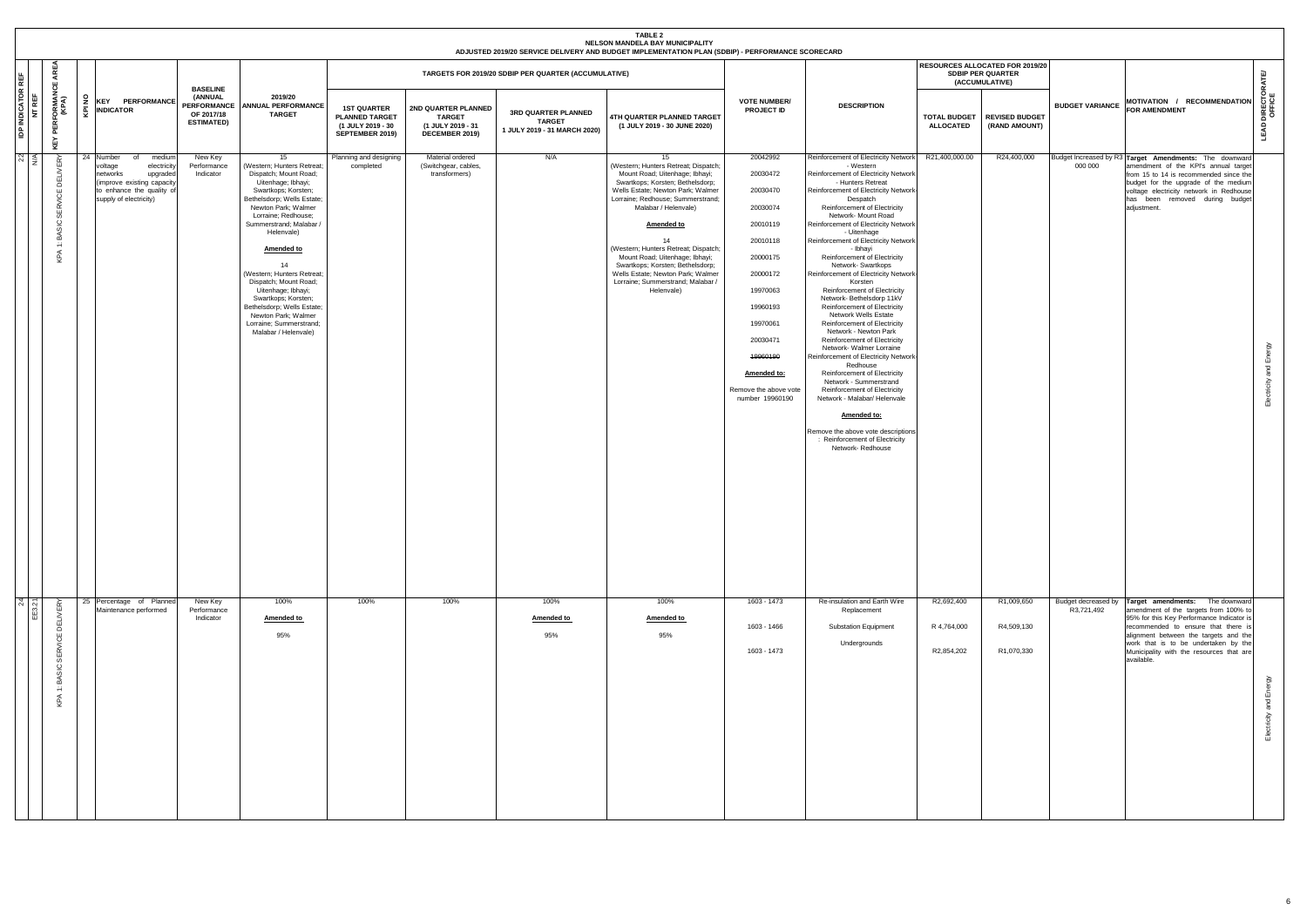|                                           |                                                          |    |                                                                                                                                                                                                                                                    |                                                               |                                                                                                |                                                                                     |                                                                             |                                                                                                                     | TABLE 2<br>NELSON MANDELA BAY MUNICIPALITY<br>ADJUSTED 2019/20 SERVICE DELIVERY AND BUDGET IMPLEMENTATION PLAN (SDBIP) - PERFORMANCE SCORECARD |                                          |                                                                        |                                         |                                                                                      |                                    |                                                                                                                                                               |                                  |
|-------------------------------------------|----------------------------------------------------------|----|----------------------------------------------------------------------------------------------------------------------------------------------------------------------------------------------------------------------------------------------------|---------------------------------------------------------------|------------------------------------------------------------------------------------------------|-------------------------------------------------------------------------------------|-----------------------------------------------------------------------------|---------------------------------------------------------------------------------------------------------------------|------------------------------------------------------------------------------------------------------------------------------------------------|------------------------------------------|------------------------------------------------------------------------|-----------------------------------------|--------------------------------------------------------------------------------------|------------------------------------|---------------------------------------------------------------------------------------------------------------------------------------------------------------|----------------------------------|
| AREA<br>说.<br>ප                           |                                                          |    |                                                                                                                                                                                                                                                    |                                                               |                                                                                                |                                                                                     |                                                                             | TARGETS FOR 2019/20 SDBIP PER QUARTER (ACCUMULATIVE)                                                                |                                                                                                                                                |                                          |                                                                        |                                         | <b>RESOURCES ALLOCATED FOR 2019/20</b><br><b>SDBIP PER QUARTER</b><br>(ACCUMULATIVE) |                                    |                                                                                                                                                               | <b>ATE</b>                       |
| <b>IDP INDICATOR I</b><br>NT REF<br>KEY   | ' PERFORMANC<br>(KPA)                                    | š  | <b>KEY PERFORMANCE</b><br>$\frac{1}{2}$ INDICATOR                                                                                                                                                                                                  | <b>BASELINE</b><br>(ANNUAL<br>OF 2017/18<br><b>ESTIMATED)</b> | 2019/20<br>PERFORMANCE ANNUAL PERFORMANCE<br><b>TARGET</b>                                     | <b>1ST QUARTER</b><br><b>PLANNED TARGET</b><br>(1 JULY 2019 - 30<br>SEPTEMBER 2019) | 2ND QUARTER PLANNED<br><b>TARGET</b><br>(1 JULY 2019 - 31<br>DECEMBER 2019) | 3RD QUARTER PLANNED<br><b>TARGET</b><br>1 JULY 2019 - 31 MARCH 2020)                                                | 4TH QUARTER PLANNED TARGET<br>(1 JULY 2019 - 30 JUNE 2020)                                                                                     | <b>VOTE NUMBER/</b><br><b>PROJECT ID</b> | <b>DESCRIPTION</b>                                                     | <b>TOTAL BUDGET</b><br><b>ALLOCATED</b> | <b>REVISED BUDGET</b><br>(RAND AMOUNT)                                               | <b>BUDGET VARIANCE</b>             | MOTIVATION / RECOMMENDATION<br>FOR AMENDMENT                                                                                                                  | LEAD DIRECTOR <i>I</i><br>OFFICE |
| $26$ $12$<br>BAS<br>÷<br>KPA              | C<br>DELIVERY                                            | 26 | Installed<br>capacity<br>embedded generators or<br>the municipal distribution<br>network                                                                                                                                                           | New Key<br>Performance<br>Indicator                           | 3MW                                                                                            | N/A                                                                                 | N/A                                                                         | N/A                                                                                                                 | 3MW                                                                                                                                            | No budget provision<br>required          | No budget provision required                                           | No budget provision<br>required         | N/A                                                                                  | N/A                                | No amendment: To the KPI / Targets<br><b>Budget Information</b>                                                                                               | $\approx$<br>ш                   |
| $\frac{27}{14}$                           | ΈRΥ<br>靊<br>≏<br>꽁<br>ပ<br>മ്<br>$\div$<br>$\prec$<br>Ğ, |    | 27 % non-technical electricity<br>losses (electricity losses<br>as a result of non-<br>technical causes attributed<br>to either electricity theft<br>non-metered electricity<br>meter tampering / meter<br>failures and/or illegal<br>connections) | 7.95%                                                         | 7.5% of the total electricity<br>losses                                                        | 7.5% of the total<br>electricity losses                                             | 7.5% of the total electricity<br>losses                                     | 7.5% of the total electricity losses                                                                                | 7.5% of the total electricity losses                                                                                                           | 0363 1390                                | Purchase of Power                                                      | R3,396,741,490                          | R3,470,434,250                                                                       | Budget increased by<br>R73,692,760 | No amendment: To the KPI / Targets<br>The change in the budget will not affect<br>the achievement of the target.                                              | 面<br>᠊ᠣ<br>ш                     |
| $\frac{28}{5}$<br>а<br>÷<br>$\prec$<br>오  | IC SERVICE<br>DELIVERY                                   |    | 28 Number of urban refuse<br>transfer stations upgraded                                                                                                                                                                                            | New Key<br>Performance<br>Indicator                           | $\overline{1}$<br>(Gillepsie - Ward 51)                                                        | Designs completed                                                                   | Construction completed                                                      | Setup infrastructure for Recycling<br>station completed                                                             | $\overline{1}$<br>(Gillepsie - Ward 51)                                                                                                        | 20190193                                 | Urban Refuse Transfer station -<br>Gillespie                           | R3,000,000                              | N/A                                                                                  | N/A                                | No amendment: To the KPI / Targets<br><b>Budget Information</b>                                                                                               | 工                                |
| $\frac{5}{11}$<br>BAS<br>$\div$<br>✓<br>호 | CSERVICE                                                 |    | 29 Percentage<br>of known<br>informal<br>settlements<br>receiving integrated waste<br>handling services                                                                                                                                            | 100%                                                          | 100%                                                                                           | N/A                                                                                 | N/A                                                                         | N/A                                                                                                                 | 100%                                                                                                                                           |                                          |                                                                        | No project specific budget allocated    |                                                                                      |                                    | No amendment: To the KPI / Targets<br><b>Budget Information</b>                                                                                               |                                  |
| $\frac{33}{7}$<br>KPA                     | 1: BASIC SERVICE                                         |    | 30 Percentage of unsurfaced<br>road graded                                                                                                                                                                                                         | New Key<br>Performance<br>Indicator                           | 1.80%                                                                                          | N/A                                                                                 | N/A                                                                         | N/A                                                                                                                 | 1.80%                                                                                                                                          | 20030084                                 | Peri-Urban: Rehabilitation of gravel<br>roads                          | R 1,000,000                             | N/A                                                                                  | N/A                                | No amendment: To the KPI / Targets /<br><b>Budget Information</b>                                                                                             | ш<br>ರ                           |
| $\frac{33}{12}$                           | <b>DELIVERY</b><br>BASIC SERVICE<br>$\div$<br>KPA        |    | 31 Percentage of surfaced<br>road lanes<br>municipal<br>which<br>has<br>been<br>resurfaced and resealed                                                                                                                                            | New Key<br>Performance<br>Indicator                           | 0.37%                                                                                          | N/A                                                                                 | N/A                                                                         | N/A                                                                                                                 | 0.37%                                                                                                                                          | 20190274<br>19930002                     | Resurfacing Tar roads (non-subsidy)<br>Resurfacing of subsidised Roads | R32,000,000                             | R31,000,000                                                                          | R1,000,000                         | Budget decreased by No amendment: To the KPI / Targets.<br>The change in the budget will not affect<br>the achievement of the target.                         | ш                                |
| $\frac{35}{4}$                            | BASIC SERVICE DELIVERY<br>$\div$<br>$\prec$<br>오         |    | 32 Percentage completion of<br>the John Tallant / Seyisi<br>Road Extension upgrade                                                                                                                                                                 | New Key<br>Performance<br>Indicator                           | 100%<br>(Phase 2)<br>Amended to:<br>100% of Phase 2 (a)<br>upgrades completed by<br>March 2019 | Councillors consulted                                                               | Designs completed                                                           | Contractor appointed<br>Upgrade commenced<br>Amended to:<br>100% of Phase 2 (a) upgrades<br>completed by March 2019 | 100%<br>(Phase 2)<br>Amended to:<br>100% of Phase 2 (a) upgrades<br>completed by March 2019                                                    | 20170126                                 | John Tallant Road Extension                                            | R 20,000,000                            | N/A                                                                                  | N/A                                | Target amendments: The amendment of<br>the target to include "a" as part of Phase<br>2, is recommended to ensure alignment of<br>planning and implementation. | ō<br>ш                           |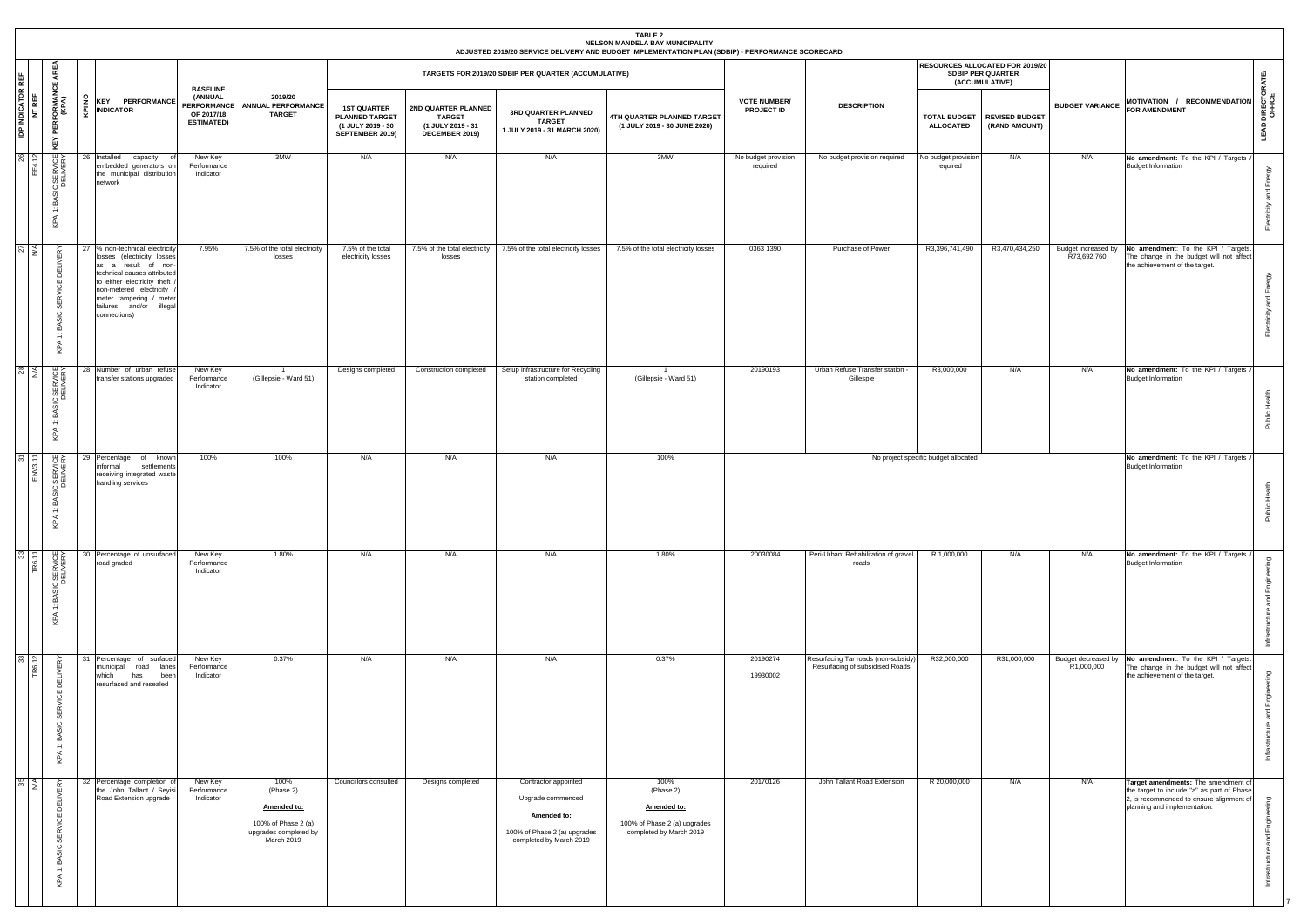|                                    |                                                                           |                                                                                                                                |                                                                  |                                                                                                                                                                                          |                                                                                           |                                                                                                                                                                   |                                                                                                                                                                                      | TABLE 2<br>NELSON MANDELA BAY MUNICIPALITY<br>ADJUSTED 2019/20 SERVICE DELIVERY AND BUDGET IMPLEMENTATION PLAN (SDBIP) - PERFORMANCE SCORECARD                                    |                                                                                  |                                                                                                                                                                                                                                                                                                                                                                      |                                                                              |                                                                        |                        |                                                                                                                                                                                                                                                                                                                                              |                      |
|------------------------------------|---------------------------------------------------------------------------|--------------------------------------------------------------------------------------------------------------------------------|------------------------------------------------------------------|------------------------------------------------------------------------------------------------------------------------------------------------------------------------------------------|-------------------------------------------------------------------------------------------|-------------------------------------------------------------------------------------------------------------------------------------------------------------------|--------------------------------------------------------------------------------------------------------------------------------------------------------------------------------------|-----------------------------------------------------------------------------------------------------------------------------------------------------------------------------------|----------------------------------------------------------------------------------|----------------------------------------------------------------------------------------------------------------------------------------------------------------------------------------------------------------------------------------------------------------------------------------------------------------------------------------------------------------------|------------------------------------------------------------------------------|------------------------------------------------------------------------|------------------------|----------------------------------------------------------------------------------------------------------------------------------------------------------------------------------------------------------------------------------------------------------------------------------------------------------------------------------------------|----------------------|
|                                    | Ę<br>ш                                                                    |                                                                                                                                | <b>BASELINE</b>                                                  |                                                                                                                                                                                          |                                                                                           |                                                                                                                                                                   | TARGETS FOR 2019/20 SDBIP PER QUARTER (ACCUMULATIVE)                                                                                                                                 |                                                                                                                                                                                   |                                                                                  |                                                                                                                                                                                                                                                                                                                                                                      |                                                                              | RESOURCES ALLOCATED FOR 2019/20<br>SDBIP PER QUARTER<br>(ACCUMULATIVE) |                        |                                                                                                                                                                                                                                                                                                                                              | ATE                  |
| <b>IDP INDICATOR REF</b><br>NT REF | -ORMAN<br>(KPA)<br>PERF<br>ĔΥ<br>⊻                                        | 2 KEY PERFORMANCE<br>쥦<br><b>INDICATOR</b>                                                                                     | (ANNUAL<br><b>PERFORMANCE</b><br>OF 2017/18<br><b>ESTIMATED)</b> | 2019/20<br><b>ANNUAL PERFORMANCE</b><br><b>TARGET</b>                                                                                                                                    | <b>1ST QUARTER</b><br><b>PLANNED TARGET</b><br>(1 JULY 2019 - 30<br>SEPTEMBER 2019)       | 2ND QUARTER PLANNED<br><b>TARGET</b><br>(1 JULY 2019 - 31<br>DECEMBER 2019)                                                                                       | 3RD QUARTER PLANNED<br><b>TARGET</b><br>1 JULY 2019 - 31 MARCH 2020)                                                                                                                 | 4TH QUARTER PLANNED TARGET<br>(1 JULY 2019 - 30 JUNE 2020)                                                                                                                        | <b>VOTE NUMBER/</b><br>PROJECT ID                                                | <b>DESCRIPTION</b>                                                                                                                                                                                                                                                                                                                                                   | <b>TOTAL BUDGET</b><br><b>ALLOCATED</b>                                      | <b>REVISED BUDGET</b><br>(RAND AMOUNT)                                 | <b>BUDGET VARIANCE</b> | MOTIVATION / RECOMMENDATION<br><b>FOR AMENDMENT</b>                                                                                                                                                                                                                                                                                          | DIRECTO<br>LEAD      |
| $\frac{38}{M}$                     | ERY<br><b>DELI</b><br>υ<br>뿖<br>$\circ$<br>ă<br>$\ddot{=}$<br>$\leq$<br>보 | 33 Number of customer care<br>centres upgraded and / or<br>furnished                                                           | New Key<br>Performance<br>Indicator                              | $\overline{1}$<br>(Motherwell Thusong<br>Centre)<br>by December 2019<br>Amended to:<br>$\overline{1}$<br>(Motherwell Thusong<br>Centre)<br>by June 2020                                  | Counters installed<br>Kitchen upgraded<br>Offices upgraded<br>Amended to:<br>N/A          | Stairwell and payment vault<br>installed<br>Customer care centre<br>opened to the public<br>(Motherwell Thusong Centre)<br>by December 2019<br>Amended to:<br>N/A | N/A                                                                                                                                                                                  | (Motherwell Thusong Centre)<br>by December 2019<br>Amended to:<br>(Motherwell Thusong Centre)<br>by June 2020                                                                     | 20050219                                                                         | Upgrade and furnishing Customer<br>Care Centres (Thusong)                                                                                                                                                                                                                                                                                                            | R2,000,000<br>Amended to:<br>R5,000,000<br>(in line with<br>approved budget) | R 800,000                                                              | R4,200,000             | Budget decreased by Target amendments: The amendment of<br>the targets for this Key Performance<br>Indicator is recommended as a result of<br>the dependency on the finalisation on<br>minor work tenders. Noting that the<br>adjusted budget allocated to the project is<br>still sufficient to cover the planned work to<br>be undertaken. | pue<br><b>Budget</b> |
| $rac{62}{N}$                       | <b>ELIVERY</b><br>≏<br>٣,<br>$\circ$<br>공<br>$\div$<br>KPA                | 34 Number of<br>cemeteries<br>upgraded                                                                                         | - 6                                                              | $\overline{7}$<br>(5)<br>Forest Hill, Bloemendal,<br>Matanzima, Gerald Smith,<br>Motherwell: berms)<br>Papenskuil: fencing)<br>Motherwell: water drainage<br>and roads)<br>By March 2020 | 2<br>(Bloemendal, Matanzima:<br>construction of berms)                                    | $\overline{4}$<br>(Bloemendal, Matanzima,<br>Motherwell, Gerald Smith:<br>construction of berms)                                                                  | $\overline{7}$<br>(5<br>Forest Hill, Bloemendal, Matanzima,<br>Gerald Smith, Motherwell: berms)<br>Papenskuil: fencing)<br>Motherwell: water drainage and<br>roads)<br>By March 2020 | $\overline{7}$<br>(5)<br>Forest Hill, Bloemendal, Matanzima,<br>Gerald Smith, Motherwell: berms)<br>Papenskuil: fencing)<br>Motherwell: water drainage and roads<br>By March 2020 | 20190156<br>20190162<br>20190168<br>20190170<br>20190171<br>20190272<br>20190279 | Upgrade and Development of Forest<br>Hill Cemetery<br>Upgrade and Development of<br><b>Bloemendal Cemetery</b><br>Upgrade and Development of<br>Matanzima Cemetery<br>Upgrade and Development of Gerald<br>Smith Cemetery<br>Upgrade and Development of<br><b>Motherwell Cemetery</b><br>Fencing of Paapenkuil Cemetery<br>Water drainage and roads at<br>Cemeteries | R12,000,000.00                                                               | N/A                                                                    | N/A                    | No amendment: To the KPI / Targets<br><b>Budget Information</b>                                                                                                                                                                                                                                                                              | Ĭ.<br>Public         |
| FE1.11                             | IC SERVICE<br>DELIVERY<br>. 찢<br>$\div$<br>KPA                            | 35 Percentage<br>compliance<br>with<br>the<br>required<br>attendance<br>time<br>for<br>firefighting<br>structural<br>incidents | New Key<br>Performance<br>Indicator                              | 75%                                                                                                                                                                                      | 75%                                                                                       | 75%                                                                                                                                                               | 75%                                                                                                                                                                                  | 75%                                                                                                                                                                               | No budget provision<br>required                                                  | No budget provision required                                                                                                                                                                                                                                                                                                                                         | No budget provision<br>required                                              | N/A                                                                    | N/A                    | No amendment: To the KPI / Targets<br><b>Budget Information</b>                                                                                                                                                                                                                                                                              | ₹<br>တိ<br>and<br>යි |
| $\frac{6}{2}$<br>l 記               | C SERVICE<br>DELIVERY<br>ිය<br>ස<br>$\div$<br>KPA                         | 36 Number of full time<br>firefighters per 1 000<br>population                                                                 | New Key<br>Performance<br>Indicator                              | 0.2:1000                                                                                                                                                                                 | N/A                                                                                       | N/A                                                                                                                                                               | N/A                                                                                                                                                                                  | 0.2:1000                                                                                                                                                                          | No budget provision<br>required                                                  | No budget provision required                                                                                                                                                                                                                                                                                                                                         | No budget provision<br>required                                              | N/A                                                                    | N/A                    | No amendment: To the KPI / Targets<br><b>Budget Information</b>                                                                                                                                                                                                                                                                              | တိ<br>and<br>ety     |
| $rac{66}{N}$                       | <b>DELIVERY</b><br>Ψ,<br>$\circ$<br>ळ<br>a.<br>$\div$<br>$\leq$<br>호      | 37 Number of Fire Stations<br>resourced with plant and<br>equipment                                                            | New Key<br>Performance<br>Indicator                              | $\overline{1}$<br>(South End Fire Station)<br>By March 2020                                                                                                                              | Status quo analysis on<br>available stock and<br>equipment conducted<br>Tender advertised | Contractor appointed                                                                                                                                              | (South End Fire Station)<br>By March 2020                                                                                                                                            | $\overline{1}$<br>(South End Fire Station)<br>By March 2020                                                                                                                       | 20150047                                                                         | Purchase of Plant and Equipment<br>(Fire & Emergency Services)                                                                                                                                                                                                                                                                                                       | R3,500,000                                                                   | R3,859,000                                                             | R359,000               | Budget increased by No amendment: To the KPI / Targets.<br>The change in the budget will not affect<br>the achievement of the target.                                                                                                                                                                                                        | and<br>즜<br>Safe     |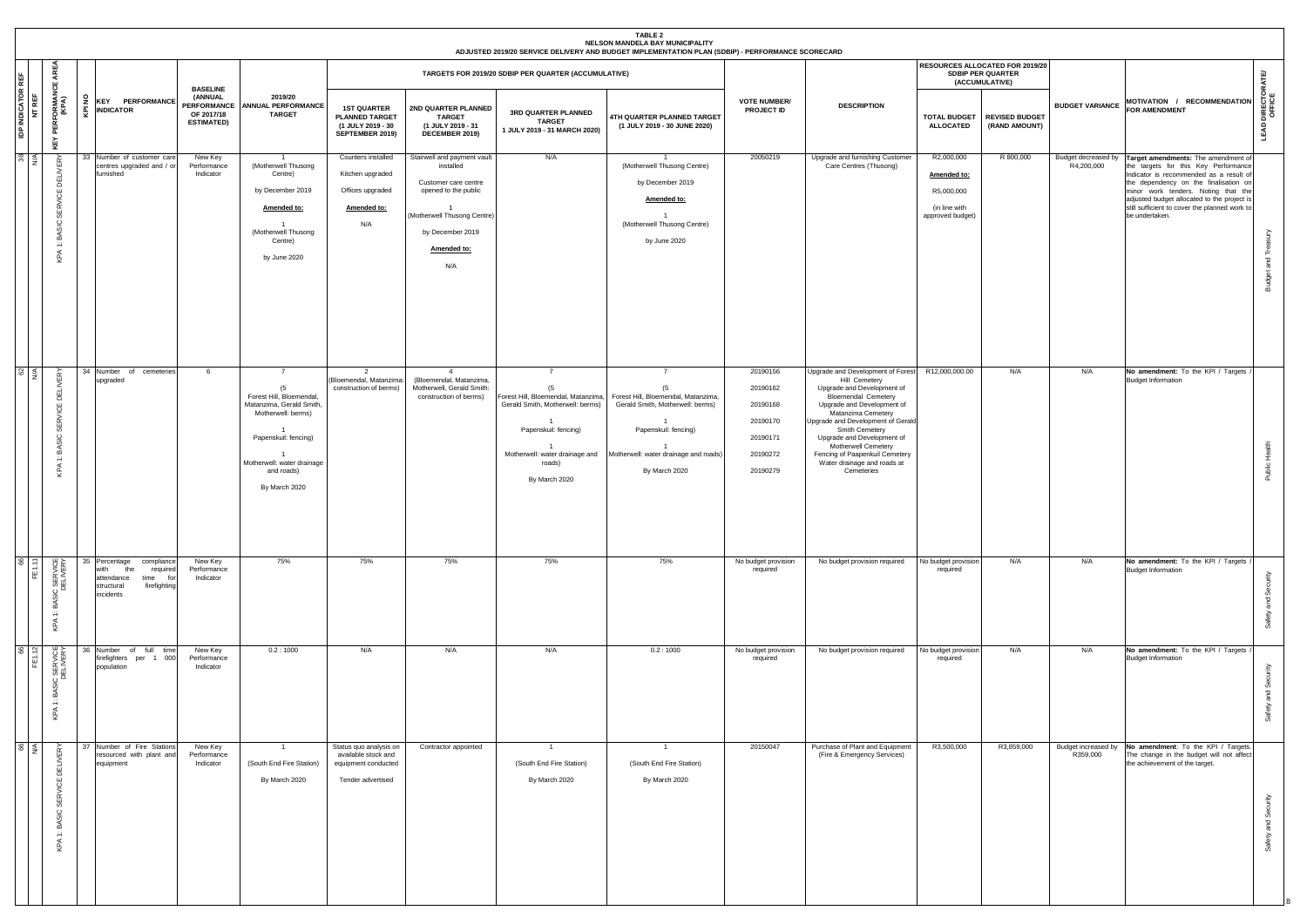|                                    |                                                             |                                       |                                                                            |                                                                                     |                                                                                                                           |                                                                                     |                                                                             |                                                                                                                     | <b>TABLE 2</b><br>NELSON MANDELA BAY MUNICIPALITY<br>ADJUSTED 2019/20 SERVICE DELIVERY AND BUDGET IMPLEMENTATION PLAN (SDBIP) - PERFORMANCE SCORECARD |                                          |                                     |                                         |                                                                                      |                                    |                                                                                                                                                                                                                                                                                   |                                 |
|------------------------------------|-------------------------------------------------------------|---------------------------------------|----------------------------------------------------------------------------|-------------------------------------------------------------------------------------|---------------------------------------------------------------------------------------------------------------------------|-------------------------------------------------------------------------------------|-----------------------------------------------------------------------------|---------------------------------------------------------------------------------------------------------------------|-------------------------------------------------------------------------------------------------------------------------------------------------------|------------------------------------------|-------------------------------------|-----------------------------------------|--------------------------------------------------------------------------------------|------------------------------------|-----------------------------------------------------------------------------------------------------------------------------------------------------------------------------------------------------------------------------------------------------------------------------------|---------------------------------|
|                                    | AREA<br>LШ.                                                 |                                       |                                                                            |                                                                                     |                                                                                                                           |                                                                                     |                                                                             | TARGETS FOR 2019/20 SDBIP PER QUARTER (ACCUMULATIVE)                                                                |                                                                                                                                                       |                                          |                                     |                                         | <b>RESOURCES ALLOCATED FOR 2019/20</b><br><b>SDBIP PER QUARTER</b><br>(ACCUMULATIVE) |                                    |                                                                                                                                                                                                                                                                                   | <b>IATE</b>                     |
| <b>IDP INDICATOR REF</b><br>NT REF | <b>PERFORMANO</b><br>(KPA)<br>ΚĒΥ                           | š<br><b>INDICATOR</b><br>Ę            | <b>KEY PERFORMANCE</b>                                                     | <b>BASELINE</b><br>(ANNUAL<br><b>PERFORMANCE</b><br>OF 2017/18<br><b>ESTIMATED)</b> | 2019/20<br><b>ANNUAL PERFORMANCE</b><br><b>TARGET</b>                                                                     | <b>1ST QUARTER</b><br><b>PLANNED TARGET</b><br>(1 JULY 2019 - 30<br>SEPTEMBER 2019) | 2ND QUARTER PLANNED<br><b>TARGET</b><br>(1 JULY 2019 - 31<br>DECEMBER 2019) | 3RD QUARTER PLANNED<br><b>TARGET</b><br>1 JULY 2019 - 31 MARCH 2020)                                                | 4TH QUARTER PLANNED TARGET<br>(1 JULY 2019 - 30 JUNE 2020)                                                                                            | <b>VOTE NUMBER/</b><br><b>PROJECT ID</b> | <b>DESCRIPTION</b>                  | <b>TOTAL BUDGET</b><br><b>ALLOCATED</b> | <b>REVISED BUDGET</b><br>(RAND AMOUNT)                                               | <b>BUDGET VARIANCE</b>             | MOTIVATION / RECOMMENDATION<br><b>FOR AMENDMENT</b>                                                                                                                                                                                                                               | <b>LEAD DIRECTORA</b><br>OFFICE |
| 69<br>  A                          | ERY<br>DELIN                                                |                                       | 38 Number of new public<br>lighting installed within<br>Nelson Mandela Bay | 443<br>(new area post<br>tops)                                                      | 400<br>(new area post tops)                                                                                               | 40<br>(new area post tops)                                                          | 160<br>(new area post tops)                                                 | 280<br>(new area post tops)                                                                                         | 400<br>(new area post tops)                                                                                                                           | 19930283                                 | Public Lighting                     | R20,000,000                             | R26,000,000                                                                          | R6,000,000                         | Budget increased by No amendment: To the KPI Target                                                                                                                                                                                                                               |                                 |
|                                    | ξĒ<br><b>SERV</b><br>BASIC<br>$\ddot{ }$<br>KPA             |                                       |                                                                            | $\theta$<br>(new main road<br>lights)                                               | 20<br>(new main road lights)                                                                                              | $\overline{2}$<br>(new main road lights)                                            | -8<br>(new main road lights)                                                | 44<br>(new main road lights)                                                                                        | 20<br>(new main road lights)                                                                                                                          |                                          |                                     |                                         |                                                                                      |                                    | Target Removal: The removal of the KPI<br>targets is recommended since there are<br>no new main roads being built and<br>therefore there is no need for the<br>installation of new main road lights.                                                                              | and Energy                      |
|                                    |                                                             |                                       |                                                                            | 127<br>(new residential<br>streetlights)                                            | 120<br>(new residential streetlights)<br><b>Amended to</b><br>60<br>(new residential streetlights)                        | 12<br>(new residential<br>streetlights)                                             | 48<br>new residential streetlights)                                         | 84<br>(new residential streetlights)<br><b>Amended to</b><br>42<br>(new residential streetlights)                   | 120<br>(new residential streetlights)<br><b>Amended to</b><br>60<br>(new residential streetlights)                                                    |                                          |                                     |                                         |                                                                                      |                                    | Target amendment: The downward<br>amendment of the KPI's third quarter<br>target and annual target from 120 to 60<br>new residential street lights is<br>recommended, since the focus for public<br>lighting has moved to retrofitting rather<br>than installation of new lights. | ਰੱ<br>읆                         |
| <b>8</b>                           | ERY<br>립<br><b>SERVICE</b><br>SIC<br>ă<br>$\div$<br>$\prec$ | Mandela Bay                           | 39 Number of public lighting<br>retrofitted within Nelson                  | New Key<br>Performance<br>Indicator                                                 | 180<br>(main road lights retrofitted)<br>Amended to<br>1500<br>(main road lights retrofitted)                             | 18<br>(main road lights<br>retrofitted)                                             | 72<br>(main road lights retrofitted)                                        | 126<br>(main road lights retrofitted)<br><b>Amended to</b><br>1200<br>(main road lights retrofitted)                | 180<br>(main road lights retrofitted)<br><b>Amended to</b><br>1500<br>(main road lights retrofitted)                                                  |                                          |                                     |                                         |                                                                                      |                                    | Target amendment: The upward<br>amendment of the KPI's third quarter<br>target and annual target from 180 to 1500<br>main road lights retrofitted is<br>recommended, as a result of the change<br>in focus of the public lighting project.                                        |                                 |
|                                    | ⊽                                                           |                                       |                                                                            | New Key<br>Performance<br>Indicator                                                 | 240<br>(residential streetlights<br>retrofitted)<br><b>Amended to</b><br>600<br>(residential streetlights<br>retrofitted) | 24<br>(residential streetlights<br>retrofitted)                                     | 96<br>(residential streetlights<br>retrofitted)                             | 168<br>(residential streetlights retrofitted)<br><b>Amended to</b><br>420<br>(residential streetlights retrofitted) | 240<br>(residential streetlights retrofitted)<br><b>Amended to</b><br>600<br>(residential streetlights retrofitted)                                   |                                          |                                     |                                         |                                                                                      |                                    | Target amendment: The upward<br>amendment of the KPI's third quarter<br>target and annual target from 240 to 600<br>residential streetlights retrofitted is<br>recommended, as a result of the change<br>in focus of the public lighting project.                                 | Electricity and Energy          |
|                                    |                                                             |                                       |                                                                            | New Key<br>Performance<br>Indicator                                                 | 40<br>(high mast retrofitted)                                                                                             | $\overline{4}$<br>(high mast retrofitted)                                           | 16<br>(high mast retrofitted)                                               | 28<br>(high mast retrofitted)                                                                                       | 40<br>(high mast retrofitted)                                                                                                                         |                                          |                                     |                                         |                                                                                      |                                    | No amendment: To the KPI Target                                                                                                                                                                                                                                                   |                                 |
| $\circ$ $\sim$                     | ERY<br>SERVICE DELI'<br>BASIC<br>$\div$<br>KPA              | 40 Number<br>electricity<br>addressed | illegal<br>of<br>connections                                               | $\overline{0}$                                                                      | 3000<br><b>Amended to</b><br>1000                                                                                         | 200                                                                                 | 500                                                                         | 2000<br><b>Amended to</b><br>900                                                                                    | 3000<br><b>Amended to</b><br>1000                                                                                                                     | 20170022                                 | Undeclared Informal Electrification | R 30,000,000                            | R14,000,000                                                                          | Budget decreased by<br>R16,000,000 | Target amendment: The downward<br>amendment of the KPI's third quarter<br>target and annual target from 3000 to<br>1000 illegal connections addressed is<br>recommended, since loan funding was not<br>approved.                                                                  | Electricity and Energy          |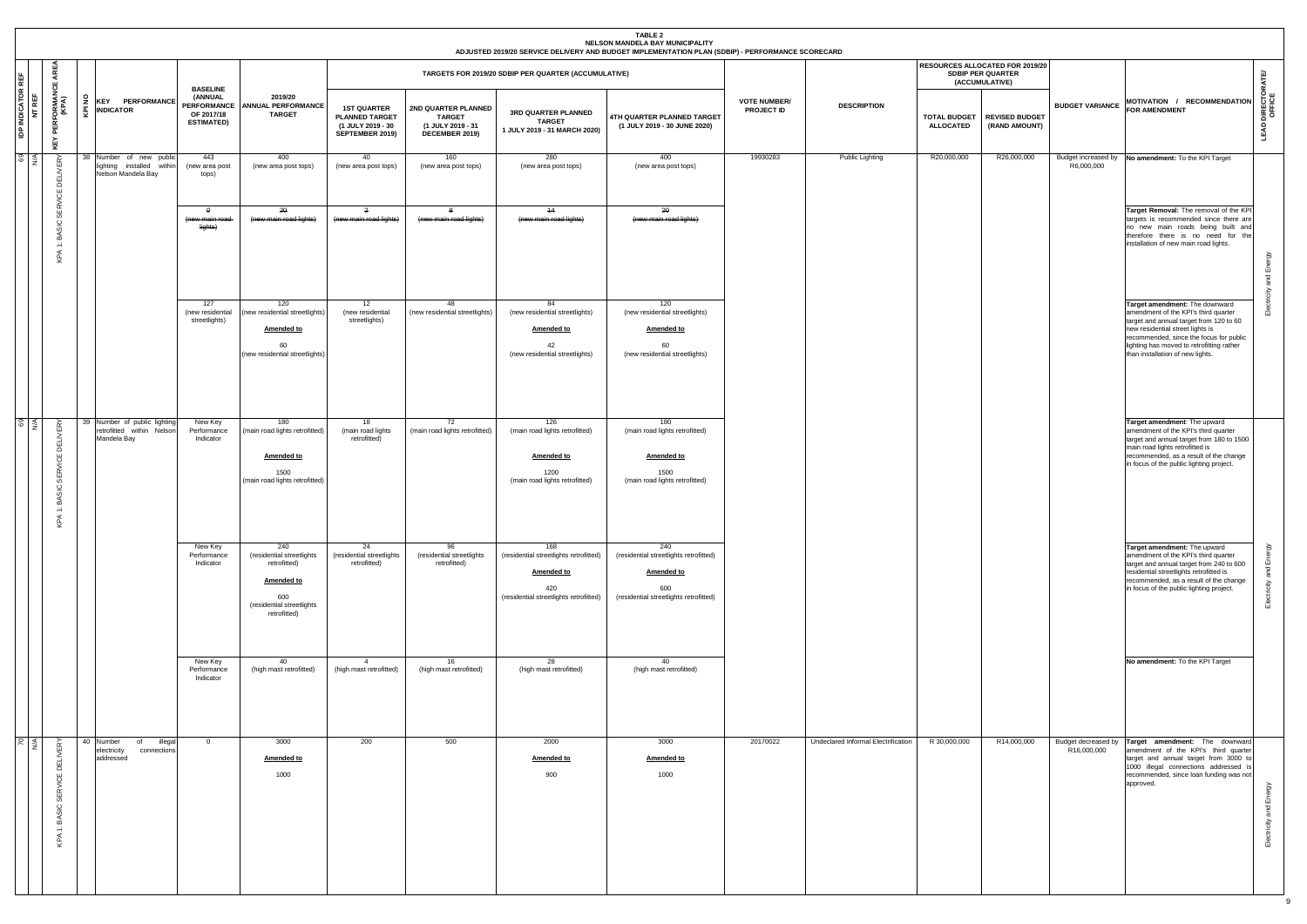|                |                                                             |                                                                                                |                                                                                     |                                                                                                                                                                                                                                      |                                                                                     |                                                                                                                           |                                                                                                                                                                       | TABLE 2<br>NELSON MANDELA BAY MUNICIPALITY<br>ADJUSTED 2019/20 SERVICE DELIVERY AND BUDGET IMPLEMENTATION PLAN (SDBIP) - PERFORMANCE SCORECARD                                                                                                            |                                                                            |                                                            |                                                                              |                                                                               |                                   |                                                                                                                                                                                                                                                                                                                                                                                                                                                                                        |                         |
|----------------|-------------------------------------------------------------|------------------------------------------------------------------------------------------------|-------------------------------------------------------------------------------------|--------------------------------------------------------------------------------------------------------------------------------------------------------------------------------------------------------------------------------------|-------------------------------------------------------------------------------------|---------------------------------------------------------------------------------------------------------------------------|-----------------------------------------------------------------------------------------------------------------------------------------------------------------------|-----------------------------------------------------------------------------------------------------------------------------------------------------------------------------------------------------------------------------------------------------------|----------------------------------------------------------------------------|------------------------------------------------------------|------------------------------------------------------------------------------|-------------------------------------------------------------------------------|-----------------------------------|----------------------------------------------------------------------------------------------------------------------------------------------------------------------------------------------------------------------------------------------------------------------------------------------------------------------------------------------------------------------------------------------------------------------------------------------------------------------------------------|-------------------------|
| ₩.             | AREA<br>쁬                                                   |                                                                                                |                                                                                     |                                                                                                                                                                                                                                      |                                                                                     |                                                                                                                           | TARGETS FOR 2019/20 SDBIP PER QUARTER (ACCUMULATIVE)                                                                                                                  |                                                                                                                                                                                                                                                           |                                                                            |                                                            |                                                                              | RESOURCES ALLOCATED FOR 2019/20<br><b>SDBIP PER QUARTER</b><br>(ACCUMULATIVE) |                                   |                                                                                                                                                                                                                                                                                                                                                                                                                                                                                        | ATE                     |
| INDICATOR<br>å | ' PERFORMAN<br>(KPA)<br>KEY                                 | £<br><b>KEY PERFORMANCE</b><br><b>INDICATOR</b><br>ē                                           | <b>BASELINE</b><br>(ANNUAL<br><b>PERFORMANCE</b><br>OF 2017/18<br><b>ESTIMATED)</b> | 2019/20<br><b>ANNUAL PERFORMANCE</b><br><b>TARGET</b>                                                                                                                                                                                | <b>1ST QUARTER</b><br><b>PLANNED TARGET</b><br>(1 JULY 2019 - 30<br>SEPTEMBER 2019) | 2ND QUARTER PLANNED<br><b>TARGET</b><br>(1 JULY 2019 - 31<br>DECEMBER 2019)                                               | 3RD QUARTER PLANNED<br><b>TARGET</b><br>1 JULY 2019 - 31 MARCH 2020)                                                                                                  | 4TH QUARTER PLANNED TARGET<br>(1 JULY 2019 - 30 JUNE 2020)                                                                                                                                                                                                | <b>VOTE NUMBER/</b><br><b>PROJECT ID</b>                                   | <b>DESCRIPTION</b>                                         | <b>TOTAL BUDGET</b><br><b>ALLOCATED</b>                                      | <b>REVISED BUDGET</b><br>(RAND AMOUNT)                                        | <b>BUDGET VARIANCE</b>            | MOTIVATION / RECOMMENDATION<br><b>FOR AMENDMENT</b>                                                                                                                                                                                                                                                                                                                                                                                                                                    | LEAD DIRECTOR<br>Office |
| $P \leq$       | $\approx$<br>핇<br><b>SERVICE</b><br>BASIC<br>$\div$<br>KPA  | Number of substations<br>41<br>upgraded through the<br>provision of high voltage<br>network    | New Key<br>Performance<br>Indicator                                                 | -8<br>(Motherwell; Winterhoek<br>Park; Bloemendal,<br>(College Drive, Casino,<br>Kobus Road, 2nd Avenue,<br>St Adams)                                                                                                                | Equipment delivered<br>(College Drive, Casino)                                      | (Winterhoek, College Drive,<br>Casino, Kobus Road)                                                                        | (Winterhoek, College Drive,<br>Casino, Kobus Road, Motherwell,<br>2nd Avenue)<br>Amended to<br>Contractor appointed                                                   | -8<br>(Motherwell; Winterhoek Park;<br>Bloemendal,<br>(College Drive, Casino, Kobus Road,<br>2nd Avenue, St Adams)<br><b>Amended to</b><br>$\overline{2}$<br>(Chelsea and Nivens Drift)                                                                   | 20042993                                                                   | HV Network Reinforcement -<br>Overhead Cabling             | R5,000,000<br>Amended to:<br>R2,000,000<br>(in line with<br>approved budget) | R 1,000,000                                                                   | Budget decreased by<br>R1,000,000 | Target amendment: The amendment of<br>the KPI targets is recommended to rectify<br>alignment between the work to be<br>undertaken and the approved budget,<br>since the targets set for this KPI during<br>planning were for a different project and<br>not aligned to the high voltage network<br>upgrade project and budget.                                                                                                                                                         | Emer<br>and<br>Electr   |
| $\frac{70}{4}$ | <b>DELIVERY</b><br>υ<br>≃<br>Ğ,<br>ပ<br>屳<br>$\div$<br>KPA  | 42 Km of overhead lines<br>refurbished                                                         | New Key<br>Performance<br>Indicator                                                 | 8km(high voltage)                                                                                                                                                                                                                    | 2km(high voltage)                                                                   | 4km<br>(high voltage)                                                                                                     | 6km(high voltage)                                                                                                                                                     | 8km(high voltage)                                                                                                                                                                                                                                         | 20050187                                                                   | HV Line Refurbishment (66 & 132kV)                         | R10.000.000                                                                  | R1,500,000                                                                    | Budget decreased by<br>R8,500,000 | Target removal: The removal of the KPI<br>targets is recommended since no contract<br>is in place to deliver against the required<br>refurbishment of high voltage overhead<br>lines.                                                                                                                                                                                                                                                                                                  | S)                      |
|                |                                                             |                                                                                                |                                                                                     | 12km<br>(medium and low voltage)<br><b>Amended to</b><br>35km<br>(medium and low voltage)                                                                                                                                            | 3km<br>(medium and low<br>voltage)                                                  | 5km<br>(medium and low voltage)                                                                                           | 9km<br>(medium and low voltage)<br><b>Amended to</b><br>30km<br>(medium and low voltage)                                                                              | 12km<br>(medium and low voltage)<br><b>Amended to</b><br>35km<br>(medium and low voltage)                                                                                                                                                                 | 20042988                                                                   | Overhead Lines Refurbishment                               | R5,000,000                                                                   | N/A                                                                           | N/A                               | Target amendment: The<br>upward<br>amendment of the KPI's third quarter<br>target and annual target from 12km to<br>35km medium and low voltage<br>refurbished, is recommended to ensure<br>alignment between the work to be<br>undertaken and the approved budget.                                                                                                                                                                                                                    |                         |
| $R \nless 1$   |                                                             | 43 Percentage<br>of Close<br>Televisions<br>Circuit<br>in Nelson<br>operational<br>Mandela Bay | 10%<br>(Close Circuit<br>Televisions<br>cameras within<br>municipal buildings)      | 6%                                                                                                                                                                                                                                   | <b>Tender advertised</b>                                                            | Televisions cameras<br>concluded                                                                                          | Audit of existing Close Circuit Repairs and installations concluded                                                                                                   | 5%                                                                                                                                                                                                                                                        | 2009 0062<br>Amended to:<br>20190230<br>(in line with approved-<br>budget) | <b>CCTV Equipment &amp; Infrastructure</b>                 | R3,800,000                                                                   | R1,550,000                                                                    | R2,250,000                        | Budget decreased by   KPI removal: The removal of the KPI and<br>targets is recommended in line with the<br>budget adjustment.                                                                                                                                                                                                                                                                                                                                                         | နိုင<br>and             |
| $\frac{5}{2}$  | RY<br><b>DELIVEI</b><br><b>SERVICE</b><br>1: BASIC :<br>KPA | 44 Number of operational<br>public transport access<br>points added                            | New Key<br>Performance<br>Indicator                                                 | 10<br>(6: Ward 5 - CBD; Pier 14<br>and Law Court; Ward 7 -<br>Cottrell Street; Ward 32 -<br>Cleary Park; Ward 11 -<br>Livingstone<br>and<br>4: As per demand on PE<br>CBD Cleary Park Route)<br>Amended to:<br>- 1<br>(Ward 5 - CBD) | (Ward 5 - CBD)<br>Amended to:<br>N/A                                                | $\overline{4}$<br>(Ward 5 - CBD and Pier 14;<br>Ward 7 - Cottrell Street;<br>Ward 32 - Cleary Park)<br>Amended to:<br>N/A | 6<br>(Ward 5 - CBD; Pier 14 and Law<br>Court; Ward 7 - Cottrell Street;<br>Ward 32 - Cleary Park; Ward 11<br>Livingstone)<br>Amended to:<br>Construction 80% complete | 10 <sup>1</sup><br>(6: Ward 5 - CBD; Pier 14 and Law<br>Court; Ward 7 - Cottrell Street; Ward<br>32 - Cleary Park; Ward 11 -<br>Livingstone<br>and<br>4: As per demand on PE CBD Cleary<br>Park Route)<br>Amended to:<br>$\overline{1}$<br>(Ward 5 - CBD) | 20060229                                                                   | IPTS - Work Package: Public<br><b>Transport Facilities</b> | R 27,400,000                                                                 | R 30,365,730                                                                  | R2,965,730                        | Budget increased by Target amendment: The downward<br>amendment of the target from 10 to 1 is<br>recommended,<br>since<br>the<br>underperformance is due to factors<br>beyond the Municipality's control.<br>should be noted that during the remainder<br>of the financial year, funds will be utilised<br>as work will continue on all 10 structures.<br>However, only 1 structure will be<br>completed by year end due to EMEs'<br>stoppages and poor performance by<br>contractors. | and                     |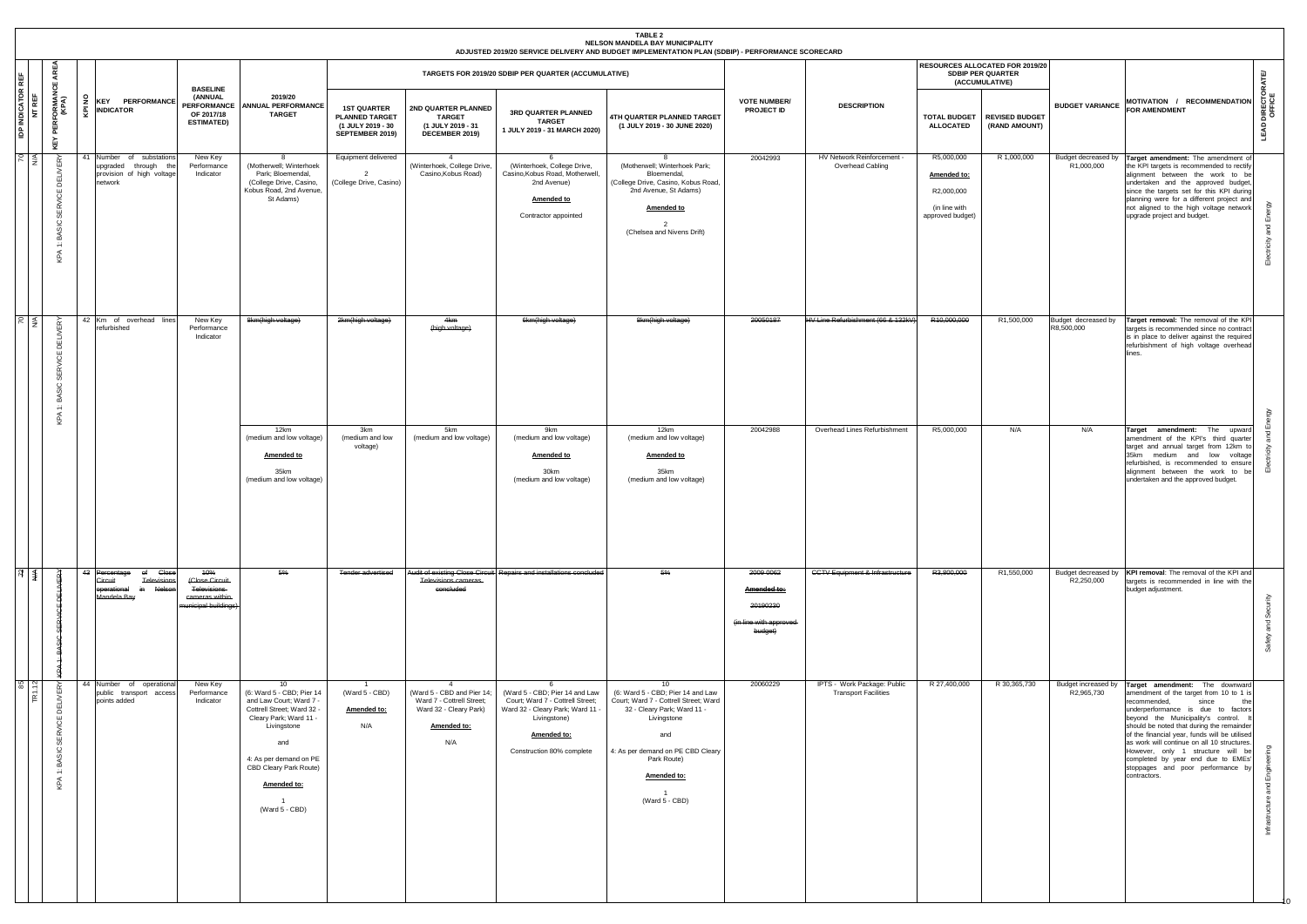|                                               |                                                                        |                                                                         |                                                                                     |                                                                                                                                                                                                                                                                                                                                                                                                                                                                                                                                                                                                                                                                                                                                                                                                                                                                                                                                                                                                                                                                                                                                                                                                                                     |                                                                                                                                                                                                                                                                                                                                                                                       |                                                                                                                                                                                                                                                                                                                                                                                                                                                                     |                                                                                                                                                                                                                                                                                                                                                                                                                                                                                                                                                                                                                                                                                                                                                                                                                                                                                                                                                                | <b>TABLE 2</b><br>NELSON MANDELA BAY MUNICIPALITY<br>ADJUSTED 2019/20 SERVICE DELIVERY AND BUDGET IMPLEMENTATION PLAN (SDBIP) - PERFORMANCE SCORECARD                                                                                                                                                                                                                                                                                                                                                                                                                                                                                                                                                                                                                                                                                                                                                                                                                                                                                                                                                                                                                                                                             |                                                                                                                                                                                                                                                                                                                                                                                                                               |                                                                                                                                                                                                                                                                                                                                                                                                                                                                                                                                                                                                                                                                                                                                                                                                                                                                                                                                                                                                                                                                                                                                                                                                                                                                                                                                                                                                                                                                                                                                                                                                                                                                                               |                                         |                                                                                                                                                                                                                                                                                                                          |                        |                                                                                                                                                                                                               |                                |
|-----------------------------------------------|------------------------------------------------------------------------|-------------------------------------------------------------------------|-------------------------------------------------------------------------------------|-------------------------------------------------------------------------------------------------------------------------------------------------------------------------------------------------------------------------------------------------------------------------------------------------------------------------------------------------------------------------------------------------------------------------------------------------------------------------------------------------------------------------------------------------------------------------------------------------------------------------------------------------------------------------------------------------------------------------------------------------------------------------------------------------------------------------------------------------------------------------------------------------------------------------------------------------------------------------------------------------------------------------------------------------------------------------------------------------------------------------------------------------------------------------------------------------------------------------------------|---------------------------------------------------------------------------------------------------------------------------------------------------------------------------------------------------------------------------------------------------------------------------------------------------------------------------------------------------------------------------------------|---------------------------------------------------------------------------------------------------------------------------------------------------------------------------------------------------------------------------------------------------------------------------------------------------------------------------------------------------------------------------------------------------------------------------------------------------------------------|----------------------------------------------------------------------------------------------------------------------------------------------------------------------------------------------------------------------------------------------------------------------------------------------------------------------------------------------------------------------------------------------------------------------------------------------------------------------------------------------------------------------------------------------------------------------------------------------------------------------------------------------------------------------------------------------------------------------------------------------------------------------------------------------------------------------------------------------------------------------------------------------------------------------------------------------------------------|-----------------------------------------------------------------------------------------------------------------------------------------------------------------------------------------------------------------------------------------------------------------------------------------------------------------------------------------------------------------------------------------------------------------------------------------------------------------------------------------------------------------------------------------------------------------------------------------------------------------------------------------------------------------------------------------------------------------------------------------------------------------------------------------------------------------------------------------------------------------------------------------------------------------------------------------------------------------------------------------------------------------------------------------------------------------------------------------------------------------------------------------------------------------------------------------------------------------------------------|-------------------------------------------------------------------------------------------------------------------------------------------------------------------------------------------------------------------------------------------------------------------------------------------------------------------------------------------------------------------------------------------------------------------------------|-----------------------------------------------------------------------------------------------------------------------------------------------------------------------------------------------------------------------------------------------------------------------------------------------------------------------------------------------------------------------------------------------------------------------------------------------------------------------------------------------------------------------------------------------------------------------------------------------------------------------------------------------------------------------------------------------------------------------------------------------------------------------------------------------------------------------------------------------------------------------------------------------------------------------------------------------------------------------------------------------------------------------------------------------------------------------------------------------------------------------------------------------------------------------------------------------------------------------------------------------------------------------------------------------------------------------------------------------------------------------------------------------------------------------------------------------------------------------------------------------------------------------------------------------------------------------------------------------------------------------------------------------------------------------------------------------|-----------------------------------------|--------------------------------------------------------------------------------------------------------------------------------------------------------------------------------------------------------------------------------------------------------------------------------------------------------------------------|------------------------|---------------------------------------------------------------------------------------------------------------------------------------------------------------------------------------------------------------|--------------------------------|
|                                               | AREA                                                                   |                                                                         |                                                                                     |                                                                                                                                                                                                                                                                                                                                                                                                                                                                                                                                                                                                                                                                                                                                                                                                                                                                                                                                                                                                                                                                                                                                                                                                                                     |                                                                                                                                                                                                                                                                                                                                                                                       |                                                                                                                                                                                                                                                                                                                                                                                                                                                                     | TARGETS FOR 2019/20 SDBIP PER QUARTER (ACCUMULATIVE)                                                                                                                                                                                                                                                                                                                                                                                                                                                                                                                                                                                                                                                                                                                                                                                                                                                                                                           |                                                                                                                                                                                                                                                                                                                                                                                                                                                                                                                                                                                                                                                                                                                                                                                                                                                                                                                                                                                                                                                                                                                                                                                                                                   |                                                                                                                                                                                                                                                                                                                                                                                                                               |                                                                                                                                                                                                                                                                                                                                                                                                                                                                                                                                                                                                                                                                                                                                                                                                                                                                                                                                                                                                                                                                                                                                                                                                                                                                                                                                                                                                                                                                                                                                                                                                                                                                                               |                                         | RESOURCES ALLOCATED FOR 2019/20<br><b>SDBIP PER QUARTER</b><br>(ACCUMULATIVE)                                                                                                                                                                                                                                            |                        |                                                                                                                                                                                                               | 똍                              |
| <b>ATOR</b><br>l :<br>R<br>C<br>20<br>Ιä<br>₫ | <b>PERFORMANCE /</b><br>(KPA)<br>KEY                                   | <b>PERFORMANCE</b><br><b>KEY</b><br><b>INDICATOR</b>                    | <b>BASELINE</b><br>(ANNUAL<br><b>PERFORMANCE</b><br>OF 2017/18<br><b>ESTIMATED)</b> | 2019/20<br><b>ANNUAL PERFORMANCE</b><br><b>TARGET</b>                                                                                                                                                                                                                                                                                                                                                                                                                                                                                                                                                                                                                                                                                                                                                                                                                                                                                                                                                                                                                                                                                                                                                                               | <b>1ST QUARTER</b><br><b>PLANNED TARGET</b><br>(1 JULY 2019 - 30<br>SEPTEMBER 2019)                                                                                                                                                                                                                                                                                                   | 2ND QUARTER PLANNED<br><b>TARGET</b><br>(1 JULY 2019 - 31<br>DECEMBER 2019)                                                                                                                                                                                                                                                                                                                                                                                         | 3RD QUARTER PLANNED<br><b>TARGET</b><br>1 JULY 2019 - 31 MARCH 2020)                                                                                                                                                                                                                                                                                                                                                                                                                                                                                                                                                                                                                                                                                                                                                                                                                                                                                           | 4TH QUARTER PLANNED TARGET<br>(1 JULY 2019 - 30 JUNE 2020)                                                                                                                                                                                                                                                                                                                                                                                                                                                                                                                                                                                                                                                                                                                                                                                                                                                                                                                                                                                                                                                                                                                                                                        | <b>VOTE NUMBER/</b><br>PROJECT ID                                                                                                                                                                                                                                                                                                                                                                                             | <b>DESCRIPTION</b>                                                                                                                                                                                                                                                                                                                                                                                                                                                                                                                                                                                                                                                                                                                                                                                                                                                                                                                                                                                                                                                                                                                                                                                                                                                                                                                                                                                                                                                                                                                                                                                                                                                                            | <b>TOTAL BUDGET</b><br><b>ALLOCATED</b> | <b>REVISED BUDGET</b><br>(RAND AMOUNT)                                                                                                                                                                                                                                                                                   | <b>BUDGET VARIANCE</b> | MOTIVATION / RECOMMENDATION<br><b>FOR AMENDMENT</b>                                                                                                                                                           | <b>LEAD DIRECTOR</b><br>OFFICE |
| 7g                                            | : SERVICE<br>DELIVERY<br>ပ<br>BASI<br>$\div$<br>KPA                    | 45 Number<br>weekda<br>of<br>scheduled municipal bus<br>passenger trips | New Key<br>Performance<br>Indicator                                                 | 9 3 6 0                                                                                                                                                                                                                                                                                                                                                                                                                                                                                                                                                                                                                                                                                                                                                                                                                                                                                                                                                                                                                                                                                                                                                                                                                             | 2160                                                                                                                                                                                                                                                                                                                                                                                  | 4320                                                                                                                                                                                                                                                                                                                                                                                                                                                                | 6480                                                                                                                                                                                                                                                                                                                                                                                                                                                                                                                                                                                                                                                                                                                                                                                                                                                                                                                                                           | 9360                                                                                                                                                                                                                                                                                                                                                                                                                                                                                                                                                                                                                                                                                                                                                                                                                                                                                                                                                                                                                                                                                                                                                                                                                              | 17035861                                                                                                                                                                                                                                                                                                                                                                                                                      | <b>Transport Operations - IPTS</b>                                                                                                                                                                                                                                                                                                                                                                                                                                                                                                                                                                                                                                                                                                                                                                                                                                                                                                                                                                                                                                                                                                                                                                                                                                                                                                                                                                                                                                                                                                                                                                                                                                                            | R37,535,080                             | R72,051,480                                                                                                                                                                                                                                                                                                              | R34,516,400            | Budget increased by No amendment: To the KPI / Targets<br>Budget was increased in line with<br>anticipated operating expenses.                                                                                |                                |
| ೫                                             | $\tilde{\alpha}$<br>핌<br>1CE<br>₩<br>$\circ$<br>മ്<br>$\div$<br>≤<br>우 | 46 Number of public open<br>spaces upgraded                             | 64<br>(in line with CoAF<br>24)                                                     | 13<br>Earthworks, fencing, pathways,<br>topsoil, grass, trees, tree cages<br>bins, benches, playground<br>equipment<br>Kougaberg - Ward 8<br>Nkatha Park -<br>Wards 19;<br>Mavavana - Ward 21; Tshauka-<br><b>Ward 22;</b><br>Dzeya-Ward 28; Lixolillizwe<br><b>Ward 36:</b><br>Mvetshana-Ward 44; Dwarhana<br><b>Ward 50,</b><br>Sandile Park- Ward 55:<br>Fencing, pathways, topsoil,<br>grass, trees, tree cages, bins,<br>benches, playground equipmen<br>Nciba Park - Ward 31;<br>Esterhuizen - Ward 34; Sandile<br>Ward 55; Nkadimeng - Ward 36<br>Playground equipment)<br>By March 2020<br>Amended to<br>19<br>(Kougaberg: Ward 8:<br>• Earthworks)<br>15<br>Dwarhane: Ward 50;<br>Modise: Ward 55;<br>Koopman Park: Ward 29;<br>Mgolomba Park: Ward 44;<br>Madzihane: Ward 54;<br>Majombozi: Ward 54;<br>Gaika2: Ward 20;<br>Mjojeli: Ward 29;<br>Chatty Link Road: Ward 54;<br>Avenue A: Ward 14;<br>Mtshekisane: Ward 36<br>Sicongwana: Ward 28<br>Tshauka: Ward 22<br>Mavavana: Ward 21<br>Sidindi Park: Ward 19<br>Fencing, pathways, topsoil,<br>grass, trees with cages, bins,<br>benches and playground<br>equipment.)<br>(Nciba: Ward 31;<br>Esterhuizen: Ward 34;<br>Nkadimeng: Ward 36;<br>Playground Equipment) | Consultation with relevan<br>stakeholders completed<br>and<br>3<br>Kougaberg - Ward 8:<br>Earthworks, fencing,<br>pathways, topsoil, grass,<br>trees, tree cages, bins,<br>benches, playground<br>equipment<br>$\overline{2}$<br>Nkatha Park- Wards 19;<br>Mavavana - Ward 21;<br>Fencing, pathways,<br>topsoil, grass, trees, tree<br>cages, bins, benches,<br>playground equipment) | 8<br>(1)<br>Kougaberg - Ward 8:<br>Earthworks, fencing,<br>pathways, topsoil, grass,<br>trees, tree cages, bins,<br>benches, playground<br>equipment<br>5<br>Nkatha Park- Wards 19;<br>Mavavana - Ward 21;<br>Tshauka-Ward 22;<br>Lixolillizwe - Ward 36;<br>Mvetshana-Ward 44:<br>Fencing, pathways, topsoil,<br>grass, trees, tree cages,<br>bins, benches, playground<br>equipment<br>Nciba Park - Ward 31 and<br>Esterhuizen - Ward 34<br>Playground equipment) | 13<br>(1)<br>Kougaberg - Ward 8:<br>Earthworks, fencing, pathways,<br>topsoil, grass, trees, tree cages,<br>bins, benches, playground<br>equipment<br>Nkatha Park -<br>Wards 19:<br>Mavavana - Ward 21; Tshauka-<br><b>Ward 22:</b><br>Dzeya-Ward 28; Lixolillizwe - Ward<br>36:<br>Mvetshana-Ward 44; Dwarhana<br><b>Ward 50,</b><br>Sandile Park- Ward 55:<br>Fencing, pathways, topsoil, grass,<br>trees, tree cages, bins, benches,<br>playground equipment<br>Nciba Park - Ward 31; Esterhuizer<br>- Ward 34; Sandile - Ward 55;<br>Nkadimeng - Ward 36: Playground<br>equipment)<br>By March 2020<br>Amended to<br>(Kougaberg: Ward 8:<br>• Earthworks)<br>(Dwarhane: Ward 50;<br>Modise: Ward 55;<br>Madzihane: Ward 54;<br>POS - Majombozi: Ward 54;<br>Fencing, pathways, topsoil, grass,<br>trees with cages, bins, benches and<br>playground equipment)<br>(Nciba: Ward 31;<br>Esterhuizen: Ward 34;<br>Nkadimeng: Ward 36;<br>Playground Equipment | 13<br>(1)<br>Earthworks, fencing, pathways, topsoil,<br>grass, trees, tree cages, bins,<br>benches, playground equipment<br>Kougaberg - Ward 8<br>Nkatha Park<br>Wards 19;<br>Mavavana - Ward 21; Tshauka-Ward<br>22:<br>Dzeya-Ward 28; Lixolillizwe - Ward<br>36<br>Mvetshana-Ward 44; Dwarhana Ward<br>50.<br>Sandile Park- Ward 55:<br>Fencing, pathways, topsoil, grass,<br>trees, tree cages, bins, benches,<br>playground equipment<br>Nciba Park - Ward 31; Esterhuizen<br>Ward 34; Sandile - Ward 55;<br>Nkadimeng - Ward 36: Playground<br>equipment)<br>By March 2020<br>Amended to<br>19<br>(Kougaberg: Ward 8:<br>• Earthworks)<br>15<br>(Dwarhane: Ward 50;<br>Modise: Ward 55;<br>Koopman Park: Ward 29;<br>Mgolomba Park: Ward 44;<br>Madzihane: Ward 54;<br>Majombozi: Ward 54;<br>Gaika2: Ward 20;<br>Mjojeli: Ward 29;<br>Chatty Link Road: Ward 54;<br>Avenue A: Ward 14:<br>Mtshekisane: Ward 36<br>Sicongwana: Ward 28<br>Tshauka: Ward 22<br>Mavavana: Ward 21<br>Sidindi Park: Ward 19<br>Fencing, pathways, topsoil, grass,<br>trees with cages, bins, benches and<br>playground equipment.)<br>$\mathbf{3}$<br>(Nciba: Ward 31;<br>Esterhuizen: Ward 34;<br>Nkadimeng: Ward 36;<br>Playground Equipment) | 20190176<br>20190182<br>20190185<br>20190187<br>20190188<br>20190189<br>20190190<br>20190191<br>20190192<br>20190282<br>20190293<br>20190296<br>20190301<br><b>Amended to</b><br>20190176<br>20190182<br>20190185<br>20190187<br>20190188<br>20190189<br>20190190<br>20190191<br>20190192<br>20190282<br>20190293<br>20190296<br>20190301<br>20190417<br>20190418<br>20190419<br>20190422<br>20190423<br>20190424<br>20190425 | Upgrade and Development of POS -<br>Nkatha Park<br>Upgrade and Development of Public<br>open space - Sandile<br>Upgrade and Development of POS -<br>Kougaberg<br>Upgrade and Development of POS -<br>Mavavana<br>Upgrade and Development of POS -<br>Dwarhana<br>Upgrade and Development of POS -<br>Tshauka<br>Upgrade and Development of<br>Public open space - Mvetshana<br>Upgrade and Development of Public<br>open space - Lixolilizwe<br>Upgrade and Development of POS -<br>Dzeya<br>Playground Equipment - Ward 31<br>Playground Equipment - Ward 34<br>Playground Equipment - Ward 36<br>Playground Equipment - Ward 31<br>Amended to:<br>Upgrade and Development of Public<br>Open Spaces - Kougaberg<br>Upgrade and Development of Public<br>Open Spaces - Sindindi<br>Upgrade and Development of Public<br>open space - avenue A<br>Upgrade and Development of Public<br>open space - Gaika2<br>Upgrade and Development of Public<br>open space - Mjojeli<br>Upgrade and Development of Public<br>open space - Chatty Road<br>Upgrade and Development of Public<br>open space - Koopman<br>Upgrade and Development of Public<br>open space - Madzihane<br>Upgrade and Development of Public<br>open space - Majombozi<br>Upgrade and Development of Public<br>Open Spaces - Mavavana<br>Upgrade and Development of Public<br>Open Spaces - Tshauka<br>Upgrade and Development of Public<br>Open Spaces - Sicongwana<br>Upgrade and Development of Public<br>Open Spaces - Mtshekisane<br>Upgrade and Development of Public<br>Open Spaces - Mqolomba<br>Upgrade and Development of Public<br>Open Spaces - Dwarhana<br>Upgrade and Development of Public<br>Open Spaces - Modise | R 15,300,950                            | R25 041 820<br>(R1, 400, 000<br>R1, 800, 950<br>R1, 200, 000<br>R1, 700, 000<br>R1, 700, 000<br>R900, 000<br>R540, 000<br>R1, 900, 870<br>R1, 800, 000<br>R1, 400, 000<br>R1, 600, 000<br>R1, 400, 000<br>R1, 500, 000<br>R1, 800, 000<br>R1, 400, 000<br>R1, 500, 000<br>R360, 000<br>R380,000<br>R380,000<br>R380,000) | R9.740.870             | Budget increased by Target amendment: The request for the<br>upward amendment of the annual targe<br>from 13 to 19, is recommended in line with<br>the renaming of Public Open Spaces and<br>adjusted budget. | Ť<br>Public                    |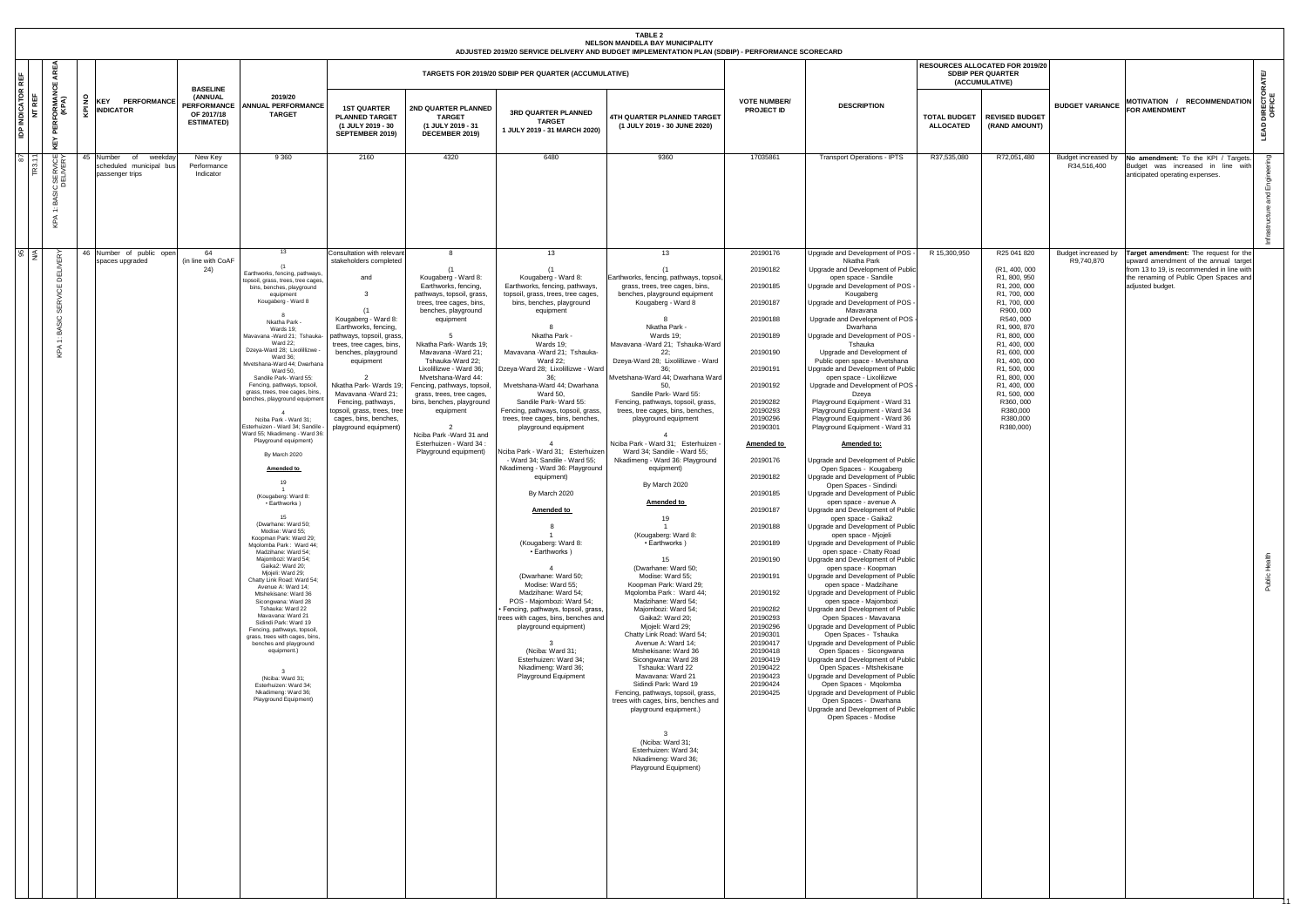|                                                                                                |                                                                       |                                                                              |                                                       |                                                                                     |                                                                             |                                                                      | TABLE 2<br>NELSON MANDELA BAY MUNICIPALITY<br>ADJUSTED 2019/20 SERVICE DELIVERY AND BUDGET IMPLEMENTATION PLAN (SDBIP) - PERFORMANCE SCORECARD |                                                                                                                  |                                                                                                                                                                                                                                                                                                              |                                                                                                                                   |                                                                               |                                                             |                                                                                                                                                                                                                                                                                                                                                                                                                                                              |                                    |
|------------------------------------------------------------------------------------------------|-----------------------------------------------------------------------|------------------------------------------------------------------------------|-------------------------------------------------------|-------------------------------------------------------------------------------------|-----------------------------------------------------------------------------|----------------------------------------------------------------------|------------------------------------------------------------------------------------------------------------------------------------------------|------------------------------------------------------------------------------------------------------------------|--------------------------------------------------------------------------------------------------------------------------------------------------------------------------------------------------------------------------------------------------------------------------------------------------------------|-----------------------------------------------------------------------------------------------------------------------------------|-------------------------------------------------------------------------------|-------------------------------------------------------------|--------------------------------------------------------------------------------------------------------------------------------------------------------------------------------------------------------------------------------------------------------------------------------------------------------------------------------------------------------------------------------------------------------------------------------------------------------------|------------------------------------|
| AREA<br><b>REF</b>                                                                             |                                                                       |                                                                              |                                                       |                                                                                     |                                                                             | TARGETS FOR 2019/20 SDBIP PER QUARTER (ACCUMULATIVE)                 |                                                                                                                                                |                                                                                                                  |                                                                                                                                                                                                                                                                                                              |                                                                                                                                   | RESOURCES ALLOCATED FOR 2019/20<br><b>SDBIP PER QUARTER</b><br>(ACCUMULATIVE) |                                                             |                                                                                                                                                                                                                                                                                                                                                                                                                                                              |                                    |
| ្លួ<br><b>IDP INDICATOR I</b><br>NT REF<br><b>PERFORMANO</b><br>(KPA)<br>KEY                   | š<br><b>KEY PERFORMANCE</b><br><b>INDICATOR</b><br>ङ्                 | <b>BASELINE</b><br>(ANNUAL<br>PERFORMANCE<br>OF 2017/18<br><b>ESTIMATED)</b> | 2019/20<br><b>ANNUAL PERFORMANCE</b><br><b>TARGET</b> | <b>1ST QUARTER</b><br><b>PLANNED TARGET</b><br>(1 JULY 2019 - 30<br>SEPTEMBER 2019) | 2ND QUARTER PLANNED<br><b>TARGET</b><br>(1 JULY 2019 - 31<br>DECEMBER 2019) | 3RD QUARTER PLANNED<br><b>TARGET</b><br>1 JULY 2019 - 31 MARCH 2020) | 4TH QUARTER PLANNED TARGET<br>(1 JULY 2019 - 30 JUNE 2020)                                                                                     | <b>VOTE NUMBER/</b><br><b>PROJECT ID</b>                                                                         | <b>DESCRIPTION</b>                                                                                                                                                                                                                                                                                           | <b>TOTAL BUDGET</b><br><b>ALLOCATED</b>                                                                                           | <b>REVISED BUDGET</b><br>(RAND AMOUNT)                                        | <b>BUDGET VARIANCE</b>                                      | MOTIVATION / RECOMMENDATION<br><b>FOR AMENDMENT</b>                                                                                                                                                                                                                                                                                                                                                                                                          | <b>LEAD DIRECTORATE/</b><br>OFFICE |
| $rac{02}{11}$<br>A 1: BASIC<br>SERVICE<br>DELIVERY<br>KPA                                      | 47 Percentage of biodiversity<br>priority area within the<br>metro    | New Key<br>Performance<br>Indicator                                          | 62%                                                   | N/A                                                                                 | N/A                                                                         | N/A                                                                  | 62%                                                                                                                                            | No budget provision<br>required                                                                                  | No budget provision required                                                                                                                                                                                                                                                                                 | No budget provision<br>required                                                                                                   | N/A                                                                           | N/A                                                         | No amendment: To the KPI / Targets<br>Budget Information.                                                                                                                                                                                                                                                                                                                                                                                                    | $\epsilon$                         |
| $\infty$<br>PA 1: BASIC<br>: DELIVERY<br>준 없<br>SER\                                           | Proportion of biodiversity<br>priority areas protected                | New Key<br>Performance<br>Indicator                                          | 8.64%                                                 | N/A                                                                                 | N/A                                                                         | N/A                                                                  | 8.64%                                                                                                                                          | No budget provision<br>required                                                                                  | No budget provision required                                                                                                                                                                                                                                                                                 | No budget provision<br>required                                                                                                   | N/A                                                                           | N/A                                                         | No amendment: To the KPI / Targets<br>Budget Information.                                                                                                                                                                                                                                                                                                                                                                                                    | Public Hea                         |
| 1: BASIC<br>SERVICE<br>JELIVERY<br>8!<br>KPA                                                   | 49 Number of new sewer<br>connections<br>meeting<br>minimum standards | New Key<br>Performance<br>Indicator                                          | 2000 In line with Housing<br>Programme                | 400                                                                                 | 800                                                                         | 1300                                                                 | 2000 In line with Housing Programme                                                                                                            | Various Project ID's -<br>JSDG HS Capital Budget<br>for services                                                 | Servicing of sites with water and<br>sanitation services                                                                                                                                                                                                                                                     | Expenditure in line<br>with housing<br>programme as per<br>ISOs received from<br><b>Human Settlements</b><br>Directorate          | N/A                                                                           | N/A                                                         | No amendment: To the KPI / Targets<br><b>Budget Information</b>                                                                                                                                                                                                                                                                                                                                                                                              | Infrastructure an<br>Engineering   |
| $\frac{8}{4}$<br><b>ERY</b><br>DELIN<br>RVICE<br>₩<br>SiC<br>മ<br>$\leftarrow$<br>$\prec$<br>오 | 50 Km of sewer pipelines<br>augmented                                 | New Key<br>Performance<br>Indicator                                          | 3km<br>Amended to:<br>0.6km<br>by December 2019       | $0.5$ km                                                                            | 1km<br>Amended to:<br>0.6km<br>by December 2019                             | 2km<br>Amended to:<br>N/A                                            | 3km<br>Amended to:<br>$0.6$ km<br>by December 2019                                                                                             | 19940098<br>Amended to:<br>20190252<br>(in line with approved<br>budget)                                         | Improvements to Sewerage System<br>Amended to:<br>Sanitation : Improvements to<br>Sewerage Systems<br>(in line with approved budget)                                                                                                                                                                         | R30,000,000                                                                                                                       | R5,000,000                                                                    | Budget decreased by<br>R25,000,000                          | Target amendments: The amendment of<br>the targets is recommended in line with<br>budget adjustment.                                                                                                                                                                                                                                                                                                                                                         | ring<br>Infrastructure and Engine  |
| U k<br>) SERVI<br>DELIVEI<br>ă<br>÷<br>$\prec$<br>오                                            | Number of subsidised<br>housing units completed                       | 359                                                                          | $\overline{0}$                                        | $\mathbf{0}$                                                                        | $\mathbf 0$                                                                 | $\Omega$                                                             | $\overline{0}$                                                                                                                                 | No budget provision<br>available<br>(Budget will be informed<br>following the finalisation of<br>the Dora Grant) | No budget provision available<br>(Budget will be informed following<br>the finalisation of the Dora Grant)                                                                                                                                                                                                   | No budget provision<br>available<br>(Budget will be<br>informed following<br>the finalisation of the<br>Dora Grant)               | N/A                                                                           | N/A                                                         | No amendment: To the KPI / Targets<br><b>Budget Information</b>                                                                                                                                                                                                                                                                                                                                                                                              | nan Settlem                        |
| $\frac{67}{12}$<br><b>DELIVERY</b><br>SERVICE<br>BASIC<br>$\div$                               | 52 Number of formal sites<br>serviced                                 | New Key<br>Performance<br>Indicator                                          | 1577<br>(electricity)<br>Amended to:<br>1577          | 251<br>(electricity)<br><b>Amended to</b><br>251                                    | 711<br>(electricity)<br>Amended to<br>711                                   | 1228<br>(electricity)<br><b>Amended to</b><br>1228                   | 1577<br>(electricity)<br>Amended to:<br>1577                                                                                                   | 19,930,264<br>Amended to:<br>19930264<br>(in line with approved<br>budget)                                       | Electrification of state subsidised<br>and informal households<br>Amended to:<br>Informal Housing Electrification<br>(in line with approved budget)                                                                                                                                                          | R19,200,000<br>Amended to:<br>R27,826,090<br>(in line with<br>approved budget)                                                    | R19,010,539                                                                   | R8,815,551                                                  | Budget decreased by Target and budget amendment: To<br>ensure compliance, amendment of the<br>KPI targets to remove the word<br>"electricity" is recommended, since the<br>KPI requires that all basic service (water,<br>sanitation and electricity) form part of the<br>measurement. Furthermore,<br>the<br>amendments to vote number, vote<br>descriptions and vote amounts is<br>recommended to ensure alignment with<br>the originally approved budget. |                                    |
| KPA                                                                                            |                                                                       |                                                                              |                                                       |                                                                                     |                                                                             |                                                                      |                                                                                                                                                | 19930233<br>19930264                                                                                             | Non-electrification are service<br>connections<br>Amended to:<br>Non Electrification Areas - Service<br>Connections<br>(in line with approved budget)<br>Electrification of state subsidised<br>and informal households<br>Amended to:<br>Informal Housing Electrification<br>(in line with approved budget) | R1,000,000<br>(in line with<br>approved budget)<br>R19,200,000<br>Amended to:<br>R27,826,090<br>(in line with<br>approved budget) | R <sub>0</sub><br>R19,010,539                                                 | Budget decreased to R0<br>Budget decreased by<br>R8,815,551 |                                                                                                                                                                                                                                                                                                                                                                                                                                                              | Electricity and Energy             |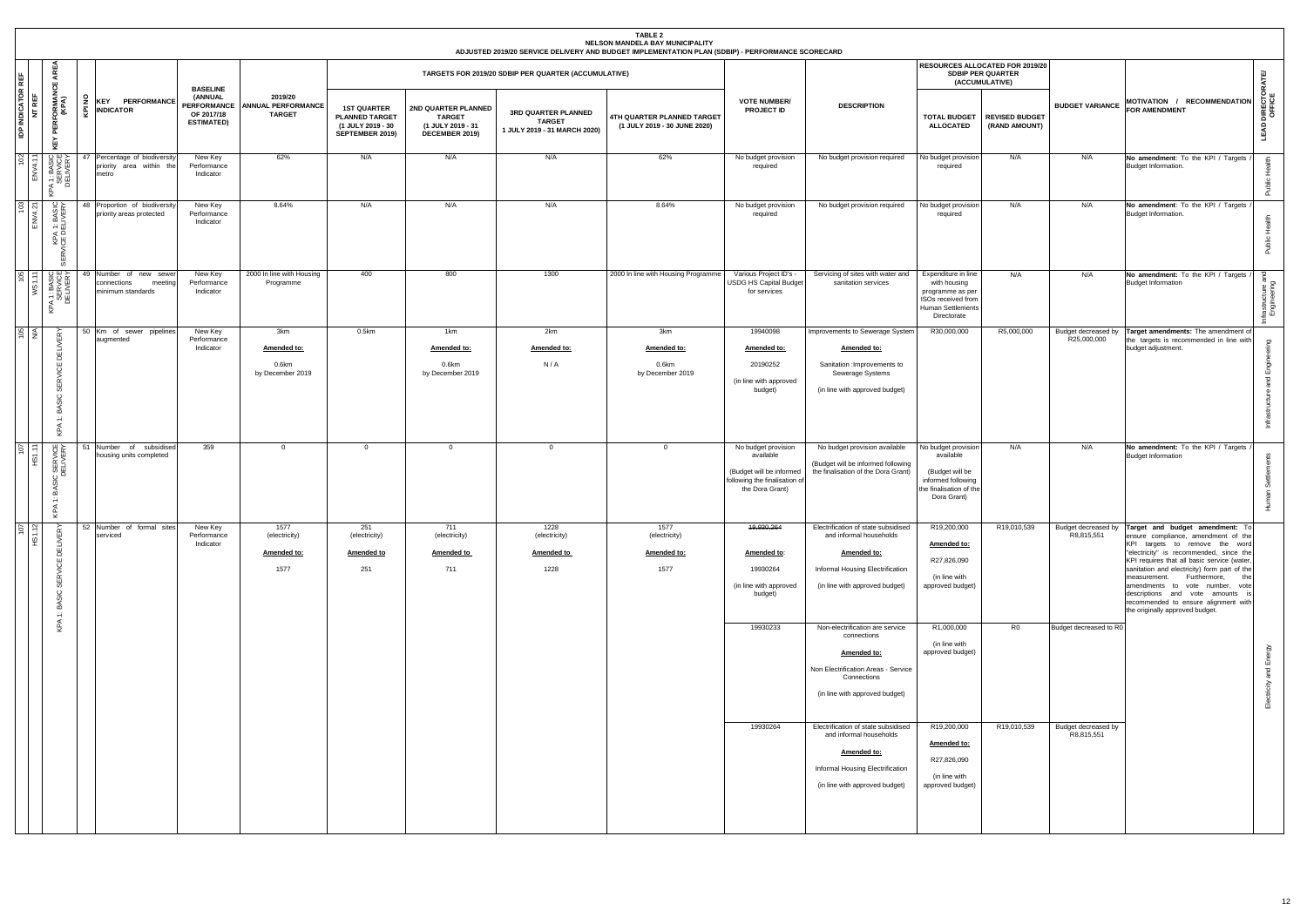|                                    |                                                                                     |                                                                                                                                                                                |                                                                                                                                                  |                                                                                                                                                                                                                                                                                           |                                                                                                                                         |                                                                                                                                      |                                                                                                                                                                                                                                                                                       | TABLE 2<br>NELSON MANDELA BAY MUNICIPALITY<br>ADJUSTED 2019/20 SERVICE DELIVERY AND BUDGET IMPLEMENTATION PLAN (SDBIP) - PERFORMANCE SCORECARD                                                                                                                                      |                                          |                                       |                                         |                                                                               |                        |                                                                                                                                                                                                          |                                |
|------------------------------------|-------------------------------------------------------------------------------------|--------------------------------------------------------------------------------------------------------------------------------------------------------------------------------|--------------------------------------------------------------------------------------------------------------------------------------------------|-------------------------------------------------------------------------------------------------------------------------------------------------------------------------------------------------------------------------------------------------------------------------------------------|-----------------------------------------------------------------------------------------------------------------------------------------|--------------------------------------------------------------------------------------------------------------------------------------|---------------------------------------------------------------------------------------------------------------------------------------------------------------------------------------------------------------------------------------------------------------------------------------|-------------------------------------------------------------------------------------------------------------------------------------------------------------------------------------------------------------------------------------------------------------------------------------|------------------------------------------|---------------------------------------|-----------------------------------------|-------------------------------------------------------------------------------|------------------------|----------------------------------------------------------------------------------------------------------------------------------------------------------------------------------------------------------|--------------------------------|
|                                    | AREA<br>쁑                                                                           |                                                                                                                                                                                |                                                                                                                                                  |                                                                                                                                                                                                                                                                                           |                                                                                                                                         |                                                                                                                                      | TARGETS FOR 2019/20 SDBIP PER QUARTER (ACCUMULATIVE)                                                                                                                                                                                                                                  |                                                                                                                                                                                                                                                                                     |                                          |                                       |                                         | RESOURCES ALLOCATED FOR 2019/20<br><b>SDBIP PER QUARTER</b><br>(ACCUMULATIVE) |                        |                                                                                                                                                                                                          | ATE                            |
| <b>IDP INDICATOR REF</b><br>NT REF | <b>PERFORMANG</b><br>(KPA)<br>KEY                                                   | E KEY PER<br><b>KEY PERFORMANCE</b>                                                                                                                                            | <b>BASELINE</b><br>(ANNUAL<br><b>PERFORMANCE</b><br>OF 2017/18<br><b>ESTIMATED)</b>                                                              | 2019/20<br><b>ANNUAL PERFORMANCE</b><br><b>TARGET</b>                                                                                                                                                                                                                                     | <b>1ST QUARTER</b><br><b>PLANNED TARGET</b><br>(1 JULY 2019 - 30<br>SEPTEMBER 2019)                                                     | 2ND QUARTER PLANNED<br><b>TARGET</b><br>(1 JULY 2019 - 31<br>DECEMBER 2019)                                                          | 3RD QUARTER PLANNED<br><b>TARGET</b><br>1 JULY 2019 - 31 MARCH 2020)                                                                                                                                                                                                                  | 4TH QUARTER PLANNED TARGET<br>(1 JULY 2019 - 30 JUNE 2020)                                                                                                                                                                                                                          | <b>VOTE NUMBER/</b><br><b>PROJECT ID</b> | <b>DESCRIPTION</b>                    | <b>TOTAL BUDGET</b><br><b>ALLOCATED</b> | <b>REVISED BUDGET</b><br>(RAND AMOUNT)                                        | <b>BUDGET VARIANCE</b> | MOTIVATION / RECOMMENDATION<br><b>FOR AMENDMENT</b>                                                                                                                                                      | <b>LEAD DIRECTOR</b><br>OFFICE |
| $\frac{108}{N}$                    | <b>IRVICE</b><br>쯨함<br>BASI<br>$\div$<br>Φ                                          | 53 Number of households<br>relocated from stressed<br>informal settlements and<br>other<br>servitudes<br>Greenfield development<br>areas                                       | 218                                                                                                                                              | 350                                                                                                                                                                                                                                                                                       | 50                                                                                                                                      | 125                                                                                                                                  | 225                                                                                                                                                                                                                                                                                   | 350                                                                                                                                                                                                                                                                                 | 04136358                                 | Management of Informal<br>Settlements | R1,095,320                              | N/A                                                                           | N/A                    | No amendment: To the KPI / Targets<br><b>Budget Information</b>                                                                                                                                          | Human Set                      |
| $\frac{109}{21}$                   | ∝<br>DELIVE<br>Ιš<br>٣D<br>$\alpha$<br>븼<br>ပ<br>BASI<br>$\div$<br>KPA              | 54 Average number of days<br>taken to register the title<br>deed (subsidised stands<br>and units)                                                                              | 2684.11 days<br>average<br>(from the date of<br>completion of the<br>house until the date<br>of formal<br>registration at the<br>deeds register) | 2500 days average<br>(from the date of completion<br>of the house until the date o<br>formal registration at the<br>deeds register)<br>Amended to:<br>3500 days average<br>(from the date of completion<br>of the house until the date o<br>formal registration at the<br>deeds register) | 2500 days average<br>(from the date of<br>completion of the house<br>until the date of formal<br>registration at the deeds<br>register) | 2500 days average<br>(from the date of completion<br>of the house until the date of<br>formal registration at the<br>deeds register) | 2500 days average<br>(from the date of completion of the<br>house until the date of formal<br>registration at the deeds register)<br>Amended to:<br>3500 days average<br>(from the date of completion of the<br>house until the date of formal<br>registration at the deeds register) | 2500 days average<br>(from the date of completion of the<br>house until the date of formal<br>registration at the deeds register)<br>Amended to:<br>3500 days average<br>(from the date of completion of the<br>house until the date of formal<br>registration at the deeds registe | No budget provision<br>required          | No budget provision required          | No budget provision<br>required         | N/A                                                                           | N/A                    | Target amendment: The amendment of<br>the KPI targets is recommended in line<br>with the processing of backlog title deeds<br>to ensure that the targets are reflective of<br>current performance trend. | Human Settlements              |
| $\frac{110}{151.31}$               | C<br>SERVICE<br>DELIVERY<br>BASIC<br>$\div$<br>KPA                                  | 55 Number<br>informal<br>of<br>settlements<br>enumerated<br>and classified (in terms of<br>Upgrading<br>National<br>Support Programme<br>equivalent classification)            | $\overline{0}$<br>(Count was<br>completed in the<br>2017/18 financial<br>year)                                                                   | $\Omega$<br>(Count was completed in<br>the 2017/18 financial year)                                                                                                                                                                                                                        | N/A                                                                                                                                     | N/A                                                                                                                                  | N/A                                                                                                                                                                                                                                                                                   | $\overline{0}$<br>(Count was completed in the 2017/18<br>financial year)                                                                                                                                                                                                            | No budget provision                      | No budget provision                   | No budget provision                     | N/A                                                                           | N/A                    | No amendment: To the KPI / Targets<br><b>Budget Information</b>                                                                                                                                          | Settlements<br>man             |
| $\frac{10}{32}$<br>$rac{5}{2}$     | $\mathbb{R}$<br><b>DELIVE</b><br>ι<br>쥰<br>မ္ဟ<br>ပ<br>BASI<br>$\ddot{r}$<br>≤<br>오 | 56 Percentage of informal<br>settlements<br>using<br>participatory approach to<br>planning or implementing<br>upgrading                                                        | N/A<br>(No new projects<br>registered that<br>required a<br>participatory<br>approach to<br>planning or<br>implementing<br>upgrading)            | 100%<br>(in line with new applications<br>for planning or upgrading)                                                                                                                                                                                                                      | 100%<br>(in line with new<br>applications for planning<br>or upgrading)                                                                 | 100%<br>(in line with new applications<br>for planning or upgrading)                                                                 | 100%<br>(in line with new applications for<br>planning or upgrading)                                                                                                                                                                                                                  | 100%<br>(in line with new applications for<br>planning or upgrading)                                                                                                                                                                                                                | No budget provision<br>required          | No budget provision required          | No budget provision<br>required         | N/A                                                                           | N/A                    | No amendment: To the KPI / Targets /<br><b>Budget Information</b>                                                                                                                                        | Human Settlements              |
| $\frac{13}{N}$                     | <b>/ER</b><br><b>DELI</b><br><b>RVICE</b><br>₩<br>്<br>ิธี<br>$\div$<br>$\leq$<br>오 | 57 Average turnaround time<br>for the approval of land<br>planning<br>applications<br>(from the date of receipt of<br>application to the date the<br>application is processed) | 485.70 days                                                                                                                                      | 480 days<br>(Legislative timeframe)                                                                                                                                                                                                                                                       | 480 days<br>(Legislative timeframe)                                                                                                     | 480 days<br>(Legislative timeframe)                                                                                                  | 480 days<br>(Legislative timeframe)                                                                                                                                                                                                                                                   | 480 days<br>(Legislative timeframe)                                                                                                                                                                                                                                                 | No budget provision<br>required          | No budget provision required          | No budget provision<br>required         | N/A                                                                           | N/A                    | No amendment: To the KPI / Targets<br><b>Budget Information</b>                                                                                                                                          | nts<br>Sett<br>೯               |
| $rac{8}{27}$<br>IR <sub>5</sub>    | C<br>SERVICE<br>DELIVERY<br>a≤<br>$\div$<br>KPA                                     | 58 Percentage of scheduled<br>municipal busses that are<br>low entry                                                                                                           | New Key<br>Performance<br>Indicator                                                                                                              | 100%                                                                                                                                                                                                                                                                                      | 100%                                                                                                                                    | 100%                                                                                                                                 | 100%                                                                                                                                                                                                                                                                                  | 100%                                                                                                                                                                                                                                                                                | No budget provision<br>required          | No budget provision required          | No budget provision<br>required         | N/A                                                                           | N/A                    | No amendment: To the KPI / Targets<br><b>Budget Information</b>                                                                                                                                          | Σņ<br>and Engir<br>உ           |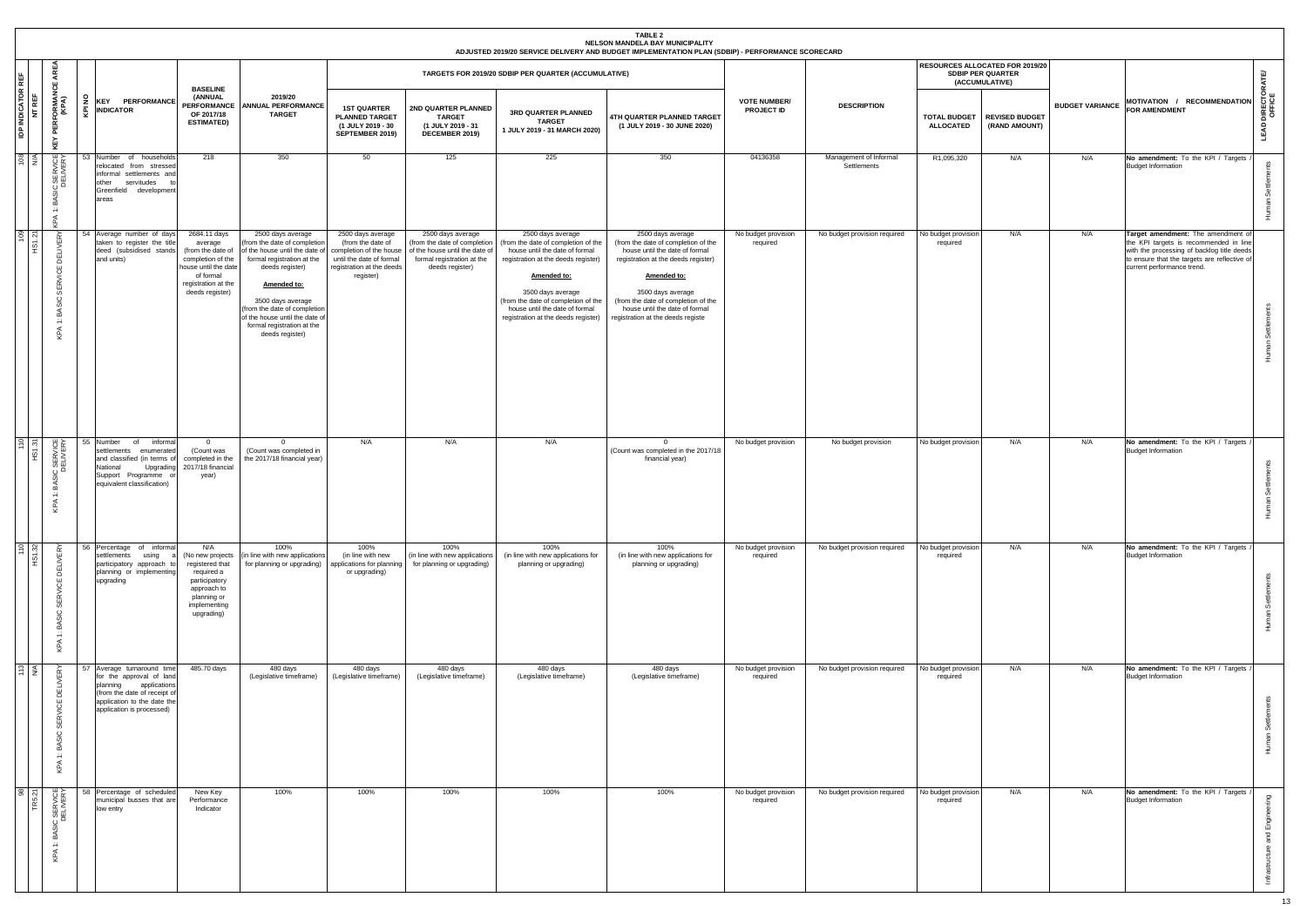|                                  | <b>TABLE 2</b><br>NELSON MANDELA BAY MUNICIPALITY<br>ADJUSTED 2019/20 SERVICE DELIVERY AND BUDGET IMPLEMENTATION PLAN (SDBIP) - PERFORMANCE SCORECARD<br>RESOURCES ALLOCATED FOR 2019/20<br>ิษี |        |                                                                                                                                                                                                              |                                                                                     |                                                                                                                                                                                                         |                                                                                                                                                                                           |                                                                                                                                                                                                                                                                                                                                                         |                                                                                                                                                                                                                                                                                                                                                                                                                             |                                                                                                                                                                                                                                                                                                                                                                                                                                                                                                                                                  |                                                            |                                                                                                    |                                                             |                                                |                                   |                                                                                                                                                                                                              |                          |
|----------------------------------|-------------------------------------------------------------------------------------------------------------------------------------------------------------------------------------------------|--------|--------------------------------------------------------------------------------------------------------------------------------------------------------------------------------------------------------------|-------------------------------------------------------------------------------------|---------------------------------------------------------------------------------------------------------------------------------------------------------------------------------------------------------|-------------------------------------------------------------------------------------------------------------------------------------------------------------------------------------------|---------------------------------------------------------------------------------------------------------------------------------------------------------------------------------------------------------------------------------------------------------------------------------------------------------------------------------------------------------|-----------------------------------------------------------------------------------------------------------------------------------------------------------------------------------------------------------------------------------------------------------------------------------------------------------------------------------------------------------------------------------------------------------------------------|--------------------------------------------------------------------------------------------------------------------------------------------------------------------------------------------------------------------------------------------------------------------------------------------------------------------------------------------------------------------------------------------------------------------------------------------------------------------------------------------------------------------------------------------------|------------------------------------------------------------|----------------------------------------------------------------------------------------------------|-------------------------------------------------------------|------------------------------------------------|-----------------------------------|--------------------------------------------------------------------------------------------------------------------------------------------------------------------------------------------------------------|--------------------------|
| REF                              | ୍କ<br>ш                                                                                                                                                                                         |        |                                                                                                                                                                                                              |                                                                                     |                                                                                                                                                                                                         |                                                                                                                                                                                           |                                                                                                                                                                                                                                                                                                                                                         | TARGETS FOR 2019/20 SDBIP PER QUARTER (ACCUMULATIVE)                                                                                                                                                                                                                                                                                                                                                                        |                                                                                                                                                                                                                                                                                                                                                                                                                                                                                                                                                  |                                                            |                                                                                                    |                                                             | <b>SDBIP PER QUARTER</b><br>(ACCUMULATIVE)     |                                   |                                                                                                                                                                                                              |                          |
| <b>IDP INDICATOR F</b><br>NT REF | <b>PERFORMANCE</b><br>(KPA)<br>KEY                                                                                                                                                              | š<br>ē | <b>KEY PERFORMANCE</b><br><b>INDICATOR</b>                                                                                                                                                                   | <b>BASELINE</b><br>(ANNUAL<br><b>PERFORMANCE</b><br>OF 2017/18<br><b>ESTIMATED)</b> | 2019/20<br><b>ANNUAL PERFORMANCE</b><br><b>TARGET</b>                                                                                                                                                   | <b>1ST QUARTER</b><br><b>PLANNED TARGET</b><br>(1 JULY 2019 - 30<br>SEPTEMBER 2019)                                                                                                       | 2ND QUARTER PLANNED<br><b>TARGET</b><br>(1 JULY 2019 - 31<br>DECEMBER 2019)                                                                                                                                                                                                                                                                             | 3RD QUARTER PLANNED<br><b>TARGET</b><br>1 JULY 2019 - 31 MARCH 2020)                                                                                                                                                                                                                                                                                                                                                        | 4TH QUARTER PLANNED TARGET<br>(1 JULY 2019 - 30 JUNE 2020)                                                                                                                                                                                                                                                                                                                                                                                                                                                                                       | <b>VOTE NUMBER/</b><br><b>PROJECT ID</b>                   | <b>DESCRIPTION</b>                                                                                 | <b>ALLOCATED</b>                                            | TOTAL BUDGET   REVISED BUDGET<br>(RAND AMOUNT) | <b>BUDGET VARIANCE</b>            | MOTIVATION / RECOMMENDATION                                                                                                                                                                                  | DIRECT<br>OFFICE<br>LEAD |
| 16                               | C<br>DELIVERY<br>ပ<br>စ<br>54<br>$\div$<br>≤<br>오                                                                                                                                               |        | 59 Percentage<br>atmospheric<br>emission<br>licenses (AELs) processed<br>guideline<br>within<br>timeframes                                                                                                   | New Key<br>Performance<br>Indicator                                                 | 100%                                                                                                                                                                                                    | N/A                                                                                                                                                                                       | N/A                                                                                                                                                                                                                                                                                                                                                     | N/A                                                                                                                                                                                                                                                                                                                                                                                                                         | 100%                                                                                                                                                                                                                                                                                                                                                                                                                                                                                                                                             | 0114 6414<br>Amended to<br>No budget provision<br>required | Business and Advisory - Project<br>Management<br><b>Amended to</b><br>No budget provision required | R3 400 000<br>Amended to<br>No budget provision<br>required | N/A                                            | N/A                               | Budget information amendment: The<br>rectification of the erroneously captured<br>budget information is recommended since<br>no budget is required to implement and<br>report against the KPI.               | Ĭ                        |
| $\frac{6}{2}$                    | C SERVICE<br>DELIVERY<br>മ്<br>$\div$<br>$\prec$<br>오                                                                                                                                           |        | 60 Proportion of Air Quality<br>monitoring<br>stations<br>providing adequate data<br>over a reporting year                                                                                                   | New Key<br>Performance<br>Indicator                                                 | 80%                                                                                                                                                                                                     | N/A                                                                                                                                                                                       | N/A                                                                                                                                                                                                                                                                                                                                                     | N/A                                                                                                                                                                                                                                                                                                                                                                                                                         | 80%                                                                                                                                                                                                                                                                                                                                                                                                                                                                                                                                              | 20170131                                                   | Air Pollution Monitoring Equipment                                                                 | R300,000                                                    | N/A                                            | N/A                               | No amendment: To the KPI / Targets /<br>Budget Information.                                                                                                                                                  | blic                     |
| $\frac{9}{2}$                    | JTIONAL<br>ENT AND<br>MATION<br>UNICIPAL INST<br>DEVELOP<br>್≅<br>$\sim$<br>KPA                                                                                                                 | 61     | of<br>Percentage<br>the<br>assessed hardware and<br>of<br>software<br>the<br>Municipality<br>requiring<br>upgrading to Microsoft ir<br>terms of the Municipa<br>Information<br>System's<br>Assessment Report | New Key<br>Performance<br>Indicator                                                 | 95%                                                                                                                                                                                                     | Progress report on<br>hardware and software<br>submitted to HR Standing<br>Committee                                                                                                      | Progress report on hardware<br>and software submitted to<br><b>HR Standing Committee</b>                                                                                                                                                                                                                                                                | Progress report on hardware and<br>software submitted to HR Standing<br>Committee                                                                                                                                                                                                                                                                                                                                           | 95%                                                                                                                                                                                                                                                                                                                                                                                                                                                                                                                                              | 20182437                                                   | Purchase of Servers and other IT<br>related Infrastructure                                         | R3,535,000                                                  | N/A                                            | N/A                               | No amendment: To the KPI / Targets /<br>Budget Information.                                                                                                                                                  | Ŏ<br>වි                  |
| $\mathcal{R}$                    | ≹≰ई≹है<br>list .<br><b>HYEL</b><br>TRAP                                                                                                                                                         |        | 62 Operationalisation of the<br>Information<br>Aunicipal<br><b>System Disaster Recovery</b><br>Gentre                                                                                                        | New Key-<br>Performance-<br>Indicator                                               | 100%<br>(Phase 1)                                                                                                                                                                                       | Item for ICT Steering<br>committee and Bid-<br>Specification tabled                                                                                                                       | Tender evaluated and<br>adjudicated<br>Service Level Agreement<br>signed                                                                                                                                                                                                                                                                                | Construction Works of the Data-<br>Centre completed                                                                                                                                                                                                                                                                                                                                                                         | 400%<br>(Phase 1)                                                                                                                                                                                                                                                                                                                                                                                                                                                                                                                                | 20170145                                                   | Disaster Recovery Centre -<br><b>Information Security</b>                                          | R18,500,000                                                 | R15,000,000                                    | Budget decreased by<br>R3,500,000 | KPI Removal: The removal of the Key<br>Performance Indicator and targets<br>recommended, since delivery against this<br>KPI will not be possible for the 2019/20<br>financial year due to budget adjustment. | ക്                       |
| $\frac{1}{4}$                    | $\tilde{\mathsf{Q}}$<br>TRANSFORMA <sup>-</sup><br>AND<br>MENT<br>/ELO<br>Ë<br><b>TITUTIONAL</b><br>š<br>CIPAL<br>$\ddot{\sim}$<br>KPA                                                          |        | 63 Cascading a Performance<br>System<br>Management<br>within Nelson Mandela<br>Bay Municipality (NMBM)                                                                                                       | Performance<br>Management<br>System cascaded<br>to Assistant<br>Directors           | Nelson Mandela Bay<br>Municipality Performance<br>Management System in<br>place for City Manager,<br>reporting Section 56<br>Managers and cascaded to Senior Manager 2018/19<br>all First Line Managers | Senior Manager<br>performance contracts<br>concluded by 31 July<br>2019<br>fourth quarter<br>performance reviews<br>conducted<br>All First Line Managers<br>Performance plans in<br>place | Senior Manager performance<br>contracts concluded by 31<br><b>July 2019</b><br>Senior Manager 2018/19<br>fourth quarter performance<br>reviews conducted by Sept<br>2019<br>quarter performance reviews<br>conducted<br>All First Line Managers<br>by Sept 2019<br>All First Line Managers<br>2019/20 first quarter<br>performance reviews<br>conducted | Senior Manager performance<br>contracts concluded by 31 July<br>2019<br>Senior Manager 2018/19 fourth<br>quarter performance reviews<br>conducted by Sept 2019<br>Senior Manager 2019/20 first<br>Senior Manager 2019/20 first quarter reviews conducted by Dec<br>2019 and mid-term performance<br>reviews conducted<br>All First Line Managers<br>Performance plans in place   Performance plans in place by Sept<br>2019 | Senior Manager performance<br>contracts concluded by 31 July 2019<br>All First Line Managers Performance<br>plans in place by Sept 2019<br>Senior Manager 2018/19 fourth quarter<br>performance reviews conducted by<br>Sept 2019<br>Senior Manager 2019/20 first quarter<br>reviews conducted by Dec 2019, mid-<br>term performance reviews conducted<br>by March 2020 and third quarter<br>performance reviews conducted<br>All First Line Managers 2019/20 first<br>quarter review by Dec 2019 and mid-<br>term performance reviews conducted | No budget provision<br>required                            | No budget provision required                                                                       | No budget provision<br>required                             | N/A                                            | N/A                               | No amendment: To the KPI / Targets /<br><b>Budget Information</b>                                                                                                                                            | Ĝ                        |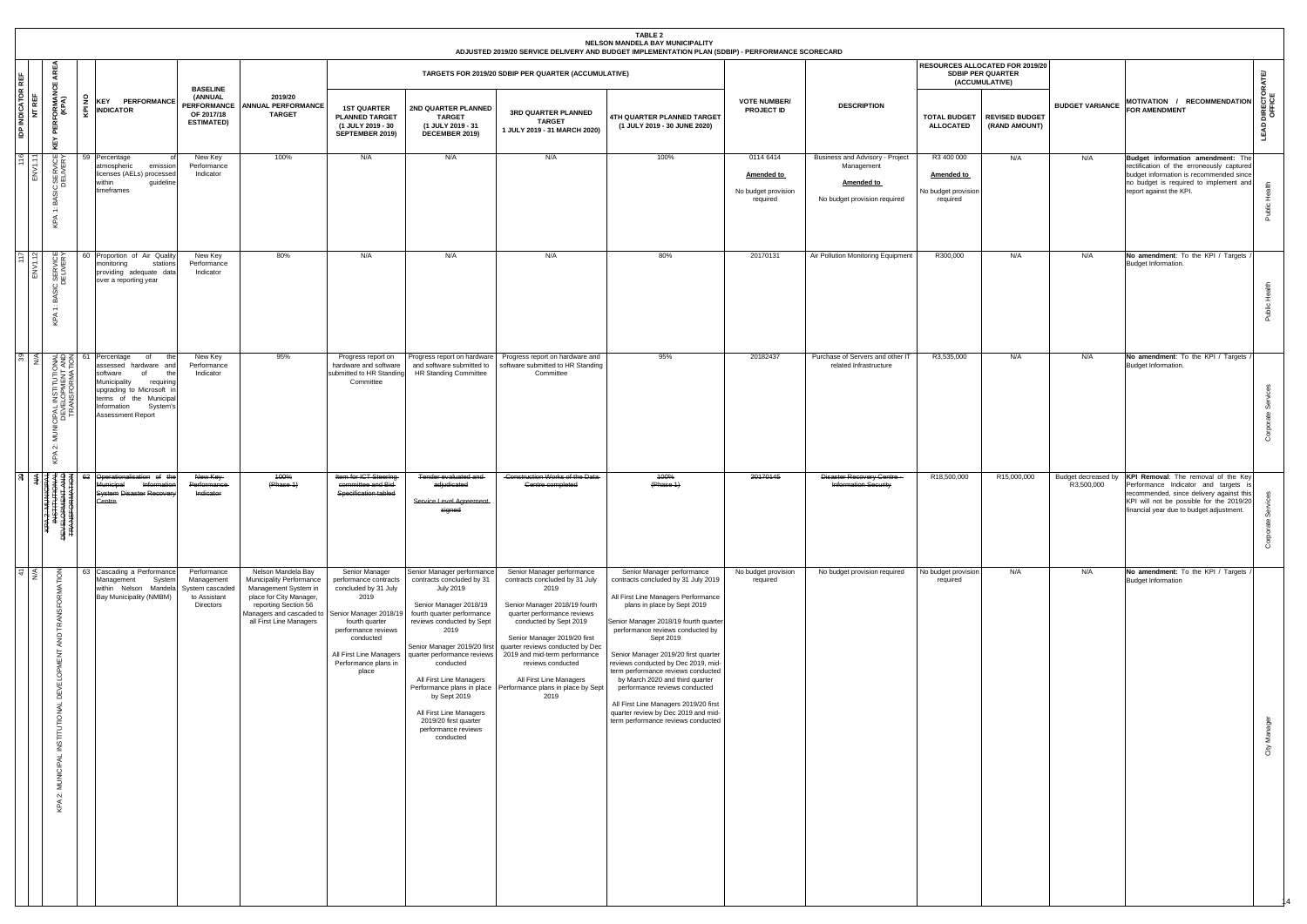|                                    |                                                                                              |           |                                                                                                                                                                                                                                                                                                                                          |                                                                                     |                                                                                                                    |                                                                                     |                                                                             |                                                                      | TABLE 2<br>NELSON MANDELA BAY MUNICIPALITY<br>ADJUSTED 2019/20 SERVICE DELIVERY AND BUDGET IMPLEMENTATION PLAN (SDBIP) - PERFORMANCE SCORECARD         |                                                                                                                                                                                                                                                                                     |                                                                             |                                                                                  |                                                                                                                                                                                                        |                                   |                                                                                                                                                                                                                                                                                                                                                                                                                             |                              |
|------------------------------------|----------------------------------------------------------------------------------------------|-----------|------------------------------------------------------------------------------------------------------------------------------------------------------------------------------------------------------------------------------------------------------------------------------------------------------------------------------------------|-------------------------------------------------------------------------------------|--------------------------------------------------------------------------------------------------------------------|-------------------------------------------------------------------------------------|-----------------------------------------------------------------------------|----------------------------------------------------------------------|--------------------------------------------------------------------------------------------------------------------------------------------------------|-------------------------------------------------------------------------------------------------------------------------------------------------------------------------------------------------------------------------------------------------------------------------------------|-----------------------------------------------------------------------------|----------------------------------------------------------------------------------|--------------------------------------------------------------------------------------------------------------------------------------------------------------------------------------------------------|-----------------------------------|-----------------------------------------------------------------------------------------------------------------------------------------------------------------------------------------------------------------------------------------------------------------------------------------------------------------------------------------------------------------------------------------------------------------------------|------------------------------|
|                                    | 쁑                                                                                            |           |                                                                                                                                                                                                                                                                                                                                          |                                                                                     |                                                                                                                    |                                                                                     |                                                                             | TARGETS FOR 2019/20 SDBIP PER QUARTER (ACCUMULATIVE)                 |                                                                                                                                                        |                                                                                                                                                                                                                                                                                     |                                                                             |                                                                                  | RESOURCES ALLOCATED FOR 2019/20<br><b>SDBIP PER QUARTER</b><br>(ACCUMULATIVE)                                                                                                                          |                                   |                                                                                                                                                                                                                                                                                                                                                                                                                             | ATE                          |
| <b>IDP INDICATOR REF</b><br>NT REF | <b>CORMAN</b><br>(KPA)<br>풑<br>뿐<br>≻<br>ບ                                                   | £         | KEY PERFORMANCE<br>$\frac{1}{2}$ INDICATOR                                                                                                                                                                                                                                                                                               | <b>BASELINE</b><br>(ANNUAL<br><b>PERFORMANCE</b><br>OF 2017/18<br><b>ESTIMATED)</b> | 2019/20<br><b>ANNUAL PERFORMANCE</b><br><b>TARGET</b>                                                              | <b>1ST QUARTER</b><br><b>PLANNED TARGET</b><br>(1 JULY 2019 - 30<br>SEPTEMBER 2019) | 2ND QUARTER PLANNED<br><b>TARGET</b><br>(1 JULY 2019 - 31<br>DECEMBER 2019) | 3RD QUARTER PLANNED<br><b>TARGET</b><br>1 JULY 2019 - 31 MARCH 2020) | 4TH QUARTER PLANNED TARGET<br>(1 JULY 2019 - 30 JUNE 2020)                                                                                             | <b>VOTE NUMBER/</b><br><b>PROJECT ID</b>                                                                                                                                                                                                                                            | <b>DESCRIPTION</b>                                                          | <b>TOTAL BUDGET</b><br><b>ALLOCATED</b>                                          | <b>REVISED BUDGET</b><br>(RAND AMOUNT)                                                                                                                                                                 | <b>BUDGET VARIANCE</b>            | MOTIVATION / RECOMMENDATION<br><b>FOR AMENDMENT</b>                                                                                                                                                                                                                                                                                                                                                                         | ភូមិ<br>DIRE<br>OFFI<br>LEAD |
|                                    | ELOPMENT AND TRANSFORMATION K<br>HAR 2: MUNICIPAL INSTITUTIONAL<br>IND TRANSFORMATION K<br>뷤 |           | 64 Number of positions filled<br>from employment equity<br>target groups in the three Coloured Female<br>highest<br>levels<br>(City<br>management<br>Section<br>Manager,<br>- 56<br>Managers and Strategic<br>Skilled Level Managers) in<br>compliance<br>with<br>the<br>Municipality's approved<br><b>Employment Equity Plan</b>        | - 6<br>Black Female - 6<br>$\Omega$<br>(2017/18 Annual<br>Performance)              | 14<br>(9 Section 56 Managers; 5<br><b>Strategic Skilled Level</b><br>Managers)<br>By March 2020                    | <b>R</b><br>(8 Section 56 Managers)                                                 | 13<br><b>Strategic Skilled Level</b><br>Managers)                           | 14<br>Skilled Level Managers)<br>By March 2020                       | 14<br>(9 Section 56 Managers: 4   (9 Section 56 Managers: 5 Strategic) (9 Section 56 Managers: 5 Strategic<br>Skilled Level Managers)<br>By March 2020 | 1656 4369 (COO)<br>0388 4369 (I&E)<br>1475 4369 (EE)<br>0065 4369 (SRAC)<br>1686 4369 (CS)<br>1625 4369 (PH)<br>0639 4369 (EDTA)<br>0007 4369 (B&T)<br>0216 4369(HS)<br>0388 0021(Support)<br>0635 0021(CM)<br>0423 0021 (Facilities)<br>0615 0021(MIS)<br>1679 3753 (Metro Police) | Contractual Staff Appointments -<br>Section 57<br><b>Basic Remuneration</b> | R24,402,327                                                                      | R2,254,490<br>R 2,170,030<br>R 1,050,390<br>R 2,278,110<br>R 2,462,810<br>R 1,969,060<br>R2,462,810<br>R1,500,000<br>R1,995,250<br>R 2,462,810<br>R 2,750,530<br>R 861,536<br>R 1,982,870<br>R 888,619 | Budget increased by<br>R2,686,988 | No amendment: To the KPI / Targets /<br>Budget Information.                                                                                                                                                                                                                                                                                                                                                                 | Ō                            |
| $rac{92}{N/A}$                     | 25<br>ECONOM<br>VELOPME<br><b>DEN</b><br>$\bar{6}$<br>က်                                     | 65        | Number<br>ef<br>municipa<br><del>buildings,</del><br>facilities and<br>streets renamed<br>Amended to:<br>Number of municipal<br>streets renamed                                                                                                                                                                                          | New Key<br>Performance<br>Indicator                                                 | 6<br>(Strand Street;<br>Aggrey Street;<br><b>Graiten Street:</b><br>Connacher Street;<br>Ferguson Rd;<br>Avenue E) | Community consulted                                                                 | Ward Councillor consulted                                                   | Proposed names presented to<br>SRAC Standing committee               | - 6<br>(Strand Street;<br>Aggrey Street;<br><b>Graiten Street;</b><br>Connacher Street;<br>Ferguson Rd;<br>Avenue E)                                   | 651589                                                                                                                                                                                                                                                                              | Renaming                                                                    | R 200,000                                                                        | N/A                                                                                                                                                                                                    | N/A                               | KPI amendment: The amendment of the<br>KPI wording is recommended to ensure<br>alignment between KPI and targets (actual<br>work to be undertaken).                                                                                                                                                                                                                                                                         | Ō<br>$\alpha$                |
| $\frac{1}{2}$                      | 一<br>GG6.<br>ă<br>$\circ$<br>ğ<br>ᡨ                                                          |           | 66 Percentage<br>of<br>th<br>municipality's<br>operating<br>budget spent on free basic<br>services to indigen<br>households                                                                                                                                                                                                              | New Key<br>Performance<br>Indicator                                                 | 6%                                                                                                                 | 1.5%                                                                                | 3.0%                                                                        | 4.5%                                                                 | 6%                                                                                                                                                     | 0025 2742<br>0552 2742 (B&T)<br>0466 2742 (PH)<br>0358 2742<br>0620 2742<br>(E&E)<br>0622 2742<br>0446 2742 (I&E)                                                                                                                                                                   | Rebate                                                                      | R 660,586,140                                                                    | R1,000,000<br>R118,022,430<br>R124,513,660<br>R1,000,000<br>R61,617,870<br>R163,475,930<br>R158,734,010                                                                                                | R32,222,240                       | Budget decreased by No amendment: To the KPI / Targets.<br>The change in the budget will not affect<br>the achievement of the target.                                                                                                                                                                                                                                                                                       | Σ<br>ō                       |
| 52<br>WA                           | E<br>岂<br>്<br>ECOM<br>LOCAL<br>က်<br>KPA                                                    |           | 67 Percentage<br>qualifying<br>households earning less<br>than or equal to R3 400<br>per month (two state<br>pensions) with access to<br>free basic services<br>Amended to:<br>qualifying<br>Percentage<br>households earning less<br>than or equal to R3 560<br>per month (two state<br>pensions) with access to<br>free basic services | 99.67%                                                                              | 100%                                                                                                               | 100%                                                                                | 100%                                                                        | 100%                                                                 | 100%                                                                                                                                                   | 0025 2742<br>0552 2742 (B&T)<br>0358 8393<br>0620 8393 (E&E)<br>0466 8391 (PH)<br>0622 8392<br>0446 8390<br>0453 8390 (I&E)                                                                                                                                                         | Rebates                                                                     | R664,829,890<br>Amended to:<br>R666,629,890<br>(in line with<br>approved budget) | N/A                                                                                                                                                                                                    | N/A                               | KPI and original Budget amendment:<br>The amendment of the Key Performance<br>Indicator wording to reflect the value of<br>two state pensions as R3 560 i<br>recommended. Furthermore, it<br>recommended that the erroneously<br>captured budget amount (R664,829,890)<br>be rectified in line with the original<br>approved budget amount (R666,629,890).                                                                  |                              |
| 52<br>12                           | KPA 3: LOCAL<br>ECONOMIC<br>EVELOPMENT<br>GG6.                                               | 68<br>旨   | Number<br>of<br>work<br>opportunities<br>created<br>through EPWP, CWP and<br>other related infrastructure<br>programmes                                                                                                                                                                                                                  | 6274                                                                                | 6069<br>Amended to:<br>6519                                                                                        | 1470<br>Amended to:<br>1293                                                         | 2237<br>Amended to:<br>3213                                                 | 4416<br>Amended to:<br>4810                                          | 6069<br>Amended to:<br>6519                                                                                                                            |                                                                                                                                                                                                                                                                                     | Targets are informed by various Capital and Operating Budget projects       |                                                                                  | N/A                                                                                                                                                                                                    | N/A                               | Target amendments: The amendment of<br>the KPI targets is recommended to ensure<br>alignment between KPI targets in the<br>2019/20 SDBIP and the EPWP targets<br>reflected in the 2019/20 performance<br>agreements of senior managers.                                                                                                                                                                                     | Σ<br>ੰ                       |
| 52<br>N/A                          | KPA 3: LOCAL<br>ECONOMIC<br>DEVELOPMENT                                                      | 69<br>DEV | of Full-time<br>Number<br>Equivalent (FTE) jobs<br>created                                                                                                                                                                                                                                                                               | 973                                                                                 | 1414.11<br>Amended to:<br>1411.51                                                                                  | 252.4<br>Amended to:<br>208.65                                                      | 528.9<br>Amended to:<br>524.9                                               | 862.06<br>Amended to:<br>814.56                                      | 1414.11<br><u>Amended to:</u><br>1411.51                                                                                                               | No budget provision<br>required                                                                                                                                                                                                                                                     | No budget provision required                                                | No budget provision<br>required                                                  | N/A                                                                                                                                                                                                    | N/A                               |                                                                                                                                                                                                                                                                                                                                                                                                                             | Σ<br>õ                       |
| $\frac{53}{N}$                     | <b>CONDING</b><br>DEVELOPMENT<br>$\overline{0}$<br>က်<br>⋖                                   |           | 70 Number<br>of<br>iot<br>opportunities<br>created<br>through partnership with<br>private sector                                                                                                                                                                                                                                         | New Key<br>Performance<br>Indicator                                                 | 100<br>Amended to:<br>200                                                                                          | 20                                                                                  | 40                                                                          | 70<br>Amended to:<br>150                                             | 100<br><u>Amended to:</u><br>200                                                                                                                       | 0639/1123 Project ID:<br>20060277                                                                                                                                                                                                                                                   | <b>Operating Levies</b>                                                     | R 3,591,000                                                                      | R2,991,000                                                                                                                                                                                             | R600,000                          | Budget decreased by Target amendments: The upward<br>amendment of the KPI targets is<br>recommended to ensure that there is<br>alignment between the targets and the<br>work that has already been / is still to be<br>undertaken by the Municipality. It should<br>be noted that even though the budget has<br>decreased by R600 000 the directorate<br>still anticipates that their revised annual<br>target will be met. | 을 훔                          |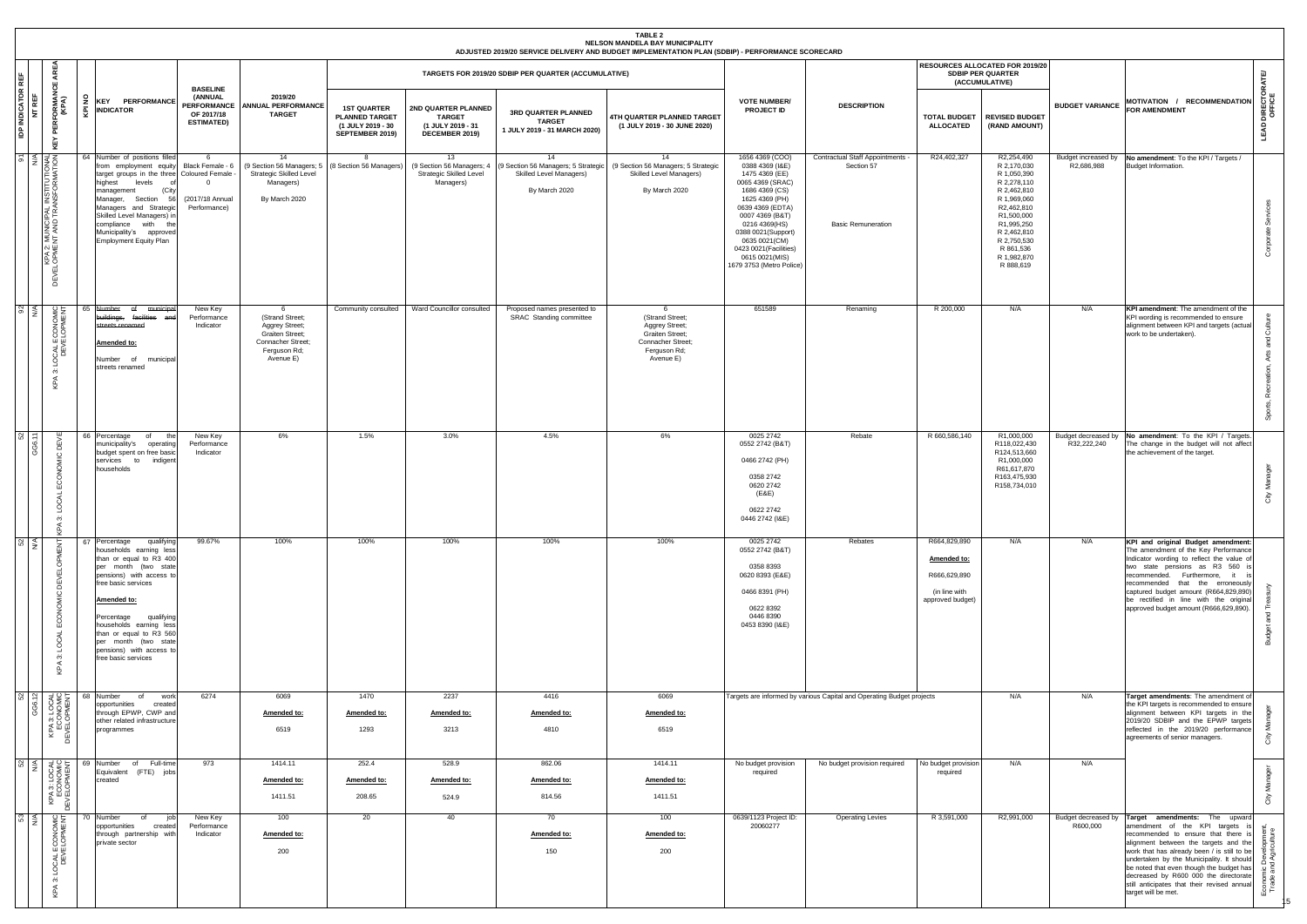|                                  |                                                         |                                                                                                                                                                                                 |                                                               |                                                            |                                                                                     |                                                                             |                                                                      | TABLE 2<br>NELSON MANDELA BAY MUNICIPALITY<br>ADJUSTED 2019/20 SERVICE DELIVERY AND BUDGET IMPLEMENTATION PLAN (SDBIP) - PERFORMANCE SCORECARD |                                          |                               |                                         |                                                                               |                        |                                                                                                                                                                                                                 |                                                         |
|----------------------------------|---------------------------------------------------------|-------------------------------------------------------------------------------------------------------------------------------------------------------------------------------------------------|---------------------------------------------------------------|------------------------------------------------------------|-------------------------------------------------------------------------------------|-----------------------------------------------------------------------------|----------------------------------------------------------------------|------------------------------------------------------------------------------------------------------------------------------------------------|------------------------------------------|-------------------------------|-----------------------------------------|-------------------------------------------------------------------------------|------------------------|-----------------------------------------------------------------------------------------------------------------------------------------------------------------------------------------------------------------|---------------------------------------------------------|
| REF                              | Ę<br>ш                                                  |                                                                                                                                                                                                 |                                                               |                                                            |                                                                                     |                                                                             | TARGETS FOR 2019/20 SDBIP PER QUARTER (ACCUMULATIVE)                 |                                                                                                                                                |                                          |                               |                                         | <b>RESOURCES ALLOCATED FOR 2019/20</b><br>SDBIP PER QUARTER<br>(ACCUMULATIVE) |                        |                                                                                                                                                                                                                 |                                                         |
| <b>IDP INDICATOR I</b><br>NT REF | ' PERFORMANO<br>(KPA)<br>KEY                            | $\frac{6}{2}$ KEY PERFORMANCE<br>$\overline{\mathbf{Q}}$ <b>INDICATOR</b>                                                                                                                       | <b>BASELINE</b><br>(ANNUAL<br>OF 2017/18<br><b>ESTIMATED)</b> | 2019/20<br>PERFORMANCE ANNUAL PERFORMANCE<br><b>TARGET</b> | <b>1ST QUARTER</b><br><b>PLANNED TARGET</b><br>(1 JULY 2019 - 30<br>SEPTEMBER 2019) | 2ND QUARTER PLANNED<br><b>TARGET</b><br>(1 JULY 2019 - 31<br>DECEMBER 2019) | 3RD QUARTER PLANNED<br><b>TARGET</b><br>1 JULY 2019 - 31 MARCH 2020) | 4TH QUARTER PLANNED TARGET<br>(1 JULY 2019 - 30 JUNE 2020)                                                                                     | <b>VOTE NUMBER/</b><br><b>PROJECT ID</b> | <b>DESCRIPTION</b>            | <b>TOTAL BUDGET</b><br><b>ALLOCATED</b> | <b>REVISED BUDGET</b><br>(RAND AMOUNT)                                        | <b>BUDGET VARIANCE</b> | MOTIVATION / RECOMMENDATION<br><b>FOR AMENDMENT</b>                                                                                                                                                             | <b>LEAD DIRECTORATE/</b><br>OFFICE                      |
| 54                               | <b>MENT</b><br>ECONOMIC DEVELO<br>KPA 3: LOCAL          | 71 Percentage completion of<br>the upgrades to the<br>changing rooms<br>Walmer Sports Field                                                                                                     | New Key<br>Performance<br>Indicator                           | 50%<br>(in line with project plan)                         | Contractor appointed                                                                | Site Establishment                                                          | 20%<br>(in line with project plan)                                   | 50%<br>(in line with project plan)                                                                                                             | 19980285                                 | Walmer Changerooms            | R 3,000,000                             | N/A                                                                           | N/A                    | No amendment: To the KPI / Targets<br>Budget Information.                                                                                                                                                       | 흉<br>and<br>Arts<br>Recr<br>Sports,                     |
| 54                               | LOCAL ECONOMIC<br>DEVELOPMENT<br>$\ddot{\infty}$<br>KPA | of SMMEs<br>72 Number<br>supported in the tourism<br>sector                                                                                                                                     | New Key<br>Performance<br>Indicator                           | 10                                                         | $\overline{2}$                                                                      | 5                                                                           | 7                                                                    | 10                                                                                                                                             | 0639/1123 Project ID:<br>20060270        | <b>Operating Levies</b>       | R 1,239,000                             | N/A                                                                           | N/A                    | No amendment: To the KPI / Targets<br>Budget Information.                                                                                                                                                       | pue<br>Trade<br>Development,<br>Agriculture<br><u>ي</u> |
| $\frac{1}{4}$ $\leq$             | 峕<br>KPA 3: LOCA                                        | 73 Number of programmes<br>delivered by the Port<br>Elizabeth Opera House in<br>line with the Nelson<br>Mandela Bay Municipality /<br>Port Elizabeth Opera<br>partnership<br>House<br>agreement | 40                                                            | 30                                                         | 40                                                                                  | 20                                                                          | 25                                                                   | 30                                                                                                                                             | 0065 6318                                | Other Non Profit Institution- | R 6,800,000                             | R 7,676,520                                                                   | R876,520               | Budget increased by KPI removal: The removal of the Key<br>Performance Indicator and targets is<br>recommended due to the late conclusion<br>of the SLA between the Municipality and<br>the PE Opera House.     | ō<br>and<br>Recr<br>Sports,                             |
| <br>55                           | LOCAL ECONOMIC<br>DEVELOPMENT<br>$\ddot{\infty}$<br>KPA | 74 Number of Small Medium<br>Micro<br>Enterprises<br>(SMMEs)<br>supported<br>through the SMME<br><b>Support Centres</b>                                                                         | New Key<br>Performance<br>Indicator                           | 200<br>Amended to:<br>4800                                 | 50                                                                                  | 100                                                                         | 150<br>Amended to:<br>4600                                           | 200<br>Amended to:<br>4800                                                                                                                     | 0639/1123 Project ID:<br>20181410        | <b>Operating Levies</b>       | R 5,775,000                             | N/A                                                                           | N/A                    | Target amendments: The upward<br>amendment of the KPI targets is<br>recommended, to ensure that there is<br>alignment between the targets and the<br>work that has already been / is still to be<br>undertaken. | Development<br>Agriculture<br>$\overline{\omega}$       |
| 55                               | KPA 3: LOCAL ECONOMIC DEVELOPMENT                       | 75 Number of Small Medium<br>and Micro Enterprises<br>(SMMEs) provided with<br>training through the Export<br>Development<br>and<br>Promotion Programme                                         | 65                                                            | 60<br>Amended to:<br>100                                   | 10                                                                                  | 30                                                                          | 45<br>Amended to:<br>80                                              | 60<br>Amended to:<br>100                                                                                                                       | 0639/1123 Project ID:<br>20181408        | <b>Operating Levies</b>       | R 1,816,500                             | N/A                                                                           | N/A                    | Target amendments: The upward<br>amendment of the KPI targets is<br>recommended, to ensure that there is<br>alignment between the targets and the<br>work that has already been / is still to be<br>undertaken. | ᅙ<br>වී<br>$\overline{a}$                               |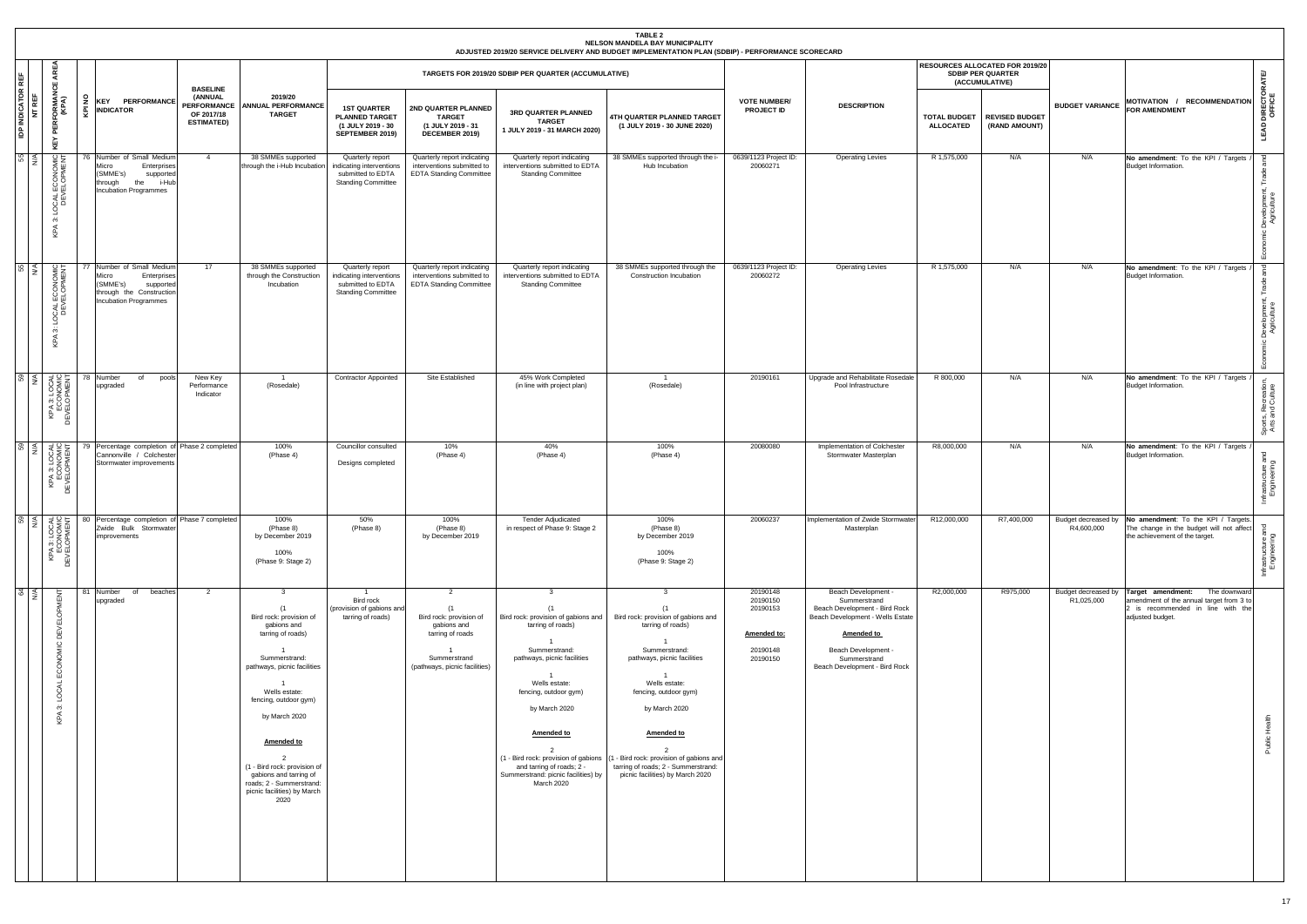|                                    |                                                                                                                                   |                  |                                                                                                                                                                                                                                                                              |          |                                                                              |                                                                    |                                                                                                         |                                                                                                                 |                                                                          | <b>TABLE 2</b><br>NELSON MANDELA BAY MUNICIPALITY<br>ADJUSTED 2019/20 SERVICE DELIVERY AND BUDGET IMPLEMENTATION PLAN (SDBIP) - PERFORMANCE SCORECARD |                                    |                                            |                                         |                                                                               |                                     |                                                                                                                                                                                                      |                                        |
|------------------------------------|-----------------------------------------------------------------------------------------------------------------------------------|------------------|------------------------------------------------------------------------------------------------------------------------------------------------------------------------------------------------------------------------------------------------------------------------------|----------|------------------------------------------------------------------------------|--------------------------------------------------------------------|---------------------------------------------------------------------------------------------------------|-----------------------------------------------------------------------------------------------------------------|--------------------------------------------------------------------------|-------------------------------------------------------------------------------------------------------------------------------------------------------|------------------------------------|--------------------------------------------|-----------------------------------------|-------------------------------------------------------------------------------|-------------------------------------|------------------------------------------------------------------------------------------------------------------------------------------------------------------------------------------------------|----------------------------------------|
|                                    | <b>AREA</b><br>LШ.                                                                                                                |                  |                                                                                                                                                                                                                                                                              |          |                                                                              |                                                                    |                                                                                                         |                                                                                                                 | TARGETS FOR 2019/20 SDBIP PER QUARTER (ACCUMULATIVE)                     |                                                                                                                                                       |                                    |                                            |                                         | RESOURCES ALLOCATED FOR 2019/20<br><b>SDBIP PER QUARTER</b><br>(ACCUMULATIVE) |                                     |                                                                                                                                                                                                      | ATE                                    |
| <b>IDP INDICATOR REF</b><br>NT REF | <b>PERFORMANO</b><br>(KPA)<br>KEY                                                                                                 | ă<br>ē           | <b>KEY PERFORMANCE</b><br><b>INDICATOR</b>                                                                                                                                                                                                                                   |          | <b>BASELINE</b><br>(ANNUAL<br>PERFORMANCE<br>OF 2017/18<br><b>ESTIMATED)</b> | 2019/20<br><b>ANNUAL PERFORMANCE</b><br><b>TARGET</b>              | <b>1ST QUARTER</b><br><b>PLANNED TARGET</b><br>(1 JULY 2019 - 30<br>SEPTEMBER 2019)                     | 2ND QUARTER PLANNED<br><b>TARGET</b><br>(1 JULY 2019 - 31<br>DECEMBER 2019)                                     | 3RD QUARTER PLANNED<br><b>TARGET</b><br>1 JULY 2019 - 31 MARCH 2020)     | 4TH QUARTER PLANNED TARGET<br>(1 JULY 2019 - 30 JUNE 2020)                                                                                            | <b>VOTE NUMBER/</b><br>PROJECT ID  | <b>DESCRIPTION</b>                         | <b>TOTAL BUDGET</b><br><b>ALLOCATED</b> | <b>REVISED BUDGET</b><br>(RAND AMOUNT)                                        | <b>BUDGET VARIANCE</b>              | MOTIVATION / RECOMMENDATION<br><b>FOR AMENDMENT</b>                                                                                                                                                  | <b>LEAD DIRECTORA</b><br>OFFICE        |
| 9O                                 | LOCAL ECONOMI<br>DEVELOPMEN<br>$\ddot{\rm o}$<br>$\prec$<br>ξĹ,                                                                   | <b>AIC</b><br>NT | 82 Number<br>of<br>residential properties in<br>the subsidy housing<br>market<br>entering the<br>municipal valuation roll                                                                                                                                                    | rateable | New Key<br>Performance<br>Indicator                                          | 2256                                                               | 2000                                                                                                    | 2100                                                                                                            | 2200                                                                     | 2256                                                                                                                                                  | No budget provision<br>required    | No budget provision required               | No budget provision<br>required         | N/A                                                                           | N/A                                 | No amendment: To the KPI / Targets<br>Budget Information.                                                                                                                                            | Trea<br>and<br><b>Budget</b>           |
| 85                                 | LOCAL ECONOMIC<br>DEVELOPMENT<br>က<br>KPA                                                                                         |                  | Average number of days<br>83<br>taken to process building<br>plan applications                                                                                                                                                                                               |          | 7.94 days                                                                    | 30 days<br>(Legislative timeframe)                                 | 30 days<br>(Legislative timeframe)                                                                      | 30 days<br>(Legislative timeframe)                                                                              | 30 days<br>(Legislative timeframe)                                       | 30 days<br>(Legislative timeframe)                                                                                                                    | No budget provision<br>required    | No budget provision required               | No budget provision<br>required         | N/A                                                                           | N/A                                 | No amendment: To the KPI / Targets<br>Budget Information.                                                                                                                                            | 로                                      |
| $\frac{8}{5}$                      | ECONOMIC<br>LOCAL<br>DEV<br>က<br>$\prec$<br>오                                                                                     |                  | Number of professional<br>sports teams receiving<br>funding from NMBM to<br>contribute towards their<br>development                                                                                                                                                          |          | $\overline{\mathbf{3}}$<br>(SARU, Chippa<br>United and EP<br>Cricket)        | $\overline{\mathbf{3}}$<br>(SARU, Chippa United and<br>EP Cricket) | First Tranche paid to<br>Chippa United<br>Renewed sponsorship<br>agreement with EP<br>Cricket<br>signed | Second Tranche paid to<br>Chippa United<br>First Tranche paid to EP<br>Cricket<br>SARU once off payment<br>done | Second Tranche paid to EP Cricket                                        | Third Tranche paid to Chippa United Fourth Tranche paid to Chippa United<br>3<br>(Rugby, Chippa United and EP<br>Cricket)                             | 0646318                            | Non-Profit Organisation                    | R 23,000,000                            | R 25,781,900                                                                  | Budget increased by<br>R2,781,900   | No amendment: To the KPI / Targets.<br>The change in the budget will not affect<br>the achievement of the target.                                                                                    | ੱ<br>$\overline{\sigma}$<br>œ          |
|                                    | <b>LON BRACK</b><br><b>ECON<br/>IENT: UA<br/>AL VIA<br/>NAGE</b><br>KPA 3: LOCAL<br>DEVELOPMI<br>CIPAL FINANCIA<br>CIPAL FINANCIA | <b>MUNICIPA</b>  | $\left  \frac{\varphi}{\varphi} \right  \leq \left  \frac{\varphi}{\varphi} \frac{\varphi}{\varphi} \frac{\varphi}{\varphi} \right $ as Percentage<br>implementation of the Njoli<br>Square Redevelopment<br>Key Capital Project in line<br>with the Ibhayi Precinct<br>Plan |          | New Key<br>Performance<br>Indicator                                          | 100%<br>(400m construction of Daku<br>Street Dual Carriage Way)    | Contractor appointed                                                                                    | 25%<br>(100m construction of Daku<br>Street Dual Carriage Way<br>completed)                                     | 63%<br>(250m construction of Daku Street<br>Dual Carriage Way completed) | 100%<br>(400m construction of Daku Street<br>Dual Carriage Way)                                                                                       | 0639/11196 Project ID:<br>20190169 | Capital                                    | R 26,086,960                            | R14,964,698                                                                   | Budget decreased by<br>R11,122,262  | No amendment: To the KPI / Targets.<br>The reduction of the budget will not affect<br>the achievement of the target.                                                                                 | ъ<br>占.<br>iic Developme<br>Agricultui |
|                                    | $\frac{18}{2}$ $\frac{1}{2}$ $\frac{1}{2}$ $\frac{1}{2}$ $\frac{1}{2}$ $\frac{1}{2}$                                              |                  | 86 Percentage expenditure of<br>Integrated City<br>the<br><b>Development</b><br><b>Supplementary Grant</b>                                                                                                                                                                   |          | New Key<br>Performance<br>Indicator                                          | <del>95%</del>                                                     | 10%                                                                                                     | 30%                                                                                                             | 60%                                                                      | 95%                                                                                                                                                   | 20162353                           | Integrated City Development-<br>Programmes | R11,040,870.00                          | R <sub>0</sub>                                                                | Budget decreased by<br>R11 040 870  | KPI removal: The removal of the KPI<br>from the SDBIP and performance<br>agreement is recommended to prevent<br>double measuring, since funding has been<br>transferred to various capital projects. | රි<br>Chief                            |
| $rac{4}{5}$                        | KPA 4: MUNICIPAL FINANCIAL<br>VIABILITY AND MANAGEMENT                                                                            |                  | 87 % of the Municipality's<br>budget actually spent on<br>implementing<br>Workplace Skills Plan                                                                                                                                                                              |          | 0.036%                                                                       | 0.08%                                                              | 0.016%                                                                                                  | 0.028%                                                                                                          | 0.06%                                                                    | 0.08%                                                                                                                                                 | 0001 0375                          | <b>Training Projects</b>                   | R 15,382,630                            | R 16,446,130                                                                  | 063 500                             | Budget increased by R1 No amendment: To the KPI / Targets.<br>The change in the budget will not affect<br>the achievement of the target.                                                             | City Manager                           |
| 46                                 | KPA 4: MUNICIPAL<br>NANCIAL VIABILITY AND<br>NANAGEMENT                                                                           |                  | % of the Municipality's<br>Capital Budget actually<br>spent                                                                                                                                                                                                                  |          | 98%                                                                          | 95%                                                                | 10%                                                                                                     | 30%                                                                                                             | 60%                                                                      | 95%                                                                                                                                                   | <b>Total Capital Budget</b>        | <b>Total Capital Budget</b>                | R1,777,194,640                          | R1,598,955,518                                                                | Budget decreased by<br>R178 239 122 | No amendment: To the KPI / Targets.<br>The change in the budget will not affect<br>the achievement of the target.                                                                                    | City Manage                            |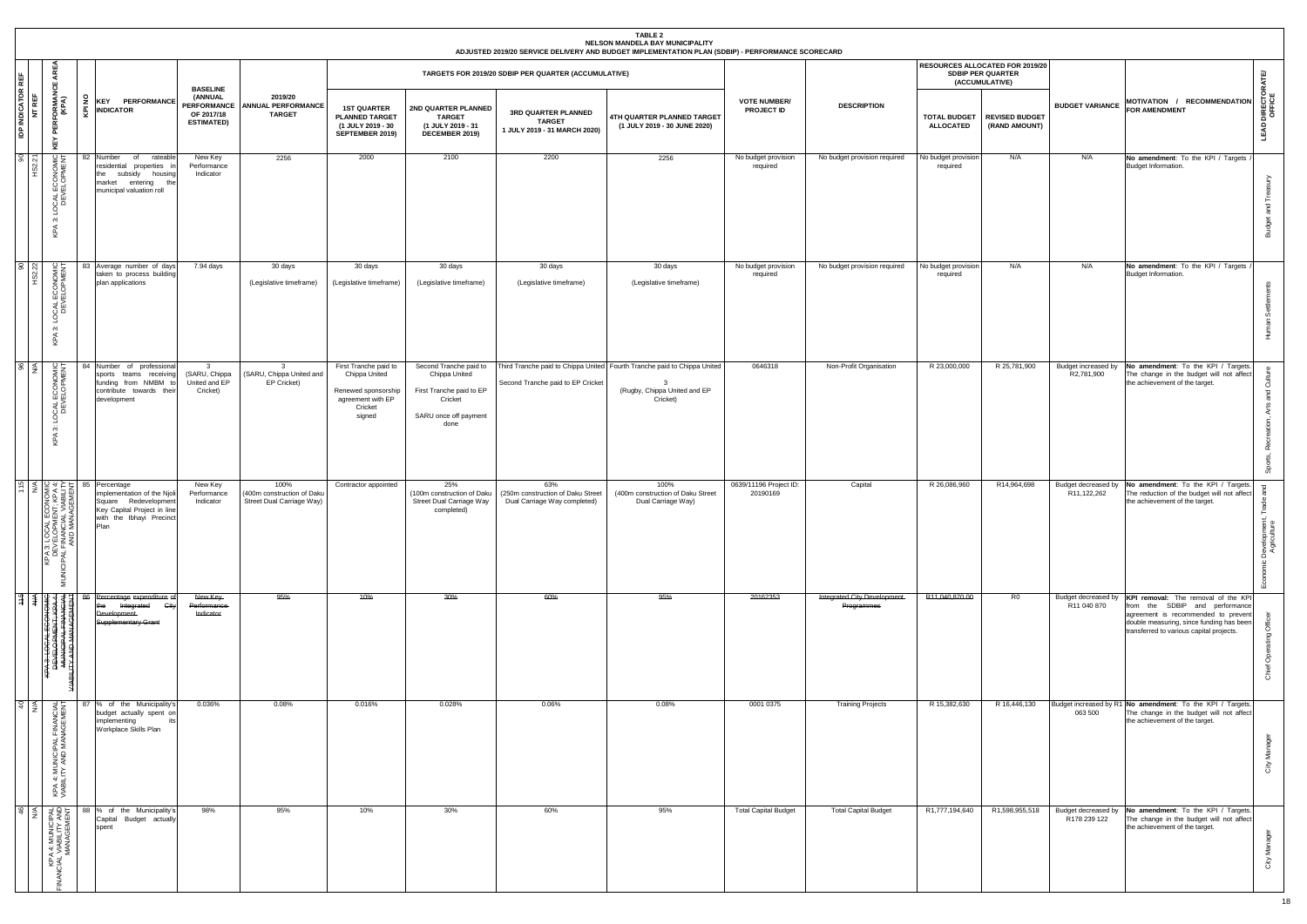|                                  |                             |        |                                            |                                                                  |                                                                                                    |                                                                                                         |                                                                                                           |                                                                                                         | TABLE 2<br>NELSON MANDELA BAY MUNICIPALITY<br>ADJUSTED 2019/20 SERVICE DELIVERY AND BUDGET IMPLEMENTATION PLAN (SDBIP) - PERFORMANCE SCORECARD |                                          |                                                                                  |                                         |                                                                               |                                   |                                                                                                                                                                                                                                               |
|----------------------------------|-----------------------------|--------|--------------------------------------------|------------------------------------------------------------------|----------------------------------------------------------------------------------------------------|---------------------------------------------------------------------------------------------------------|-----------------------------------------------------------------------------------------------------------|---------------------------------------------------------------------------------------------------------|------------------------------------------------------------------------------------------------------------------------------------------------|------------------------------------------|----------------------------------------------------------------------------------|-----------------------------------------|-------------------------------------------------------------------------------|-----------------------------------|-----------------------------------------------------------------------------------------------------------------------------------------------------------------------------------------------------------------------------------------------|
| REF                              | ্ৰহ<br>ш                    |        |                                            | <b>BASELINE</b>                                                  |                                                                                                    |                                                                                                         |                                                                                                           | TARGETS FOR 2019/20 SDBIP PER QUARTER (ACCUMULATIVE)                                                    |                                                                                                                                                |                                          |                                                                                  |                                         | RESOURCES ALLOCATED FOR 2019/20<br><b>SDBIP PER QUARTER</b><br>(ACCUMULATIVE) |                                   | ATE                                                                                                                                                                                                                                           |
| <b>IDP INDICATOR I</b><br>NT REF | FORMAI<br>(KPA)<br>퓥<br>ᇫ   | ă<br>ē | <b>KEY PERFORMANCE</b><br><b>INDICATOR</b> | (ANNUAL<br><b>PERFORMANCE</b><br>OF 2017/18<br><b>ESTIMATED)</b> | 2019/20<br><b>ANNUAL PERFORMANCE</b><br><b>TARGET</b>                                              | <b>1ST QUARTER</b><br><b>PLANNED TARGET</b><br>(1 JULY 2019 - 30<br>SEPTEMBER 2019)                     | 2ND QUARTER PLANNED<br><b>TARGET</b><br>(1 JULY 2019 - 31<br>DECEMBER 2019)                               | 3RD QUARTER PLANNED<br><b>TARGET</b><br>1 JULY 2019 - 31 MARCH 2020)                                    | 4TH QUARTER PLANNED TARGET<br>(1 JULY 2019 - 30 JUNE 2020)                                                                                     | <b>VOTE NUMBER/</b><br><b>PROJECT ID</b> | <b>DESCRIPTION</b>                                                               | <b>TOTAL BUDGET</b><br><b>ALLOCATED</b> | <b>REVISED BUDGET</b><br>(RAND AMOUNT)                                        | <b>BUDGET VARIANCE</b>            | DIRECTOI<br>MOTIVATION / RECOMMENDATION<br><b>FOR AMENDMENT</b><br>LEAD                                                                                                                                                                       |
| $\overline{u}$                   |                             |        | 89 Number of fleet procured                | New Key<br>Performance<br>Indicator                              | 78<br>(30 R&T: 23 replacement                                                                      | Request sent to National<br>Treasury to participate in<br>the RT57                                      | Item submitted to Bid-<br><b>Adjudication Committee</b>                                                   | Orders placed                                                                                           | 23<br>(Replacement fleet)                                                                                                                      | 20190286                                 | <b>Replacement Vehicles Fleet</b>                                                | R 14,000,000                            | N/A                                                                           | N/A                               | Target amendment: The amendment to<br>the targets is recommended, to align<br>business processes and the procurement                                                                                                                          |
|                                  | MANAGE                      |        |                                            |                                                                  | fleet;7 Roads)<br>(10 I&E Water and                                                                |                                                                                                         |                                                                                                           |                                                                                                         | $\overline{f}$<br>(Roads)                                                                                                                      | 20190288                                 | Roads - New / Replacement-<br>Vehicles (Fleet)                                   |                                         |                                                                               |                                   | of vehicles through National Treasury.                                                                                                                                                                                                        |
|                                  | AND                         |        |                                            |                                                                  | Sanitation: 5 Water Service<br>ehicles; 5 Sewer collection<br>vehicles)                            | <b>ISO</b> issued to<br>Infrastructure and<br>Engineering to procure-                                   | Status report in respect of<br>fleet procurement plan-<br>obtained from Infrastructure                    | Status report in respect of fleet-<br>procurement plan obtained from<br>Infrastructure and Engineering  | -5<br>(Water Service vehicles)                                                                                                                 | 20070160<br>20190244                     | Water Services: Purchase New-<br>Vehicles<br>Purchase of vehicles for Sanitation | R 9,000,000                             | N/A                                                                           | N/A                               |                                                                                                                                                                                                                                               |
|                                  | VIABILIT<br>₹               |        |                                            |                                                                  | (9 S&S: 1 Disaster vehicle<br>7 Metro Police vehicles: 1<br>Traffic vehicle)<br>$(21$ PH: 1 Refuse | tleet<br>Fleet procurement plan-<br>obtained from-<br>Infrastructure and<br>Engineering                 | and Engineering                                                                                           |                                                                                                         | (Sewer collection vehicles)                                                                                                                    |                                          | Services: 2019-20                                                                |                                         |                                                                               |                                   |                                                                                                                                                                                                                                               |
|                                  |                             |        |                                            |                                                                  | compactor by December<br>2019; 20<br>Specialised vehicles)                                         | <b>ISO</b> issued to<br>Infrastructure and                                                              | Status report in respect of-<br>fleet procurement plan-                                                   | Status report in respect of fleet-<br>procurement plan obtained from-                                   | $\overline{4}$<br>(Disaster vehicle)                                                                                                           | 20170141                                 | Vehicles for Safety & Security-<br>(Disaster only)                               | R 3,350,000                             | N/A                                                                           | N/A                               |                                                                                                                                                                                                                                               |
|                                  | 9                           |        |                                            |                                                                  | $48E-3$                                                                                            | Engineering to procure-                                                                                 | obtained from Infrastructure<br>and Engineering                                                           | Infrastructure and Engineering                                                                          | $\mathbb{Z}$<br>(Metro Police vehicles)                                                                                                        | 20170142                                 | Vehicles for Safety & Security (Metro<br>Police only)                            |                                         |                                                                               |                                   | Ō                                                                                                                                                                                                                                             |
|                                  | $\leq$<br>$\ddot{ }$<br>KPA |        |                                            |                                                                  | Electricity plants; 4<br>Electricity vehicles; 1 Motor<br>vehicle with testing<br>equipment)       | Fleet procurement plan-<br>obtained from-<br>Infrastructure and<br>Engineering                          |                                                                                                           |                                                                                                         | (Traffic vehicle)                                                                                                                              | 20182518                                 | Traffic: Motherwell Thusong-<br>Vehicles                                         |                                         |                                                                               |                                   | 모                                                                                                                                                                                                                                             |
|                                  |                             |        |                                            |                                                                  |                                                                                                    | N/A                                                                                                     | (Refuse Compactor)<br>-by December 2019                                                                   | <del>N/A</del>                                                                                          | (Refuse Compactor)<br>by December 2019                                                                                                         | 20190316                                 | <b>Replacement of Refuse Compactors</b>                                          | R8,500,000                              | N/A                                                                           | N/A                               |                                                                                                                                                                                                                                               |
|                                  |                             |        |                                            |                                                                  |                                                                                                    | Internal Service Order<br>submitted to<br>Infrastructure and<br>Engineering: Fleet-<br>Management       | -5<br>(specialised vehicles)                                                                              | $4\theta$<br>(specialised vehicles)                                                                     | 20<br>(specialised vehicles)                                                                                                                   | 20190307                                 | Specialised Vehicles - Public health                                             |                                         |                                                                               |                                   | Ĭ<br>bic                                                                                                                                                                                                                                      |
|                                  |                             |        |                                            |                                                                  |                                                                                                    | <b>ISO</b> issued to<br>Infrastructure and<br>Engineering to procure-<br>fleet-                         | Status report in respect of<br>fleet procurement plan-<br>obtained from Infrastructure<br>and Engineering | Status report in respect of fleet-<br>procurement plan obtained from-<br>Infrastructure and Engineering | $\mathbf{a}$<br>(Electricity plants)<br>$\leftarrow$<br>(vehicles)                                                                             | 20020093                                 | New/Replacement of Plant and-<br>Motor Vehicle-                                  | R6,700,000                              | N/A                                                                           | N/A                               | ш                                                                                                                                                                                                                                             |
|                                  |                             |        |                                            |                                                                  |                                                                                                    | Fleet procurement plan-<br>obtained from-<br>Infrastructure and<br>Engineering                          |                                                                                                           |                                                                                                         | $+$<br>(motor vehicle with testing equipment)                                                                                                  | 20170044                                 | <b>Test Van Equipment</b>                                                        |                                         |                                                                               |                                   | ರ<br>击                                                                                                                                                                                                                                        |
|                                  |                             |        |                                            |                                                                  | Amended to:<br>69                                                                                  | Amended to:                                                                                             | Amended to:<br>Application to participate in                                                              | Amended to:<br>Relevant RT57 documentation                                                              | 23<br>(Replacement fleet)                                                                                                                      | 20190286                                 | Replacement Vehicles Fleet                                                       | R 14,000,000                            | R 13,800,000                                                                  | Budget decreased by<br>R200,000   | Ō                                                                                                                                                                                                                                             |
|                                  |                             |        |                                            |                                                                  | (30 R&T: 23 replacement<br>fleet;7 Roads);                                                         | Application to participate<br>in RT57 approved by City<br>Manager and submitted<br>to National Treasury | RT57 approved by City<br>Manager and submitted to<br>National Treasury                                    | obtained from NT and Item<br>submitted to BAC                                                           | $\overline{7}$<br>(Roads)                                                                                                                      | 20190288                                 | Roads - New / Replacement<br>Vehicles (Fleet)                                    |                                         |                                                                               |                                   | ш                                                                                                                                                                                                                                             |
|                                  |                             |        |                                            |                                                                  | (10 I&E Water and<br>Sanitation: 5 Water Service                                                   |                                                                                                         |                                                                                                           |                                                                                                         | -5<br>(Water Service vehicles)                                                                                                                 | 20070160                                 | Water Services: Purchase New<br>Vehicles                                         | R 9,000,000                             | R 6,900,000                                                                   | Budget decreased by<br>R2,100,000 |                                                                                                                                                                                                                                               |
|                                  |                             |        |                                            |                                                                  | vehicles; 5 Sewer collection<br>vehicles);                                                         |                                                                                                         |                                                                                                           |                                                                                                         | - 5<br>(Sewer collection vehicles)                                                                                                             | 20190244                                 | Purchase of vehicles for Sanitation<br>Services: 2019-20                         |                                         |                                                                               |                                   |                                                                                                                                                                                                                                               |
|                                  |                             |        |                                            |                                                                  | (9 S&S: 1 Disaster vehicle;<br>7 Metro Police vehicles; 1<br>Traffic vehicle);                     |                                                                                                         |                                                                                                           |                                                                                                         | (Disaster vehicle)                                                                                                                             | 20170141                                 | Vehicles for Safety & Security<br>(Disaster only)                                | R 3,350,000                             | R 3,850,000                                                                   | Budget increased by<br>R500,000   |                                                                                                                                                                                                                                               |
|                                  |                             |        |                                            |                                                                  | (20 PH: 20<br>Specialised vehicles)                                                                |                                                                                                         |                                                                                                           |                                                                                                         | (Metro Police vehicles)                                                                                                                        | 20170142                                 | Vehicles for Safety & Security (Metro<br>Police only)                            |                                         |                                                                               |                                   | $\sigma$                                                                                                                                                                                                                                      |
|                                  |                             |        |                                            |                                                                  |                                                                                                    |                                                                                                         |                                                                                                           |                                                                                                         | (Traffic vehicle)                                                                                                                              | 20182518                                 | Traffic: Motherwell Thusong-<br>Vehicles                                         |                                         |                                                                               |                                   |                                                                                                                                                                                                                                               |
|                                  |                             |        |                                            |                                                                  |                                                                                                    |                                                                                                         |                                                                                                           |                                                                                                         | $\overline{1}$<br>(Refuse Compactor)<br>by December 2019                                                                                       | 20190316                                 | <b>Replacement of Refuse Compactors</b>                                          | R3,500,000                              | R0                                                                            |                                   | Budget decreased to R0 Target amendment: The amendment of<br>the annual target relating to the Public<br>Health Directorate is recommended, since<br>the refuse compactor was delivered to the<br>Municipality in the previous financial year |
|                                  |                             |        |                                            |                                                                  |                                                                                                    |                                                                                                         |                                                                                                           |                                                                                                         | 20<br>(specialised vehicles)                                                                                                                   | 20190307                                 | Specialised Vehicles - Public health                                             | R5,000,000                              | N/A                                                                           | N/A                               |                                                                                                                                                                                                                                               |
|                                  |                             |        |                                            |                                                                  |                                                                                                    |                                                                                                         |                                                                                                           |                                                                                                         | $\overline{\mathbf{3}}$<br>(Electricity plants)<br>$\overline{4}$<br>(vehicles)                                                                | 20020093                                 | New/Replacement of Plant and<br>Motor Vehicle                                    | R6,700,000                              | R0                                                                            |                                   | Budget decreased to R0 Target amendment: The removal of the<br>targets relating to the Electricity and<br>Energy Directorate is recommended,<br>몇<br>since budget allocated has been reduced<br>to R <sub>0</sub> .                           |
|                                  |                             |        |                                            |                                                                  |                                                                                                    |                                                                                                         |                                                                                                           |                                                                                                         | $+$<br>(motor vehicle with testing equipment)                                                                                                  | 20170044                                 | <b>Test Van Equipment</b>                                                        |                                         |                                                                               |                                   |                                                                                                                                                                                                                                               |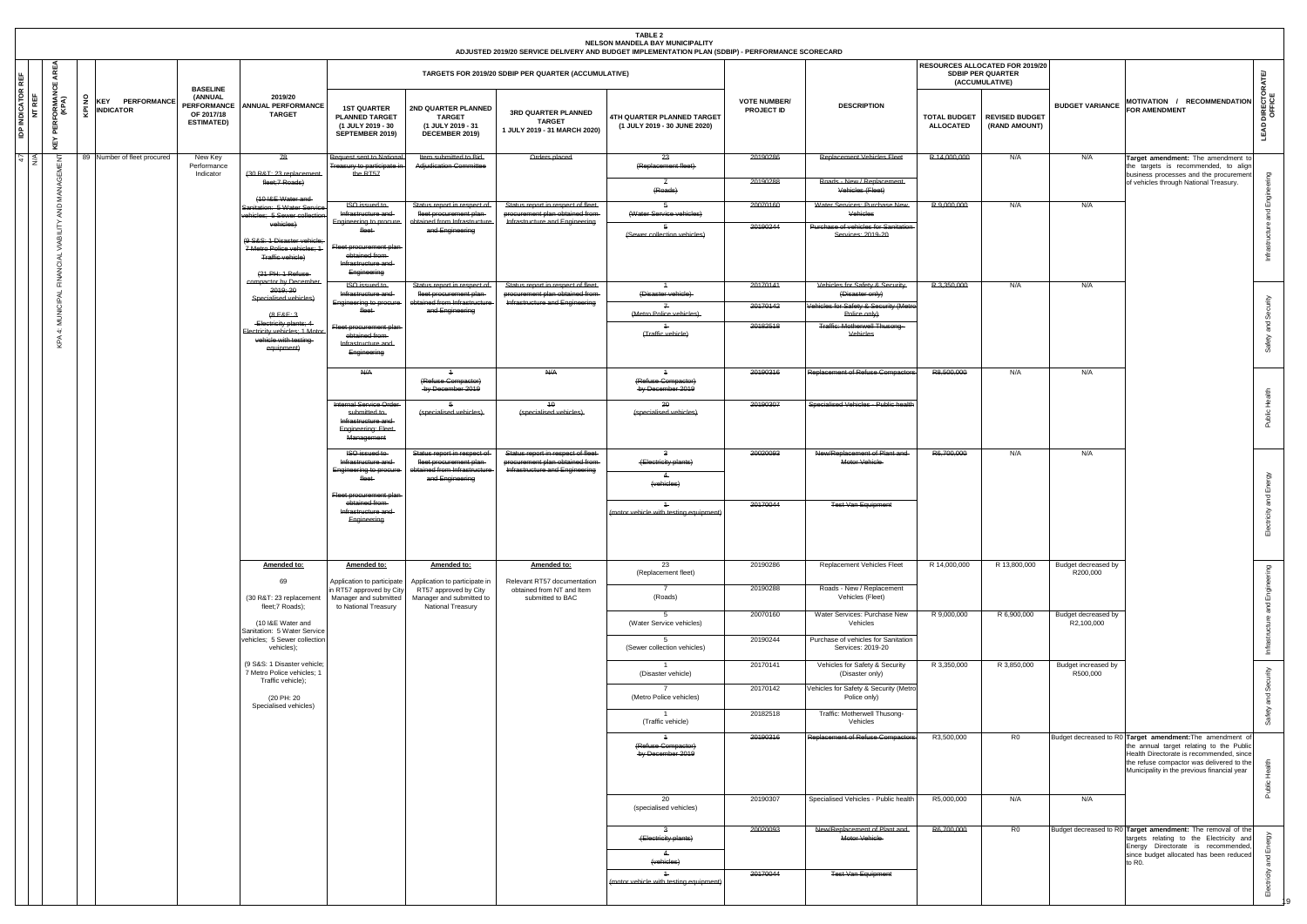|                                  |                                                                                                      |        |                                                                                                                                                                                                                                                                                                                                                                                                                                           |                                                                                     |                                                                     |                                                                                     |                                                                             |                                                                      | <b>TABLE 2</b><br>NELSON MANDELA BAY MUNICIPALITY<br>ADJUSTED 2019/20 SERVICE DELIVERY AND BUDGET IMPLEMENTATION PLAN (SDBIP) - PERFORMANCE SCORECARD |                                          |                                                                                |                                         |                                                                               |                        |                                                                                                                                                          |                                 |
|----------------------------------|------------------------------------------------------------------------------------------------------|--------|-------------------------------------------------------------------------------------------------------------------------------------------------------------------------------------------------------------------------------------------------------------------------------------------------------------------------------------------------------------------------------------------------------------------------------------------|-------------------------------------------------------------------------------------|---------------------------------------------------------------------|-------------------------------------------------------------------------------------|-----------------------------------------------------------------------------|----------------------------------------------------------------------|-------------------------------------------------------------------------------------------------------------------------------------------------------|------------------------------------------|--------------------------------------------------------------------------------|-----------------------------------------|-------------------------------------------------------------------------------|------------------------|----------------------------------------------------------------------------------------------------------------------------------------------------------|---------------------------------|
| l e                              | AREA<br>ු                                                                                            |        |                                                                                                                                                                                                                                                                                                                                                                                                                                           |                                                                                     |                                                                     |                                                                                     |                                                                             | TARGETS FOR 2019/20 SDBIP PER QUARTER (ACCUMULATIVE)                 |                                                                                                                                                       |                                          |                                                                                |                                         | RESOURCES ALLOCATED FOR 2019/20<br><b>SDBIP PER QUARTER</b><br>(ACCUMULATIVE) |                        |                                                                                                                                                          | ATE                             |
| <b>IDP INDICATOR I</b><br>NT REF | <b>PERFORMANG</b><br>(KPA)<br>KEY                                                                    | £<br>も | <b>KEY PERFORMANCE</b><br><b>INDICATOR</b>                                                                                                                                                                                                                                                                                                                                                                                                | <b>BASELINE</b><br>(ANNUAL<br><b>PERFORMANCE</b><br>OF 2017/18<br><b>ESTIMATED)</b> | 2019/20<br><b>ANNUAL PERFORMANCE</b><br><b>TARGET</b>               | <b>1ST QUARTER</b><br><b>PLANNED TARGET</b><br>(1 JULY 2019 - 30<br>SEPTEMBER 2019) | 2ND QUARTER PLANNED<br><b>TARGET</b><br>(1 JULY 2019 - 31<br>DECEMBER 2019) | 3RD QUARTER PLANNED<br><b>TARGET</b><br>1 JULY 2019 - 31 MARCH 2020) | 4TH QUARTER PLANNED TARGET<br>(1 JULY 2019 - 30 JUNE 2020)                                                                                            | <b>VOTE NUMBER/</b><br><b>PROJECT ID</b> | <b>DESCRIPTION</b>                                                             | <b>TOTAL BUDGET</b><br><b>ALLOCATED</b> | <b>REVISED BUDGET</b><br>(RAND AMOUNT)                                        | <b>BUDGET VARIANCE</b> | MOTIVATION / RECOMMENDATION<br><b>FOR AMENDMENT</b>                                                                                                      | <b>LEAD DIRECTOR/</b><br>OFFICE |
| $\sqrt{9}$                       | MAN AGEMENT<br>ACIAL VIABILITY AND<br>ACIAL ARMONICIPAL                                              |        | 90 % of the Municipality's<br>Operating<br>approved<br>Budget spent on repairs<br>and maintenance                                                                                                                                                                                                                                                                                                                                         | 3.5%                                                                                | 4.5%                                                                | 0.5%                                                                                | 1.5%                                                                        | 2.5%                                                                 | 4.5%                                                                                                                                                  | Various Projects                         | Metro's Total Repairs and<br>Maintenance Projects                              | R 481,278,730                           |                                                                               | 029 040                | R483,307,770.00 Budget increased by R2 No amendment: To the KPI / Targets.<br>The change in the budget will not affect<br>the achievement of the target. | City Manager                    |
|                                  | <b>SO</b><br>KPA 4: MUNICIPAL<br>FINANCIAL VIABILITY<br>FINANCIAL VIABILITY<br>AND MANAGEMENT        |        | 91 Value<br>payments<br>of<br>received via an electronic<br>interface as a percentage<br>of total value of payments<br>received                                                                                                                                                                                                                                                                                                           | New Key<br>Performance<br>Indicator                                                 | 90%                                                                 | 89.1%                                                                               | 89.2%                                                                       | 88.7%                                                                | 90%                                                                                                                                                   | No budget provision<br>required          | No budget provision required                                                   | No budget provision<br>required         | N/A                                                                           | N/A                    | No amendment: To the KPI / Targets<br>Budget Information.                                                                                                | Budget and Trea                 |
|                                  | 51<br>KPA 4: MUNICIPAL<br>FINANCIAL VIABILITY<br>AND MANAGEMENT                                      |        | 92 Maintaining a Credit<br>Rating of Aaa.za with<br>stable outlook                                                                                                                                                                                                                                                                                                                                                                        | New Key<br>Performance<br>Indicator                                                 | Rating of Aaa1.za with<br>stable outlook maintained by<br>June 2020 | Tender advertised                                                                   | Service provider appointed                                                  | Rating assessment commenced                                          | Rating of Aaa1.za with stable outlook<br>maintained by June 2020                                                                                      | Vote 0671/6337                           | <b>Business and Advisory Services</b>                                          | R 298,220                               | N/A                                                                           | N/A                    | No amendment: To the KPI / Targets<br>Budget Information.                                                                                                | <b>Budget and Treas</b>         |
| $5\frac{1}{2}$                   | KPA 4: MUNICIPAL FINANCIAL<br>VIABILITY AND MANAGEMENT                                               |        | 93 Cost<br>Coverage<br>Ratio<br>cash<br>(cash<br>and<br>equivalents,<br>excluding<br>conditional<br>unspent<br>qrants)                                                                                                                                                                                                                                                                                                                    | 3.21 months                                                                         | 3 months                                                            | 3 months                                                                            | 3 months                                                                    | 3 months                                                             | 3 months                                                                                                                                              | No budget provision<br>required          | No budget provision required                                                   | No budget provision<br>required         | N/A                                                                           | N/A                    | No amendment: To the KPI / Targets<br>Budget Information.                                                                                                | Budget and Treasury             |
|                                  |                                                                                                      |        | $\begin{array}{rcl}\n\hline\n\text{S} & \text{S} & \text{S} \\ \hline\n\text{S} & \text{S} & \text{S} \\ \hline\n\text{S} & \text{S} & \text{S} \\ \hline\n\text{S} & \text{S} & \text{S} \\ \hline\n\text{S} & \text{S} & \text{S} \\ \hline\n\text{S} & \text{S} & \text{S} \\ \hline\n\text{S} & \text{S} & \text{S} \\ \hline\n\text{S} & \text{S} & \text{S} \\ \hline\n\text{S} & \text{S} & \text{S} \\ \hline\n\text{S} & \text{$ | 24.08%                                                                              | 25.5%                                                               | 20%                                                                                 | 20%                                                                         | 25.5%                                                                | 25.5%                                                                                                                                                 | No budget provision<br>required          | No budget provision required No budget provision                               | required                                | N/A                                                                           | N/A                    | No amendment: To the KPI / Targets<br>Budget Information.                                                                                                | ≧<br><b>Budget and Trea</b>     |
|                                  | 51<br>KPA 4: MUNICIPAL<br>NGLAL VIABILITY AND<br>NANAGEMENT                                          |        | 95 Debt Coverage ratio (debt<br>servicing costs to annual<br>operating income)                                                                                                                                                                                                                                                                                                                                                            | 2.41%                                                                               | 40.3 times                                                          | 40.3 times                                                                          | 40.3 times                                                                  | 40.3 times                                                           | 40.3 times                                                                                                                                            | No budget provision<br>required          | No budget provision required                                                   | No budget provision<br>required         | N/A                                                                           | N/A                    | No amendment: To the KPI / Targets<br>Budget Information.                                                                                                | Budget and Treasury             |
|                                  | 51<br>NA<br>NABILITY ANDI<br>ABILITY ANDI<br>NAGEMENT<br>KPA 4: I<br>NCIAL VIAI<br>MAN<br><b>ANI</b> |        | 96 Percentage billed revenue<br>collection rate (revenue<br>collected<br>over billed<br>revenue)                                                                                                                                                                                                                                                                                                                                          | 93.10%                                                                              | 94%                                                                 | 86%                                                                                 | 89%                                                                         | 91%                                                                  | 94%                                                                                                                                                   | Property Rates and<br>Service Charges    | Debt Collection                                                                | R 8,348,089,890                         | N/A                                                                           | N/A                    | No amendment: To the KPI / Targets<br>Budget Information.                                                                                                | <b>Budget and Treasury</b>      |
|                                  | <b>51</b><br>KPA 4: MUNICIPAL<br>FINANCIAL VIABILITY<br>AND MANAGEMENT                               |        | % revenue collection from<br>traffic fines (as per the set<br>budget target)                                                                                                                                                                                                                                                                                                                                                              | 87.10%                                                                              | 90%                                                                 | 20%                                                                                 | 40%                                                                         | 70%                                                                  | 90%                                                                                                                                                   | 00930692<br>00934247<br>00935262         | Contravention System: Internal<br>Contravention System: External<br>Impairment | R 39,762,660                            | N/A                                                                           | N/A                    | No amendment: To the KPI / Targets<br>Budget Information.                                                                                                | Safety and Security             |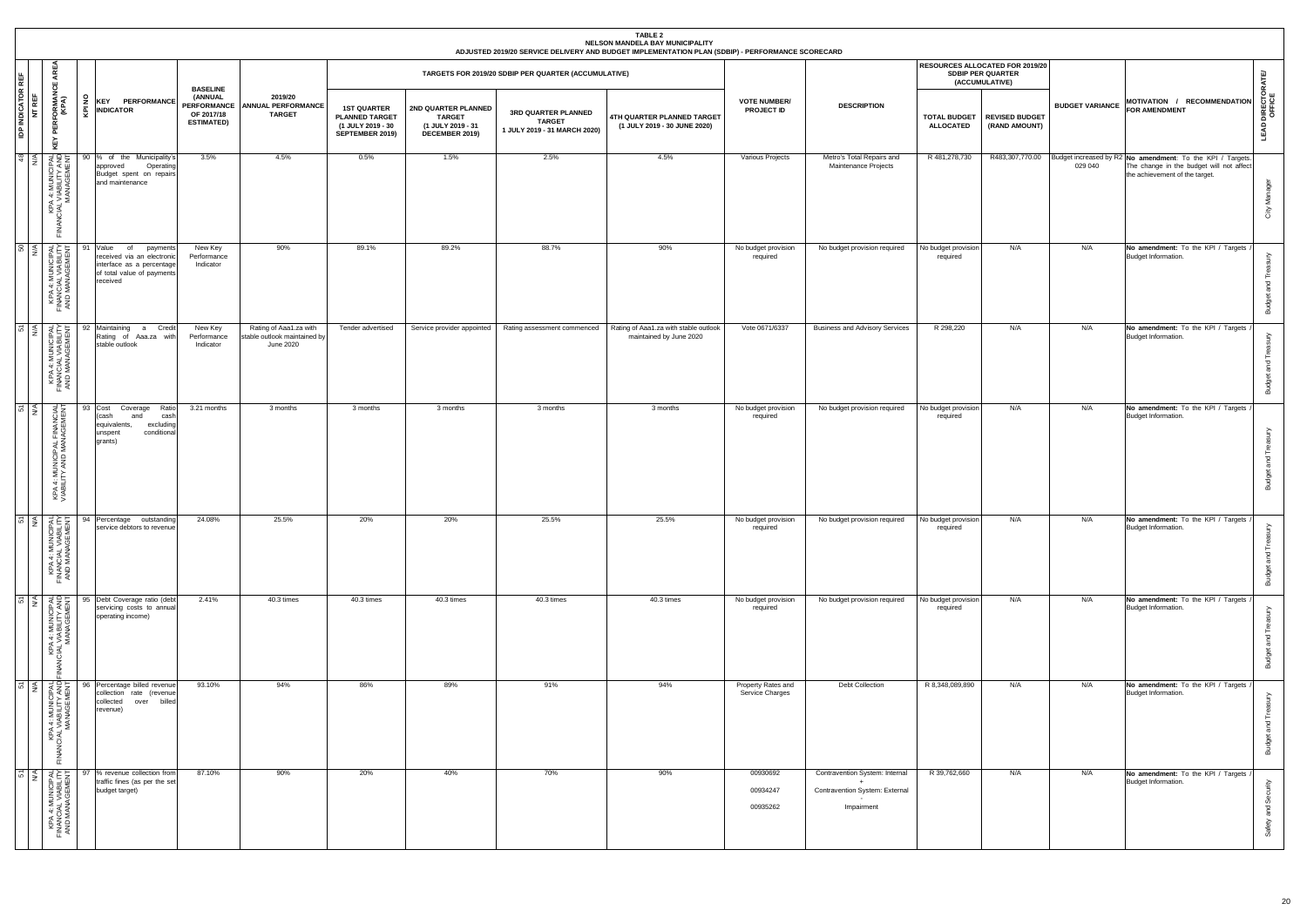|                |                                  |                                                                           |                                                                                                                                                                 |                                                                              |                                                                                                                   |                                                                                                    |                                                                                                                                                |                                                                                                                | <b>TABLE 2</b><br>NELSON MANDELA BAY MUNICIPALITY<br>ADJUSTED 2019/20 SERVICE DELIVERY AND BUDGET IMPLEMENTATION PLAN (SDBIP) - PERFORMANCE SCORECARD |                                          |                                                                                        |                                         |                                                                               |                                 |                                                                                                                                                                                                                                                                                                                                               |                                 |
|----------------|----------------------------------|---------------------------------------------------------------------------|-----------------------------------------------------------------------------------------------------------------------------------------------------------------|------------------------------------------------------------------------------|-------------------------------------------------------------------------------------------------------------------|----------------------------------------------------------------------------------------------------|------------------------------------------------------------------------------------------------------------------------------------------------|----------------------------------------------------------------------------------------------------------------|-------------------------------------------------------------------------------------------------------------------------------------------------------|------------------------------------------|----------------------------------------------------------------------------------------|-----------------------------------------|-------------------------------------------------------------------------------|---------------------------------|-----------------------------------------------------------------------------------------------------------------------------------------------------------------------------------------------------------------------------------------------------------------------------------------------------------------------------------------------|---------------------------------|
| <b>RE</b>      |                                  | Ę<br>乐                                                                    |                                                                                                                                                                 |                                                                              |                                                                                                                   |                                                                                                    |                                                                                                                                                | TARGETS FOR 2019/20 SDBIP PER QUARTER (ACCUMULATIVE)                                                           |                                                                                                                                                       |                                          |                                                                                        |                                         | RESOURCES ALLOCATED FOR 2019/20<br><b>SDBIP PER QUARTER</b><br>(ACCUMULATIVE) |                                 |                                                                                                                                                                                                                                                                                                                                               | ATE                             |
|                | <b>IDP INDICATOR I</b><br>NT REF | <b>PERFORMAN</b><br>(KPA)<br>ē.<br>KEY                                    | <b>KEY PERFORMANCE</b><br><b>INDICATOR</b>                                                                                                                      | <b>BASELINE</b><br>(ANNUAL<br>PERFORMANCE<br>OF 2017/18<br><b>ESTIMATED)</b> | 2019/20<br><b>ANNUAL PERFORMANCE</b><br><b>TARGET</b>                                                             | <b>1ST QUARTER</b><br><b>PLANNED TARGET</b><br>(1 JULY 2019 - 30<br>SEPTEMBER 2019)                | 2ND QUARTER PLANNED<br><b>TARGET</b><br>(1 JULY 2019 - 31<br>DECEMBER 2019)                                                                    | <b>3RD QUARTER PLANNED</b><br><b>TARGET</b><br>1 JULY 2019 - 31 MARCH 2020)                                    | <b>4TH QUARTER PLANNED TARGET</b><br>(1 JULY 2019 - 30 JUNE 2020)                                                                                     | <b>VOTE NUMBER/</b><br><b>PROJECT ID</b> | <b>DESCRIPTION</b>                                                                     | <b>TOTAL BUDGET</b><br><b>ALLOCATED</b> | <b>REVISED BUDGET</b><br>(RAND AMOUNT)                                        | <b>BUDGET VARIANCE</b>          | MOTIVATION / RECOMMENDATION<br><b>FOR AMENDMENT</b>                                                                                                                                                                                                                                                                                           | <b>LEAD DIRECTOR/</b><br>OFFICE |
| $\mathbf{r}$   |                                  | <b>GOOD GOVERNANCE</b><br>JBLIC PARTICIPATION<br>ے ق<br>KPA<br>AND        | 98 Number of repeat audit<br>findings                                                                                                                           | 87 repeat audit<br>findings                                                  | 76<br>by March 2019<br>(Reduced from the 87<br>2017/18 repeat audit<br>findings issued by the<br>Auditor General) | Financial and non-<br>financial information<br>provided to Auditor<br>General by 31 August<br>2019 | Audit Report issued by<br><b>Auditor General</b>                                                                                               | 76<br>by March 2019<br>(Reduced from the 87 2017/18<br>repeat audit findings issued by the<br>Auditor General) | 76<br>by March 2019<br>(Reduced from the 87 2017/18 repeat<br>audit findings issued by the Auditor<br>General)                                        | No budget provision<br>required          | No budget provision required                                                           | No budget provision<br>required         | N/A                                                                           | N/A                             | No amendment: To the KPI / Targets<br>Budget Information.                                                                                                                                                                                                                                                                                     | City Manager                    |
| $\mathfrak{D}$ |                                  | 5: GOOD GOVERNANCE<br>PUBLIC PARTICIPATION<br>KPA<br>AND                  | 99 Number<br>of<br>active<br>suspensions longer than<br>three months                                                                                            | New Key<br>Performance<br>Indicator                                          | $\Omega$                                                                                                          | $\Omega$                                                                                           | $\Omega$                                                                                                                                       | $\Omega$                                                                                                       | $\Omega$                                                                                                                                              | No budget provision<br>required          | No budget provision required                                                           | No budget provision<br>required         | N/A                                                                           | N/A                             | No amendment: To the KPI / Targets<br>Budget Information.                                                                                                                                                                                                                                                                                     | City Manager                    |
|                | $\frac{4}{2}$   $\frac{6}{2}$    | GOOD GOVERNANCE AND<br>PUBLIC PARTICIPATION<br>က်<br>KPA                  | 100 Quarterly salary bill of<br>suspended officials                                                                                                             | New Key<br>Performance<br>Indicator                                          | R8 million<br>Amended to:<br>R8 million                                                                           | than R2 million<br>Amended to:<br>R 2 million per quarter                                          | R-value of salaries less than R-value of salaries less   R-value of salaries less than<br>R2 million<br>Amended to:<br>R 2 million per quarter | million<br>Amended to:<br>R 2 million per quarter                                                              | R-value of salaries less than R2 R-value of salaries less than R8 million<br>Amended to:<br>R2 million per quarter                                    | No budget provision<br>required          | No budget provision required                                                           | No budget provision<br>required         | N/A                                                                           | N/A                             | Target amendment: The amendment of<br>the KPI targets to be more specific, as<br>stated in the audit criteria for KPIs and<br>targets is recommended.                                                                                                                                                                                         | ager<br>City Man                |
| $\vec{z}$      |                                  | <b>SOVERNANCE</b><br>ARTICIPATION<br>5: GOOD GOOD GOOD GOOD<br>KPA<br>AND | 101 Staff vacancy rate                                                                                                                                          | New Key<br>Performance<br>Indicator                                          | 10%                                                                                                               | 10%                                                                                                | 10%                                                                                                                                            | 10%                                                                                                            | 10%                                                                                                                                                   | No budget provision<br>required          | No budget provision required                                                           | No budget provision<br>required         | N/A                                                                           | N/A                             | No amendment: To the KPI / Targets<br>Budget Information.                                                                                                                                                                                                                                                                                     | ager<br>City Ma                 |
| დ              |                                  | GOOD GOVERNANCE AND<br>PUBLIC PARTICIPATION<br>io.<br>KPA                 | 102 Percentage of customers<br>satisfied with the services<br>rendered in Nelson<br>Mandela Bay Municipality                                                    | New Key<br>Performance<br>Indicator                                          | Customer satisfaction<br>survey undertaken<br>60%                                                                 | <b>Customer Satisfaction</b><br>Questionnaire designed                                             | <b>Customer Satisfaction</b><br>Questionnaire piloted                                                                                          | Customer Satisfaction data<br>collected                                                                        | Customer satisfaction survey<br>undertaken<br>60%                                                                                                     | 1485 1589                                | R1 700 000<br>Amended to:<br><b>Special Projects</b><br>(in line with approved budget) | R1,700,000.00                           | R1,356,000                                                                    | Budget decreased by<br>R344,000 | Budget information amendment: The<br>rectification of the erroneously captured<br>vote number as a rand amount (R 1 700<br>000) in line with the approved vote<br>number (14851589), is recommended. It<br>should be noted that the decrease in<br>budget allocated does not affect the<br>delivery against the annual performance<br>target. | ēp<br>ž<br>City                 |
| 75             |                                  | GOOD GOVERNANCE AND<br>PUBLIC PARTICIPATION<br>$\ddot{\circ}$<br>KPA      | 103 Average turnaround time<br>for installing a electricity<br>supply (from the date of<br>receipt of payment to the<br>date of<br>electricity<br>installation) | New Key<br>Performance<br>Indicator                                          | 45 days<br>(standard 3-phase)                                                                                     | 45 days<br>(standard 3-phase)                                                                      | 45 days<br>(standard 3-phase)                                                                                                                  | 45 days<br>(standard 3-phase)                                                                                  | 45 days<br>(standard 3-phase)                                                                                                                         | No budget provision<br>required          | No budget provision required                                                           | No budget provision<br>required         | N/A                                                                           | N/A                             | No amendment: To the KPI / Targets<br>Budget Information.                                                                                                                                                                                                                                                                                     | Electricity and Energy          |